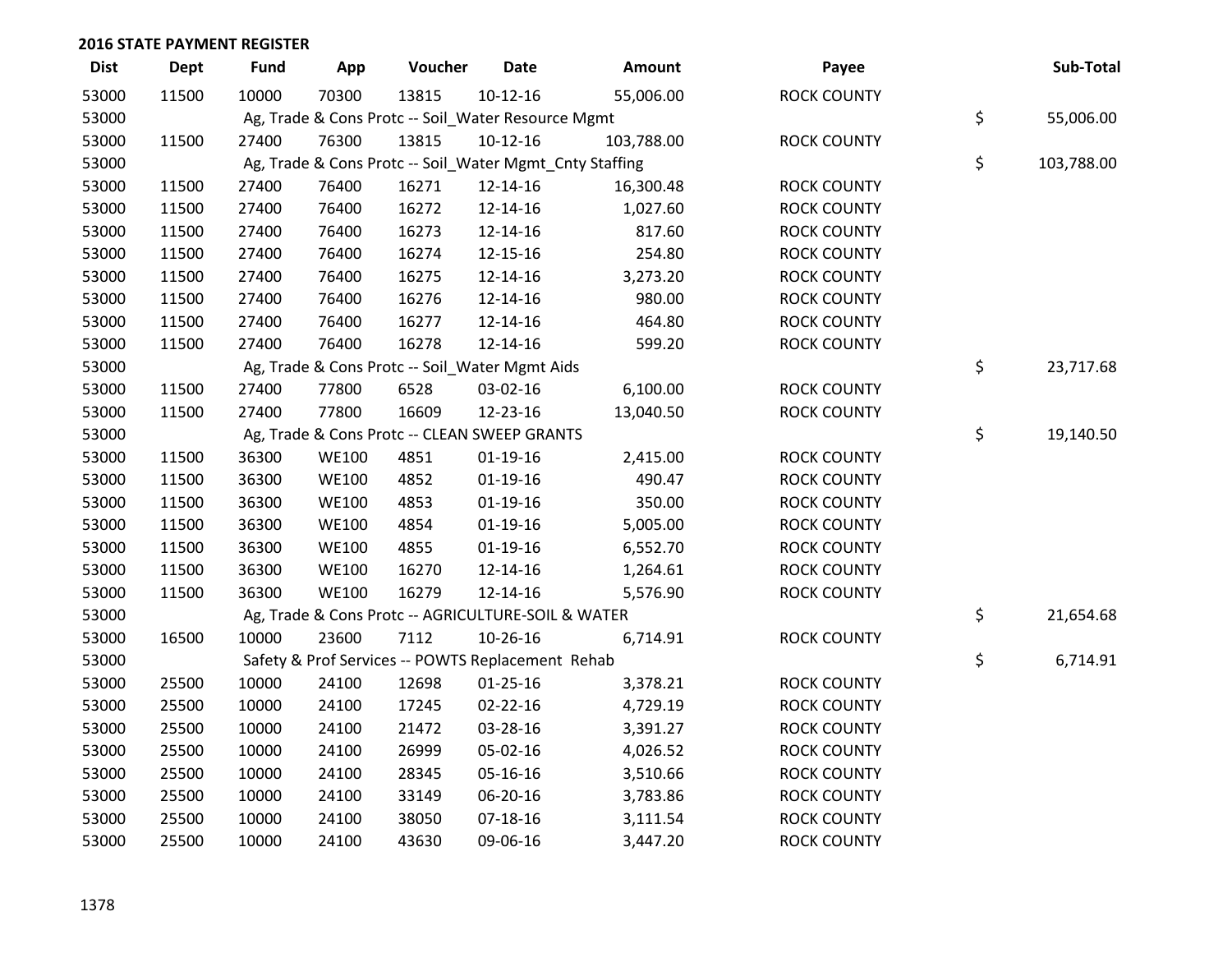| <b>Dist</b> | <b>Dept</b> | Fund  | App   | Voucher                                              | <b>Date</b>    | Amount     | Payee              | Sub-Total        |
|-------------|-------------|-------|-------|------------------------------------------------------|----------------|------------|--------------------|------------------|
| 53000       | 25500       | 10000 | 24100 | 44469                                                | 09-19-16       | 3,337.32   | <b>ROCK COUNTY</b> |                  |
| 53000       | 25500       | 10000 | 24100 | 49894                                                | $10-17-16$     | 4,397.30   | <b>ROCK COUNTY</b> |                  |
| 53000       | 25500       | 10000 | 24100 | 53090                                                | $11 - 21 - 16$ | 3,866.90   | <b>ROCK COUNTY</b> |                  |
| 53000       | 25500       | 10000 | 24100 | 58708                                                | 12-27-16       | 3,708.88   | <b>ROCK COUNTY</b> |                  |
| 53000       |             |       |       | Public Instruction -- Federal aids, local aid        |                |            |                    | \$<br>44,688.85  |
| 53000       | 25500       | 10000 | 34300 | 11043                                                | $01-19-16$     | 9,800.00   | <b>ROCK COUNTY</b> |                  |
| 53000       |             |       |       | Public Instruction -- Federal funds, local assistanc |                |            |                    | \$<br>9,800.00   |
| 53000       | 25500       | 25500 | 36100 | 26235                                                | $04 - 25 - 16$ | 109,651.25 | <b>ROCK COUNTY</b> |                  |
| 53000       | 25500       | 25500 | 36100 | 55317                                                | 11-28-16       | 328,954.00 | <b>ROCK COUNTY</b> |                  |
| 53000       |             |       |       | Public Instruction -- Aid to public library systems  |                |            |                    | \$<br>438,605.25 |
| 53000       | 37000       | 21200 | 38100 | 38746                                                | 03-30-16       | 6,541.78   | <b>ROCK COUNTY</b> |                  |
| 53000       |             |       |       | Natural Resources -- GPO -federal funds              |                |            |                    | \$<br>6,541.78   |
| 53000       | 37000       | 21200 | 55000 | 38746                                                | 03-30-16       | 22,667.26  | <b>ROCK COUNTY</b> |                  |
| 53000       |             |       |       | Natural Resources -- Enf A - boating enforcement     |                |            |                    | \$<br>22,667.26  |
| 53000       | 37000       | 21200 | 55200 | 94370                                                | 09-28-16       | 9,142.17   | <b>ROCK COUNTY</b> |                  |
| 53000       |             |       |       | Natural Resources -- Enf A - snow enforcement        |                |            |                    | \$<br>9,142.17   |
| 53000       | 37000       | 21200 | 56300 | 89829                                                | 09-08-16       | 2,677.00   | <b>ROCK COUNTY</b> |                  |
| 53000       |             |       |       | Natural Resources -- ResAids - county cons aids      |                |            |                    | \$<br>2,677.00   |
| 53000       | 37000       | 21200 | 57400 | 19193                                                | $01-07-16$     | 28,300.00  | <b>ROCK COUNTY</b> |                  |
| 53000       |             |       |       | Natural Resources -- RA- cnty snow trail & area aid  |                |            |                    | \$<br>28,300.00  |
| 53000       | 37000       | 21200 | 57500 | 117097                                               | 12-30-16       | 28,300.00  | <b>ROCK COUNTY</b> |                  |
| 53000       |             |       |       | Natural Resources -- RA- snowmobile trail areas      |                |            |                    | \$<br>28,300.00  |
| 53000       | 37000       | 21200 | 58900 | 102591                                               | 11-18-16       | 42.28      | <b>ROCK COUNTY</b> |                  |
| 53000       |             |       |       | Natural Resources -- Resource aids - distribution o  |                |            |                    | \$<br>42.28      |
| 53000       | 39500       | 21100 | 16700 | 38535                                                | 10-19-16       | 9,703.46   | <b>ROCK COUNTY</b> |                  |
| 53000       | 39500       | 21100 | 16700 | 41488                                                | $10 - 25 - 16$ | 16,203.31  | <b>ROCK COUNTY</b> |                  |
| 53000       | 39500       | 21100 | 16700 | 43340                                                | 10-31-16       | 12,981.75  | <b>ROCK COUNTY</b> |                  |
| 53000       |             |       |       | Transportation -- Eldly&Dsbl Cap Aidsf               |                |            |                    | \$<br>38,888.52  |
| 53000       | 39500       | 21100 | 18500 | 35813                                                | $10-12-16$     | 1,027.27   | <b>ROCK COUNTY</b> |                  |
| 53000       | 39500       | 21100 | 18500 | 35814                                                | $10-12-16$     | 4,404.39   | <b>ROCK COUNTY</b> |                  |
| 53000       | 39500       | 21100 | 18500 | 35836                                                | $10-12-16$     | 4,625.58   | <b>ROCK COUNTY</b> |                  |
| 53000       | 39500       | 21100 | 18500 | 35853                                                | $10-12-16$     | 3,499.03   | <b>ROCK COUNTY</b> |                  |
| 53000       | 39500       | 21100 | 18500 | 58190                                                | 12-06-16       | 2,656.05   | <b>ROCK COUNTY</b> |                  |
| 53000       | 39500       | 21100 | 18500 | 58230                                                | 12-06-16       | 10,460.88  | <b>ROCK COUNTY</b> |                  |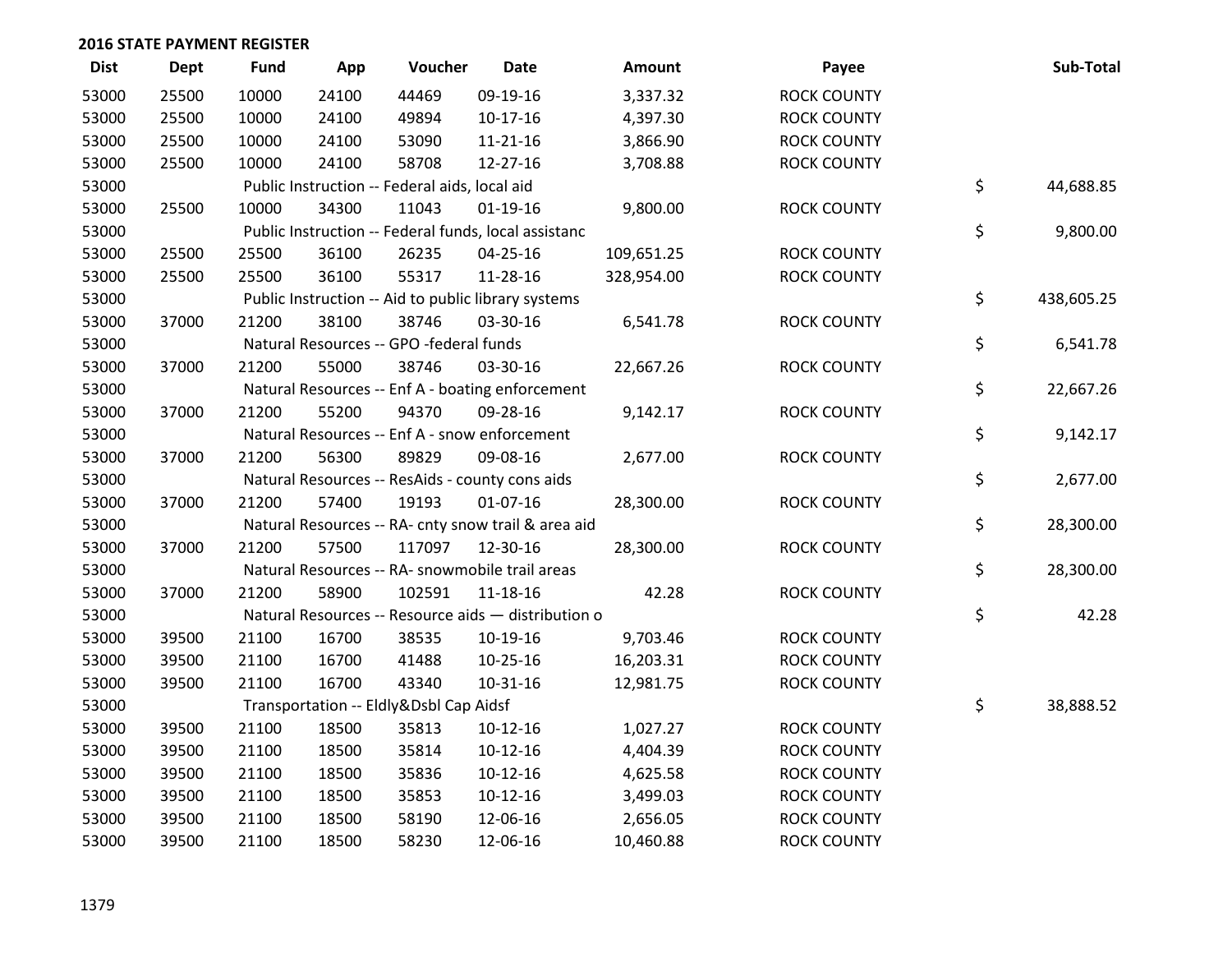| <b>Dist</b> | Dept  | Fund  | App   | Voucher                                | <b>Date</b>    | Amount       |         | Payee                 | Sub-Total          |
|-------------|-------|-------|-------|----------------------------------------|----------------|--------------|---------|-----------------------|--------------------|
| 53000       | 39500 | 21100 | 18500 | 58274                                  | 12-06-16       | 1,809.03     |         | <b>ROCK COUNTY</b>    |                    |
| 53000       | 39500 | 21100 | 18500 | 58311                                  | 12-06-16       | 2,809.26     |         | <b>ROCK COUNTY</b>    |                    |
| 53000       | 39500 | 21100 | 18500 | 63826                                  | 12-23-16       | 5,181.56     |         | <b>ROCK COUNTY</b>    |                    |
| 53000       | 39500 | 21100 | 18500 | 63857                                  | 12-23-16       | 8,093.62     |         | <b>ROCK COUNTY</b>    |                    |
| 53000       | 39500 | 21100 | 18500 | 63878                                  | 12-23-16       | 4,612.68     |         | <b>ROCK COUNTY</b>    |                    |
| 53000       | 39500 | 21100 | 18500 | 63903                                  | 12-23-16       | 12,404.60    |         | <b>ROCK COUNTY</b>    |                    |
| 53000       | 39500 | 21100 | 18500 | 68855                                  | 12-29-16       | 11,129.91    |         | <b>ROCK COUNTY</b>    |                    |
| 53000       | 39500 | 21100 | 18500 | 68873                                  | 12-29-16       | 6,487.83     |         | <b>ROCK COUNTY</b>    |                    |
| 53000       |       |       |       | Transportation -- Hwy Sfty Loc Aid Ffd |                |              |         |                       | \$<br>79,201.69    |
| 53000       | 39500 | 21100 | 19000 | 162                                    | 07-05-16       | 1,013,725.92 |         | <b>ROCK COUNTY</b>    |                    |
| 53000       | 39500 | 21100 | 19000 | 29116                                  | 10-03-16       | 506,862.96   |         | <b>ROCK COUNTY</b>    |                    |
| 53000       |       |       |       | Transportation -- Trans Aids To Co.-Sf |                |              |         |                       | \$<br>1,520,588.88 |
| 53000       | 39500 | 21100 | 16700 | 73022                                  | 02-08-16       | 15,398.03    |         | ROCK CO               |                    |
| 53000       |       |       |       | Transportation -- Eldly&Dsbl Cap Aidsf |                |              |         |                       | \$<br>15,398.03    |
| 53000       | 39500 | 21100 | 16800 | 88053                                  | 05-06-16       | 408,909.00   |         | <b>COUNTY OF ROCK</b> |                    |
| 53000       |       |       |       | Transportation -- Eldly&Disa Co/Aid Sf |                |              |         |                       | \$<br>408,909.00   |
| 53000       | 39500 | 21100 | 18500 | 73490                                  | $02 - 11 - 16$ | 911.08       | ROCK CO | SHERIFF'S DEP         |                    |
| 53000       | 39500 | 21100 | 18500 | 73490                                  | $02 - 11 - 16$ | 2,023.66     | ROCK CO | <b>SHERIFF'S DEP</b>  |                    |
| 53000       | 39500 | 21100 | 18500 | 73721                                  | $02 - 16 - 16$ | 1,815.23     | ROCK CO | <b>SHERIFF'S DEP</b>  |                    |
| 53000       | 39500 | 21100 | 18500 | 76764                                  | 03-18-16       | 2,230.15     | ROCK CO | <b>SHERIFF'S DEP</b>  |                    |
| 53000       | 39500 | 21100 | 18500 | 79750                                  | $04 - 21 - 16$ | 2,603.23     | ROCK CO | <b>SHERIFF'S DEP</b>  |                    |
| 53000       | 39500 | 21100 | 18500 | 80666                                  | 05-02-16       | 717.33       | ROCK CO | <b>SHERIFF'S DEP</b>  |                    |
| 53000       | 39500 | 21100 | 18500 | 80666                                  | 05-02-16       | 2,684.98     | ROCK CO | <b>SHERIFF'S DEP</b>  |                    |
| 53000       | 39500 | 21100 | 18500 | 83491                                  | 06-03-16       | 1,097.69     | ROCK CO | <b>SHERIFF'S DEP</b>  |                    |
| 53000       | 39500 | 21100 | 18500 | 83491                                  | 06-03-16       | 4,319.67     | ROCK CO | <b>SHERIFF'S DEP</b>  |                    |
| 53000       | 39500 | 21100 | 18500 | 83890                                  | 06-08-16       | 1,968.53     | ROCK CO | <b>SHERIFF'S DEP</b>  |                    |
| 53000       | 39500 | 21100 | 18500 | 85962                                  | 06-29-16       | 3,167.28     | ROCK CO | SHERIFF'S DEP         |                    |
| 53000       | 39500 | 21100 | 18500 | 85962                                  | 06-29-16       | 6,500.47     | ROCK CO | SHERIFF'S DEP         |                    |
| 53000       | 39500 | 21100 | 18500 | 86096                                  | 06-30-16       | 3,423.11     | ROCK CO | <b>SHERIFF'S DEP</b>  |                    |
| 53000       | 39500 | 21100 | 18500 | 86096                                  | 06-30-16       | 3,435.16     | ROCK CO | SHERIFF'S DEP         |                    |
| 53000       | 39500 | 21100 | 18500 | 86096                                  | 06-30-16       | 5,371.88     | ROCK CO | <b>SHERIFF'S DEP</b>  |                    |
| 53000       |       |       |       | Transportation -- Hwy Sfty Loc Aid Ffd |                |              |         |                       | \$<br>42,269.45    |
| 53000       | 39500 | 21100 | 19000 | 74053                                  | $01 - 04 - 16$ | 506,862.96   |         | <b>COUNTY OF ROCK</b> |                    |
| 53000       |       |       |       | Transportation -- Trans Aids To Co.-Sf |                |              |         |                       | \$<br>506,862.96   |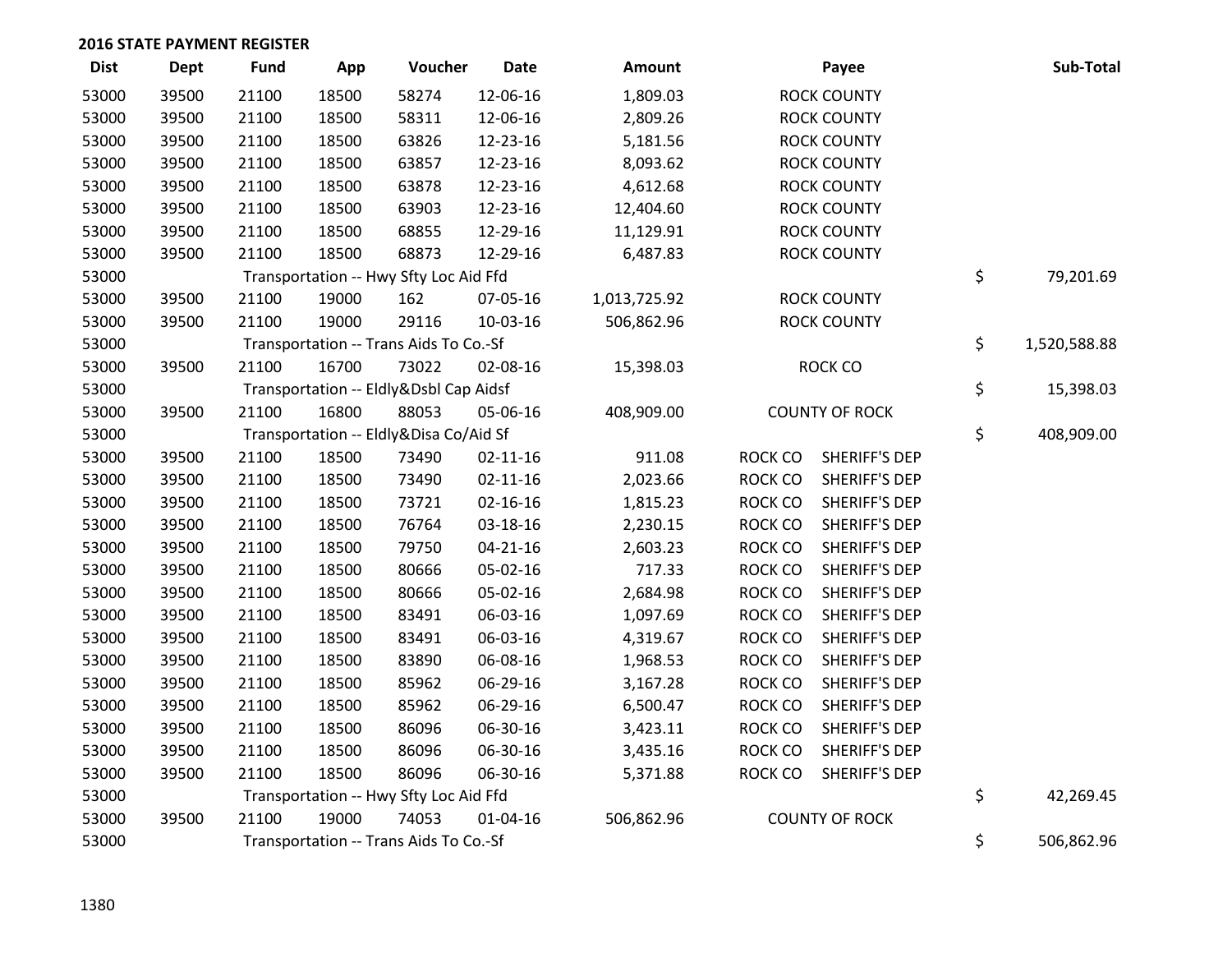| <b>Dist</b> | Dept  | <b>Fund</b> | App   | Voucher                                           | <b>Date</b>    | Amount       | Payee                | Sub-Total           |
|-------------|-------|-------------|-------|---------------------------------------------------|----------------|--------------|----------------------|---------------------|
| 53000       | 39500 | 21100       | 27800 | 83795                                             | 06-03-16       | 53,209.34    | TREAS ROCK CO        |                     |
| 53000       | 39500 | 21100       | 27800 | 83795                                             | 06-03-16       | 82,399.52    | <b>TREAS ROCK CO</b> |                     |
| 53000       |       |             |       | Transportation -- Loc Rd Imp Prg St Fd            |                |              |                      | \$<br>135,608.86    |
| 53000       | 41000 | 10000       | 11600 | 91944                                             | 11-29-16       | 115,120.00   | <b>ROCK COUNTY</b>   |                     |
| 53000       |       |             |       | Corrections -- Reimbursing counties for proba     |                |              |                      | \$<br>115,120.00    |
| 53000       | 41000 | 10000       | 31300 | 26792                                             | 02-05-16       | 316,288.00   | <b>ROCK COUNTY</b>   |                     |
| 53000       | 41000 | 10000       | 31300 | 26794                                             | 02-05-16       | 329,479.00   | <b>ROCK COUNTY</b>   |                     |
| 53000       | 41000 | 10000       | 31300 | 26927                                             | 02-05-16       | 287,458.00   | <b>ROCK COUNTY</b>   |                     |
| 53000       | 41000 | 10000       | 31300 | 30373                                             | $02 - 22 - 16$ | 100,812.00   | <b>ROCK COUNTY</b>   |                     |
| 53000       |       |             |       | Corrections -- Community youth and family aid     |                |              |                      | \$<br>1,034,037.00  |
| 53000       | 43500 | 10000       | 10700 | 67532                                             | 08-24-16       | 85.33        | <b>ROCK COUNTY</b>   |                     |
| 53000       |       |             |       | Health Services -- Public health dispensaries and |                |              |                      | \$<br>85.33         |
| 53000       | 43500 | 10000       | 41400 | 50299                                             | 06-03-16       | 137,327.00   | <b>ROCK COUNTY</b>   |                     |
| 53000       |       |             |       | Health Services -- Income maintenance             |                |              |                      | \$<br>137,327.00    |
| 53000       | 43500 | 10000       | 97500 | 56689                                             | 06-30-16       | 85.09        | <b>ROCK COUNTY</b>   |                     |
| 53000       |       |             |       | Health Services -- 975- GENERAL RCPT/CLRING       |                |              |                      | \$<br>85.09         |
| 53000       | 43500 | 10000       | 00000 | 90613                                             | $01 - 02 - 16$ | 15,654.00    | ROCK CO              |                     |
| 53000       | 43500 | 10000       | 00000 | 90614                                             | $01 - 04 - 16$ | 1,077,459.00 | ROCK CO              |                     |
| 53000       | 43500 | 10000       | 00000 | 90616                                             | $02 - 01 - 16$ | 1,494,382.00 | ROCK CO              |                     |
| 53000       | 43500 | 10000       | 00000 | 90618                                             | 03-01-16       | 3,479,959.00 | ROCK CO              |                     |
| 53000       | 43500 | 10000       | 00000 | 90622                                             | $04 - 01 - 16$ | 1,688,697.00 | ROCK CO              |                     |
| 53000       | 43500 | 10000       | 00000 | 90624                                             | 05-02-16       | 3,010,976.00 | <b>ROCK CO</b>       |                     |
| 53000       | 43500 | 10000       | 00000 | 90627                                             | 06-01-16       | 2,567,507.00 | ROCK CO              |                     |
| 53000       | 43500 | 10000       | 00000 | 90700                                             | 07-01-16       | 2,275,230.00 | ROCK CO              |                     |
| 53000       | 43500 | 10000       | 00000 | 90701                                             | 08-01-16       | 5,663,411.00 | ROCK CO              |                     |
| 53000       | 43500 | 10000       | 00000 | 90702                                             | 09-01-16       | 2,793,073.00 | ROCK CO              |                     |
| 53000       | 43500 | 10000       | 00000 | 90704                                             | 10-01-16       | 3,259,681.00 | ROCK CO              |                     |
| 53000       | 43500 | 10000       | 00000 | 90705                                             | 11-01-16       | 2,248,857.00 | ROCK CO              |                     |
| 53000       | 43500 | 10000       | 00000 | 90706                                             | 12-01-16       | 918,435.00   | ROCK CO              |                     |
| 53000       |       |             |       | Health Services -- State/Fed Aids                 |                |              |                      | \$<br>30,493,321.00 |
| 53000       | 45500 | 10000       | 20200 | 6948                                              | 02-26-16       | 2,961.57     | <b>ROCK COUNTY</b>   |                     |
| 53000       |       |             |       | Justice -- Officer training reimbursement         |                |              |                      | \$<br>2,961.57      |
| 53000       | 45500 | 10000       | 22100 | 14344                                             | $07 - 22 - 16$ | 4,520.00     | <b>ROCK COUNTY</b>   |                     |
| 53000       |       |             |       | Justice -- Crime laboratories, DNA                |                |              |                      | \$<br>4,520.00      |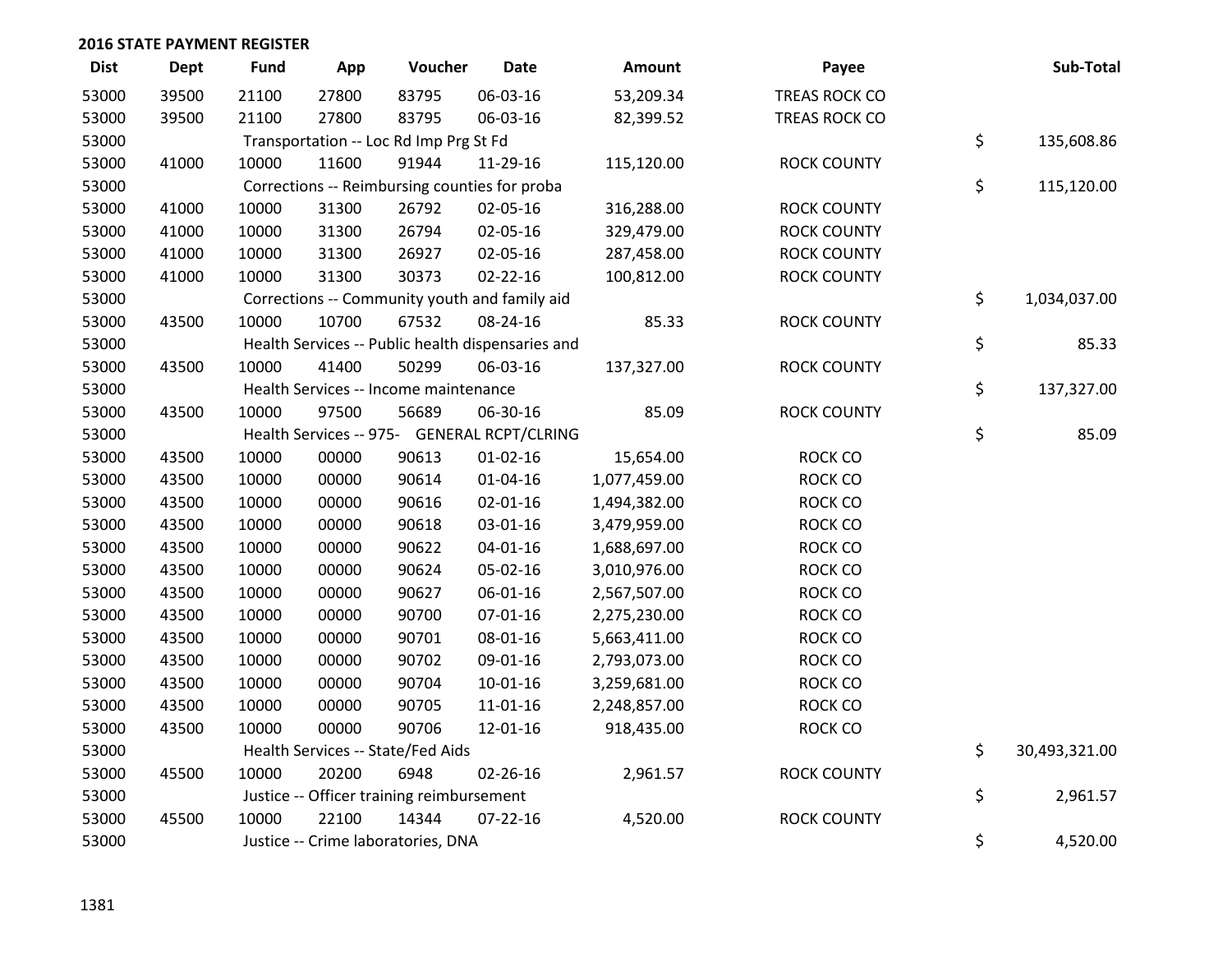| <b>Dist</b> | Dept  | Fund  | App   | Voucher                                            | <b>Date</b>    | Amount     | Payee              | Sub-Total        |
|-------------|-------|-------|-------|----------------------------------------------------|----------------|------------|--------------------|------------------|
| 53000       | 45500 | 10000 | 23100 | 6948                                               | 02-26-16       | 1,005.60   | <b>ROCK COUNTY</b> |                  |
| 53000       | 45500 | 10000 | 23100 | 13468                                              | 07-06-16       | 4,137.84   | <b>ROCK COUNTY</b> |                  |
| 53000       | 45500 | 10000 | 23100 | 16155                                              | 09-07-16       | 160.00     | <b>ROCK COUNTY</b> |                  |
| 53000       | 45500 | 10000 | 23100 | 16887                                              | 09-22-16       | 24,960.00  | <b>ROCK COUNTY</b> |                  |
| 53000       | 45500 | 10000 | 23100 | 21095                                              | 12-21-16       | 3,520.00   | <b>ROCK COUNTY</b> |                  |
| 53000       |       |       |       | Justice -- Law enforcement train, local            |                |            |                    | \$<br>33,783.44  |
| 53000       | 45500 | 10000 | 24100 | 17336                                              | 09-30-16       | 1,983.51   | <b>ROCK COUNTY</b> |                  |
| 53000       | 45500 | 10000 | 24100 | 17339                                              | 09-30-16       | 1,491.08   | <b>ROCK COUNTY</b> |                  |
| 53000       |       |       |       | Justice -- Federal aid, state operations           |                |            |                    | \$<br>3,474.59   |
| 53000       | 45500 | 10000 | 27900 | 14760                                              | 08-04-16       | 110,931.00 | <b>ROCK COUNTY</b> |                  |
| 53000       |       |       |       | Justice -- Alt prosecut Justice Info Fees          |                |            |                    | \$<br>110,931.00 |
| 53000       | 45500 | 10000 | 53200 | 7628                                               | 03-14-16       | 141,595.79 | <b>ROCK COUNTY</b> |                  |
| 53000       | 45500 | 10000 | 53200 | 14458                                              | $07 - 22 - 16$ | 81,453.58  | <b>ROCK COUNTY</b> |                  |
| 53000       |       |       |       | Justice -- Crime victim witness assist             |                |            |                    | \$<br>223,049.37 |
| 53000       | 46500 | 10000 | 30600 | 5500                                               | 02-04-16       | 3,953.23   | <b>ROCK COUNTY</b> |                  |
| 53000       | 46500 | 10000 | 30600 | 8232                                               | $04 - 11 - 16$ | 3,953.23   | <b>ROCK COUNTY</b> |                  |
| 53000       | 46500 | 10000 | 30600 | 11378                                              | 06-15-16       | 3,953.23   | <b>ROCK COUNTY</b> |                  |
| 53000       | 46500 | 10000 | 30600 | 17764                                              | $11 - 14 - 16$ | 3,953.23   | <b>ROCK COUNTY</b> |                  |
| 53000       |       |       |       | Military Affairs -- Regional emergency response tm |                |            |                    | \$<br>15,812.92  |
| 53000       | 46500 | 10000 | 30800 | 16165                                              | 10-06-16       | 7,135.75   | <b>ROCK COUNTY</b> |                  |
| 53000       |       |       |       | Military Affairs -- Emergency response equipment   |                |            |                    | \$<br>7,135.75   |
| 53000       | 46500 | 10000 | 33700 | 12957                                              | 07-20-16       | 20,108.00  | <b>ROCK COUNTY</b> |                  |
| 53000       | 46500 | 10000 | 33700 | 18633                                              | 12-06-16       | 20,108.00  | <b>ROCK COUNTY</b> |                  |
| 53000       |       |       |       | Military Affairs -- Local emer planning grants     |                |            |                    | \$<br>40,216.00  |
| 53000       | 46500 | 10000 | 34200 | 5068                                               | $01 - 27 - 16$ | 47,776.08  | <b>ROCK COUNTY</b> |                  |
| 53000       | 46500 | 10000 | 34200 | 5618                                               | 02-04-16       | 20,188.50  | <b>ROCK COUNTY</b> |                  |
| 53000       | 46500 | 10000 | 34200 | 13896                                              | 08-16-16       | 45,112.81  | <b>ROCK COUNTY</b> |                  |
| 53000       | 46500 | 10000 | 34200 | 18703                                              | 12-06-16       | 45,650.19  | <b>ROCK COUNTY</b> |                  |
| 53000       |       |       |       | Military Affairs -- Federal aid, local assistance  |                |            |                    | \$<br>158,727.58 |
| 53000       | 48500 | 15200 | 12700 | 13997                                              | 06-30-16       | 1,300.00   | <b>ROCK COUNTY</b> |                  |
| 53000       |       |       |       | Veterans Affairs -- Grants to counties             |                |            |                    | \$<br>1,300.00   |
| 53000       | 48500 | 58200 | 26700 | 13997                                              | 06-30-16       | 5,850.00   | <b>ROCK COUNTY</b> |                  |
| 53000       | 48500 | 58300 | 37000 | 13997                                              | 06-30-16       | 5,850.00   | <b>ROCK COUNTY</b> |                  |
| 53000       |       |       |       | Veterans Affairs -- County grants                  |                |            |                    | \$<br>11,700.00  |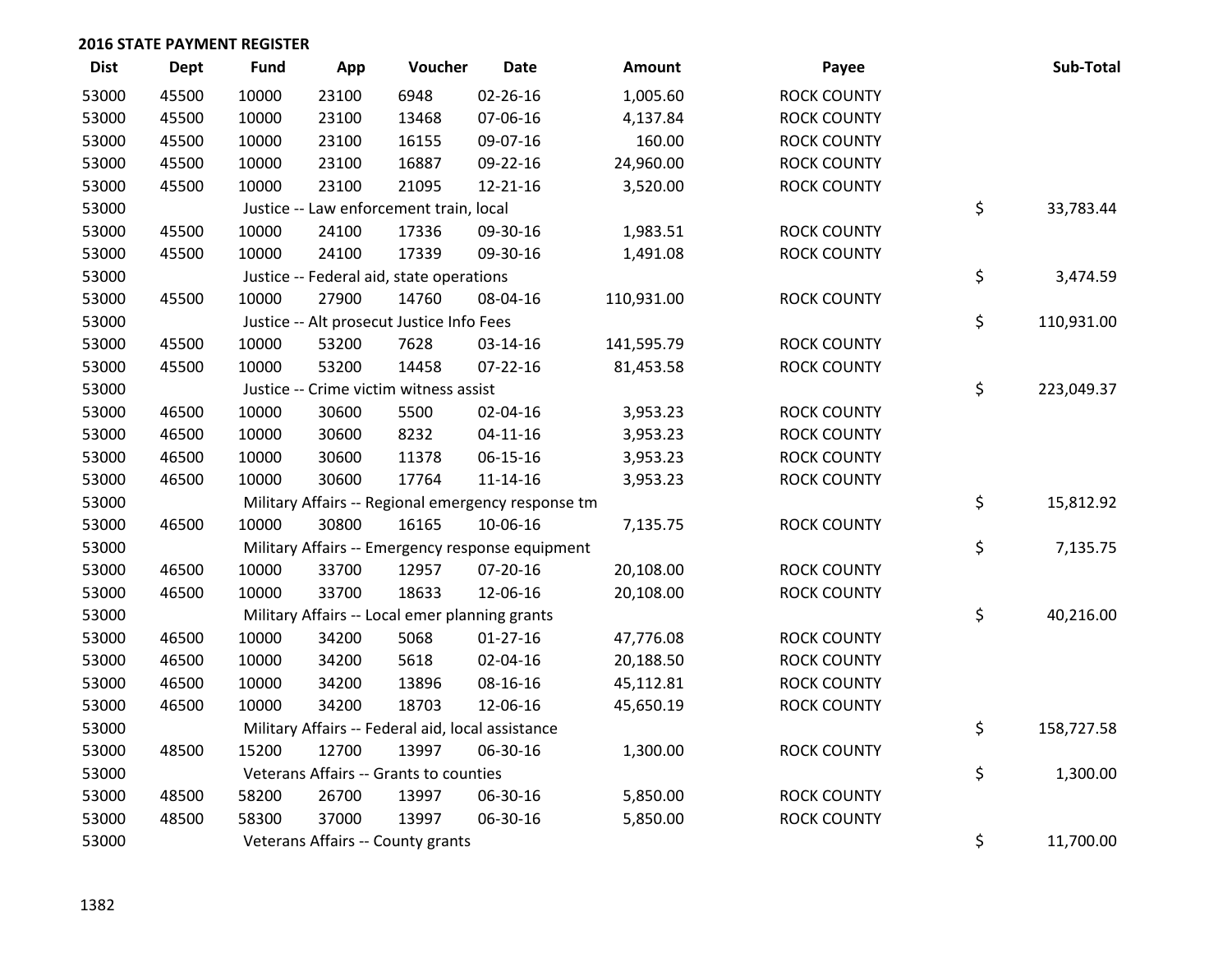| <b>Dist</b> | <b>Dept</b> | <b>Fund</b> | App                    | Voucher                                         | <b>Date</b>    | Amount       | Payee              | Sub-Total          |
|-------------|-------------|-------------|------------------------|-------------------------------------------------|----------------|--------------|--------------------|--------------------|
| 53000       | 50500       | 10000       | 15500                  | 9594                                            | $01-29-16$     | 17,039.71    | <b>ROCK COUNTY</b> |                    |
| 53000       | 50500       | 10000       | 15500                  | 11513                                           | $02 - 17 - 16$ | 18,499.95    | <b>ROCK COUNTY</b> |                    |
| 53000       | 50500       | 10000       | 15500                  | 15255                                           | 03-30-16       | 22,372.43    | <b>ROCK COUNTY</b> |                    |
| 53000       | 50500       | 10000       | 15500                  | 17681                                           | 04-29-16       | 38,005.19    | <b>ROCK COUNTY</b> |                    |
| 53000       | 50500       | 10000       | 15500                  | 24409                                           | $07 - 18 - 16$ | 16,896.57    | <b>ROCK COUNTY</b> |                    |
| 53000       | 50500       | 10000       | 15500                  | 27527                                           | 08-17-16       | 13,739.16    | <b>ROCK COUNTY</b> |                    |
| 53000       | 50500       | 10000       | 15500                  | 29952                                           | 09-15-16       | 61,561.56    | <b>ROCK COUNTY</b> |                    |
| 53000       | 50500       | 10000       | 15500                  | 32643                                           | 10-17-16       | 11,311.06    | <b>ROCK COUNTY</b> |                    |
| 53000       | 50500       | 10000       | 15500                  | 36199                                           | 11-30-16       | 69,363.04    | <b>ROCK COUNTY</b> |                    |
| 53000       | 50500       | 10000       | 15500                  | 36214                                           | 11-30-16       | 23,399.97    | <b>ROCK COUNTY</b> |                    |
| 53000       | 50500       | 10000       | 15500                  | 38788                                           | 12-29-16       | 9,235.05     | <b>ROCK COUNTY</b> |                    |
| 53000       |             |             |                        | Administration -- Federal aid, local assistance |                |              |                    | \$<br>301,423.69   |
| 53000       | 50500       | 23500       | 37100                  | 9594                                            | $01-29-16$     | 14,540.62    | <b>ROCK COUNTY</b> |                    |
| 53000       | 50500       | 23500       | 37100                  | 11513                                           | $02 - 17 - 16$ | 14,023.56    | <b>ROCK COUNTY</b> |                    |
| 53000       | 50500       | 23500       | 37100                  | 15255                                           | 03-30-16       | 18,776.36    | <b>ROCK COUNTY</b> |                    |
| 53000       | 50500       | 23500       | 37100                  | 17681                                           | 04-29-16       | 28,948.87    | <b>ROCK COUNTY</b> |                    |
| 53000       | 50500       | 23500       | 37100                  | 24409                                           | $07 - 18 - 16$ | 12,167.43    | <b>ROCK COUNTY</b> |                    |
| 53000       | 50500       | 23500       | 37100                  | 27527                                           | 08-17-16       | 7,019.32     | <b>ROCK COUNTY</b> |                    |
| 53000       | 50500       | 23500       | 37100                  | 29952                                           | 09-15-16       | 31,104.73    | <b>ROCK COUNTY</b> |                    |
| 53000       | 50500       | 23500       | 37100                  | 32643                                           | $10-17-16$     | 18,716.78    | <b>ROCK COUNTY</b> |                    |
| 53000       | 50500       | 23500       | 37100                  | 36199                                           | 11-30-16       | 37,041.16    | <b>ROCK COUNTY</b> |                    |
| 53000       | 50500       | 23500       | 37100                  | 36214                                           | 11-30-16       | 17,026.35    | <b>ROCK COUNTY</b> |                    |
| 53000       | 50500       | 23500       | 37100                  | 38788                                           | 12-29-16       | 13,357.54    | <b>ROCK COUNTY</b> |                    |
| 53000       |             |             |                        | Administration -- Low-income assistance grants  |                |              |                    | \$<br>212,722.72   |
| 53000       | 50500       | 26900       | 16600                  | 13246                                           | 03-23-16       | 1,000.00     | <b>ROCK COUNTY</b> |                    |
| 53000       | 50500       | 26900       | 16600                  | 18465                                           | 05-10-16       | 25,000.00    | <b>ROCK COUNTY</b> |                    |
| 53000       |             |             | Administration -- Land |                                                 |                |              |                    | \$<br>26,000.00    |
| 53000       | 83500       | 10000       | 10500                  | 6665                                            | 07-25-16       | 849,188.03   | <b>ROCK COUNTY</b> |                    |
| 53000       | 83500       | 10000       | 10500                  | 14189                                           | $11 - 21 - 16$ | 3,079,342.87 | <b>ROCK COUNTY</b> |                    |
| 53000       |             |             |                        | Revenue -- County and Municipal Aid             |                |              |                    | \$<br>3,928,530.90 |
| 53000       | 83500       | 10000       | 10900                  | 7245                                            | 07-25-16       | 179,182.00   | <b>ROCK COUNTY</b> |                    |
| 53000       |             |             |                        | Revenue -- State Aid, Tax Exempt Proprty        |                |              |                    | \$<br>179,182.00   |
| 53000       | 83500       | 10000       | 11000                  | 14189                                           | $11 - 21 - 16$ | 1,748,584.90 | <b>ROCK COUNTY</b> |                    |
| 53000       |             |             |                        | Revenue -- Public Utility Distribution          |                |              |                    | \$<br>1,748,584.90 |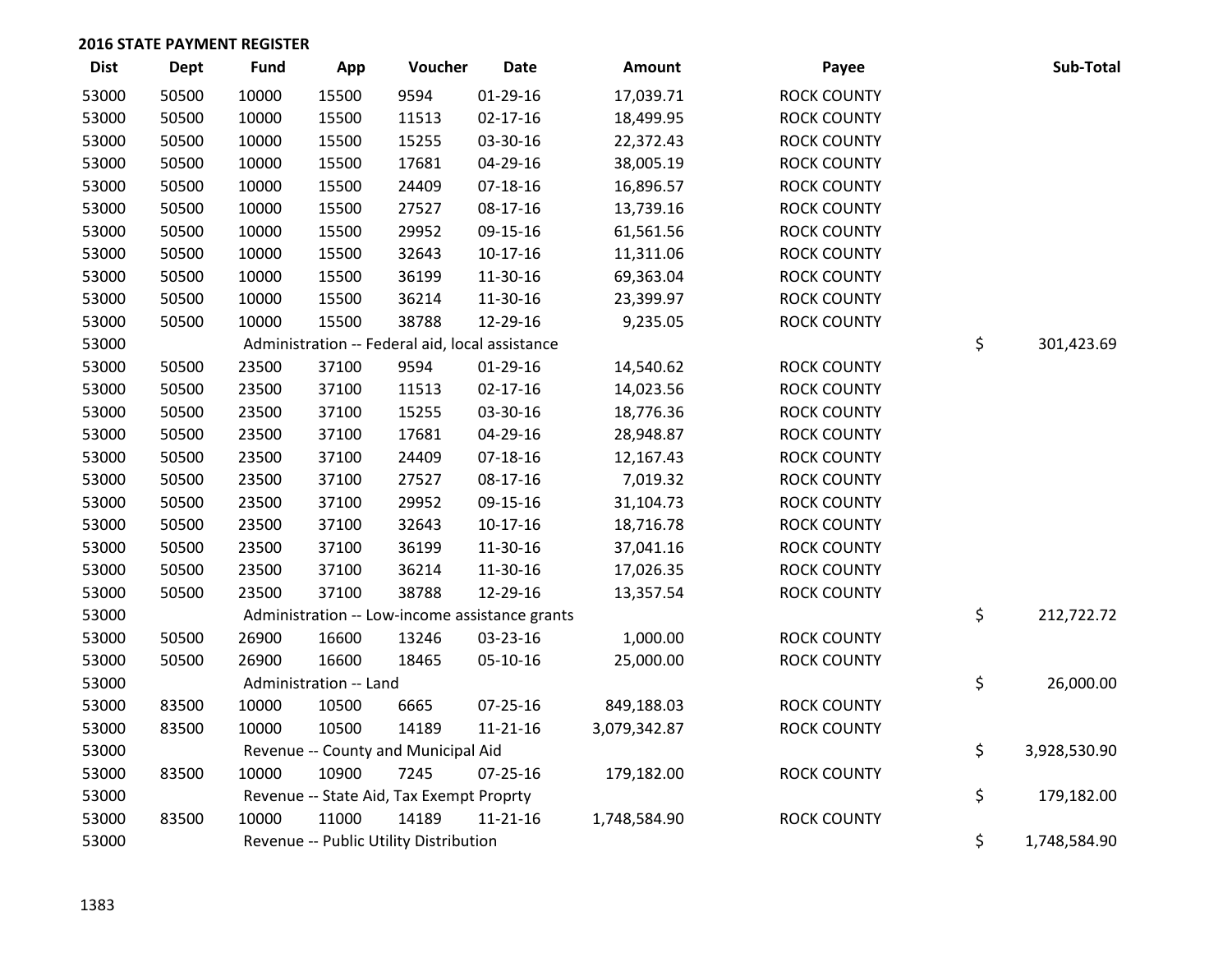| <b>Dist</b> | Dept  | <b>Fund</b> | App                                  | Voucher                                             | <b>Date</b>    | Amount       | Payee                 | Sub-Total           |
|-------------|-------|-------------|--------------------------------------|-----------------------------------------------------|----------------|--------------|-----------------------|---------------------|
| 53000       | 83500 | 10000       | 30200                                | 5099                                                | $07 - 25 - 16$ | 1,711,462.72 | <b>ROCK COUNTY</b>    |                     |
| 53000       | 83500 | 10000       | 30200                                | 5243                                                | $07 - 25 - 16$ | 8,012,606.56 | <b>ROCK COUNTY</b>    |                     |
| 53000       |       |             |                                      | Revenue -- School Lvy Tx/First Dollar Cr            |                |              |                       | \$<br>9,724,069.28  |
| 53000       | 83500 | 52100       | 36300                                | 3502                                                | 03-28-16       | 1,964,585.11 | <b>ROCK COUNTY</b>    |                     |
| 53000       |       |             |                                      | Revenue -- Lottery & Gaming Credit                  |                |              |                       | \$<br>1,964,585.11  |
| 53000       |       |             | <b>District Total Appropriations</b> |                                                     |                |              |                       | \$<br>54,047,199.99 |
| 53002       | 16500 | 10000       | 22500                                | 4570                                                | 06-27-16       | 1,726.77     | TOWN OF AVON          |                     |
| 53002       |       |             |                                      | Safety & Prof Services -- Fire dues distribution    |                |              |                       | \$<br>1,726.77      |
| 53002       | 37000 | 10000       | 50300                                | 29020                                               | $02 - 12 - 16$ | 48,723.96    | TOWN OF AVON          |                     |
| 53002       | 37000 | 10000       | 50300                                | 45996                                               | $04 - 21 - 16$ | 1,300.66     | <b>TOWN OF AVON</b>   |                     |
| 53002       |       |             |                                      | Natural Resources -- Aids in lieu of taxes - gener  |                |              |                       | \$<br>50,024.62     |
| 53002       | 37000 | 21200       | 16600                                | 63865                                               | 06-20-16       | 46.29        | TOWN OF AVON          |                     |
| 53002       |       |             |                                      | Natural Resources -- Gen program ops-state funds-FR |                |              |                       | \$<br>46.29         |
| 53002       | 37000 | 21200       | 57100                                | 63865                                               | 06-20-16       | 20.80        | <b>TOWN OF AVON</b>   |                     |
| 53002       |       |             |                                      | Natural Resources -- ResAids - cnty forst, cl & mfl |                |              |                       | \$<br>20.80         |
| 53002       | 37000 | 21200       | 57900                                | 45997                                               | $04 - 21 - 16$ | 467.54       | TOWN OF AVON          |                     |
| 53002       |       |             |                                      | Natural Resources -- Aids in lieu of taxes - sum s  |                |              |                       | \$<br>467.54        |
| 53002       | 37000 | 21200       | 77900                                | 32125                                               | 02-22-16       | 51,705.45    | <b>TOWN OF AVON</b>   |                     |
| 53002       |       |             |                                      | Natural Resources -- Resource maint develop SP Frst |                |              |                       | \$<br>51,705.45     |
| 53002       | 37000 | 27400       | 67000                                | 56413                                               | 05-27-16       | 1,232.83     | TOWN OF AVON          |                     |
| 53002       |       |             |                                      | Natural Resources -- Fin asst for responsible units |                |              |                       | \$<br>1,232.83      |
| 53002       | 39500 | 21100       | 19100                                | 1493                                                | 07-05-16       | 24,238.51    | TOWN OF AVON          |                     |
| 53002       | 39500 | 21100       | 19100                                | 30565                                               | 10-03-16       | 24,238.53    | TOWN OF AVON          |                     |
| 53002       | 39500 | 21100       | 19100                                | 77312                                               | $01 - 04 - 16$ | 24,238.51    | <b>TOWN OF AVON</b>   |                     |
| 53002       | 39500 | 21100       | 19100                                | 85312                                               | 04-04-16       | 24,238.51    | TOWN OF AVON          |                     |
| 53002       |       |             |                                      | Transportation -- Trns Aids To Mnc.-Sf              |                |              |                       | \$<br>96,954.06     |
| 53002       | 83500 | 10000       | 10500                                | 14161                                               | $11 - 21 - 16$ | 11,202.93    | TOWN OF AVON          |                     |
| 53002       |       |             |                                      | Revenue -- County and Municipal Aid                 |                |              |                       | \$<br>11,202.93     |
| 53002       | 83500 | 10000       | 10900                                | 8497                                                | $07 - 25 - 16$ | 581.00       | TOWN OF AVON          |                     |
| 53002       |       |             |                                      | Revenue -- State Aid, Tax Exempt Proprty            |                |              |                       | \$<br>581.00        |
| 53002       | 83500 | 10000       | 11000                                | 14161                                               | 11-21-16       | 1,499.58     | TOWN OF AVON          |                     |
| 53002       |       |             |                                      | Revenue -- Public Utility Distribution              |                |              |                       | \$<br>1,499.58      |
| 53002       |       |             | <b>District Total Appropriations</b> |                                                     |                |              |                       | \$<br>215,461.87    |
| 53004       | 16500 | 10000       | 22500                                | 4571                                                | 06-27-16       | 17,779.17    | <b>TOWN OF BELOIT</b> |                     |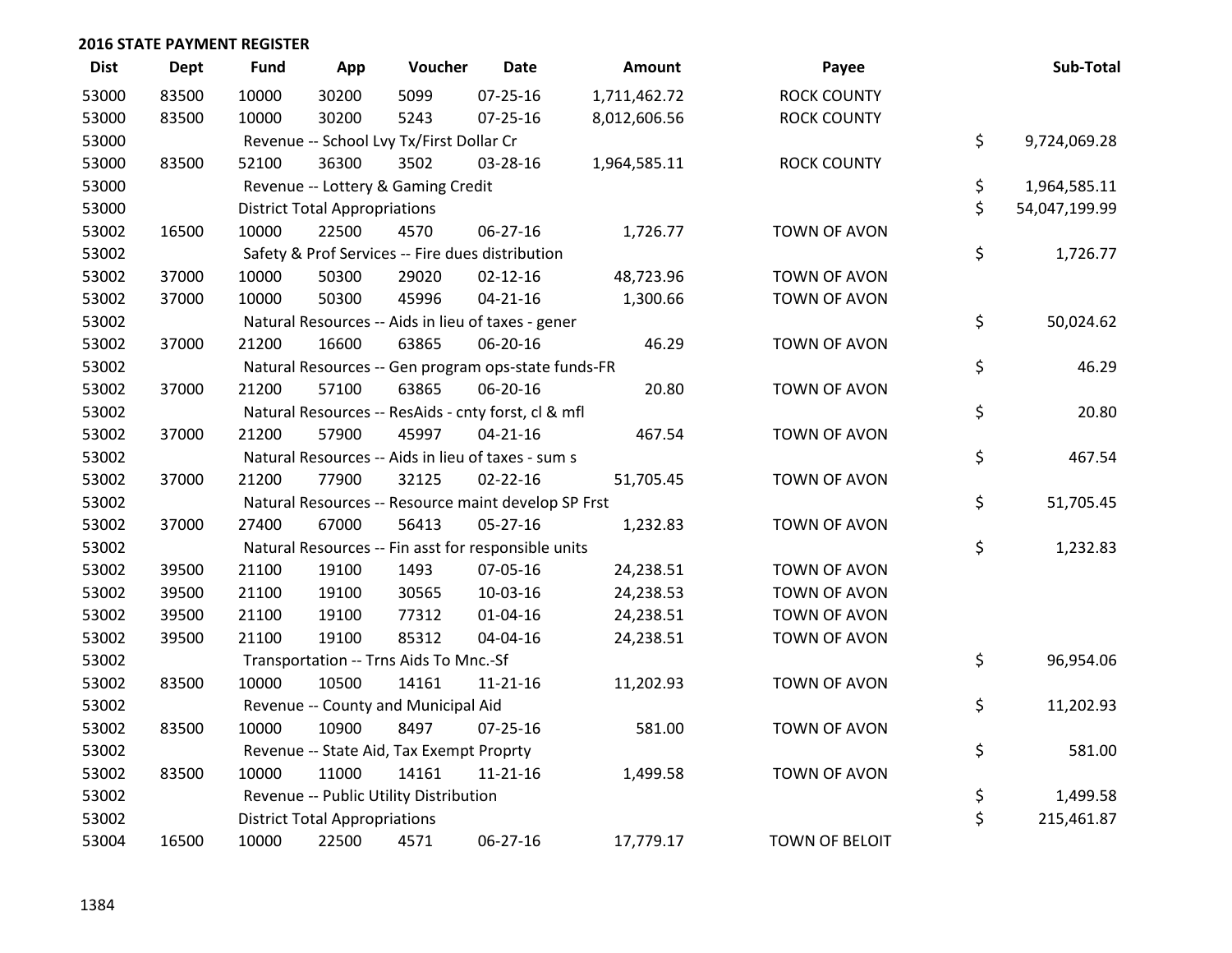| <b>Dist</b> | <b>Dept</b> | Fund  | App   | Voucher                                             | <b>Date</b>    | Amount    | Payee                 | Sub-Total       |
|-------------|-------------|-------|-------|-----------------------------------------------------|----------------|-----------|-----------------------|-----------------|
| 53004       |             |       |       | Safety & Prof Services -- Fire dues distribution    |                |           |                       | \$<br>17,779.17 |
| 53004       | 37000       | 10000 | 50300 | 29309                                               | $02 - 12 - 16$ | 8,098.94  | <b>TOWN OF BELOIT</b> |                 |
| 53004       |             |       |       | Natural Resources -- Aids in lieu of taxes - gener  |                |           |                       | \$<br>8,098.94  |
| 53004       | 37000       | 21200 | 16600 | 63866                                               | 06-20-16       | 13.80     | TOWN OF BELOIT        |                 |
| 53004       |             |       |       | Natural Resources -- Gen program ops-state funds-FR |                |           |                       | \$<br>13.80     |
| 53004       | 37000       | 21200 | 38100 | 37535                                               | 03-22-16       | 2,678.99  | TOWN OF BELOIT        |                 |
| 53004       |             |       |       | Natural Resources -- GPO -federal funds             |                |           |                       | \$<br>2,678.99  |
| 53004       | 37000       | 21200 | 55000 | 37535                                               | 03-22-16       | 9,282.70  | TOWN OF BELOIT        |                 |
| 53004       |             |       |       | Natural Resources -- Enf A - boating enforcement    |                |           |                       | \$<br>9,282.70  |
| 53004       | 37000       | 21200 | 57100 | 63866                                               | 06-20-16       | 6.20      | TOWN OF BELOIT        |                 |
| 53004       |             |       |       | Natural Resources -- ResAids - cnty forst, cl & mfl |                |           |                       | \$<br>6.20      |
| 53004       | 37000       | 27400 | 67000 | 55827                                               | 05-27-16       | 6,996.42  | <b>TOWN OF BELOIT</b> |                 |
| 53004       |             |       |       | Natural Resources -- Fin asst for responsible units |                |           |                       | \$<br>6,996.42  |
| 53004       | 37000       | 27400 | 67300 | 55827                                               | 05-27-16       | 1,996.98  | TOWN OF BELOIT        |                 |
| 53004       |             |       |       | Natural Resources -- Recycling consolidation grants |                |           |                       | \$<br>1,996.98  |
| 53004       | 39500       | 21100 | 18500 | 26490                                               | 09-21-16       | 4,422.44  | TOWN OF BELOIT        |                 |
| 53004       | 39500       | 21100 | 18500 | 45047                                               | 11-18-16       | 3,390.00  | TOWN OF BELOIT        |                 |
| 53004       | 39500       | 21100 | 18500 | 60614                                               | 12-12-16       | 660.25    | <b>TOWN OF BELOIT</b> |                 |
| 53004       |             |       |       | Transportation -- Hwy Sfty Loc Aid Ffd              |                |           |                       | \$<br>8,472.69  |
| 53004       | 39500       | 21100 | 19100 | 1494                                                | 07-05-16       | 46,103.43 | TOWN OF BELOIT        |                 |
| 53004       | 39500       | 21100 | 19100 | 30566                                               | 10-03-16       | 46,103.46 | <b>TOWN OF BELOIT</b> |                 |
| 53004       |             |       |       | Transportation -- Trns Aids To Mnc.-Sf              |                |           |                       | \$<br>92,206.89 |
| 53004       | 39500       | 21100 | 18500 | 80667                                               | 05-02-16       | 8,928.60  | TREAS TN BELOIT       |                 |
| 53004       | 39500       | 21100 | 18500 | 81499                                               | 05-10-16       | 2,436.84  | TREAS TN BELOIT       |                 |
| 53004       | 39500       | 21100 | 18500 | 84267                                               | 06-13-16       | 2,612.52  | TREAS TN BELOIT       |                 |
| 53004       | 39500       | 21100 | 18500 | 88126                                               | 07-19-16       | 2,895.88  | TREAS TN BELOIT       |                 |
| 53004       |             |       |       | Transportation -- Hwy Sfty Loc Aid Ffd              |                |           |                       | \$<br>16,873.84 |
| 53004       | 39500       | 21100 | 19100 | 77313                                               | $01 - 04 - 16$ | 46,103.43 | TOWN OF BELOIT        |                 |
| 53004       | 39500       | 21100 | 19100 | 85313                                               | 04-04-16       | 46,103.43 | <b>TOWN OF BELOIT</b> |                 |
| 53004       |             |       |       | Transportation -- Trns Aids To Mnc.-Sf              |                |           |                       | \$<br>92,206.86 |
| 53004       | 45500       | 10000 | 23100 | 16877                                               | 09-22-16       | 2,080.00  | TOWN OF BELOIT        |                 |
| 53004       |             |       |       | Justice -- Law enforcement train, local             |                |           |                       | \$<br>2,080.00  |
| 53004       | 50500       | 10000 | 17400 | 17092                                               | 04-28-16       | 3,111.00  | TOWN OF BELOIT        |                 |
| 53004       | 50500       | 10000 | 17400 | 17093                                               | 04-28-16       | 31,644.00 | <b>TOWN OF BELOIT</b> |                 |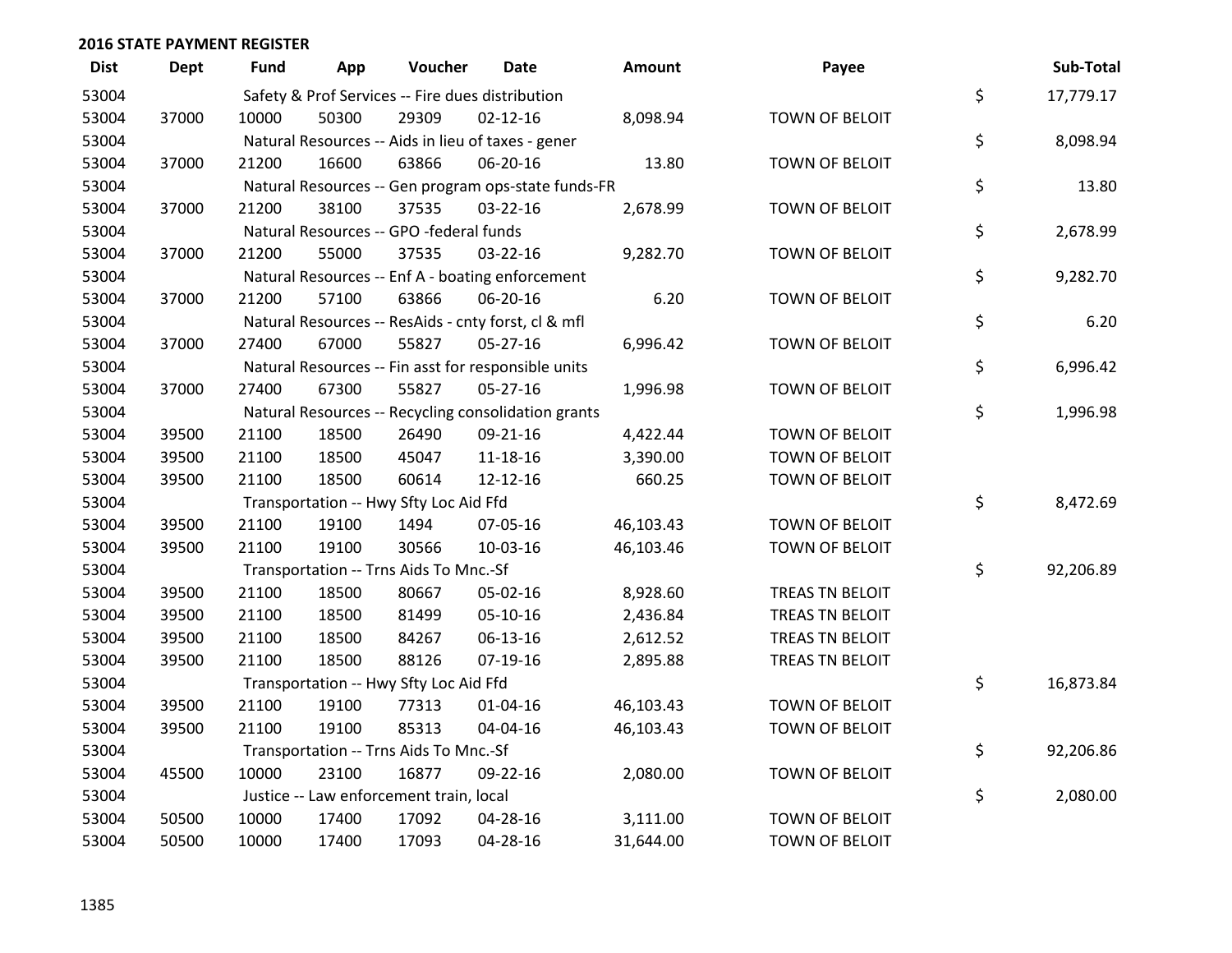| <b>Dist</b> | Dept  | Fund  | App                                  | Voucher                                          | Date                                                | <b>Amount</b> | Payee                   | Sub-Total          |
|-------------|-------|-------|--------------------------------------|--------------------------------------------------|-----------------------------------------------------|---------------|-------------------------|--------------------|
| 53004       |       |       |                                      |                                                  | Administration -- HV trans In annual impact fee     |               |                         | \$<br>34,755.00    |
| 53004       | 83500 | 10000 | 10500                                | 6638                                             | 07-25-16                                            | 189,631.29    | TOWN OF BELOIT          |                    |
| 53004       | 83500 | 10000 | 10500                                | 14162                                            | $11 - 21 - 16$                                      | 147,280.91    | TOWN OF BELOIT          |                    |
| 53004       |       |       |                                      | Revenue -- County and Municipal Aid              |                                                     |               |                         | \$<br>336,912.20   |
| 53004       | 83500 | 10000 | 10900                                | 8498                                             | $07 - 25 - 16$                                      | 5,401.00      | TOWN OF BELOIT          |                    |
| 53004       |       |       |                                      | Revenue -- State Aid, Tax Exempt Proprty         |                                                     |               |                         | \$<br>5,401.00     |
| 53004       | 83500 | 10000 | 11000                                | 14162                                            | 11-21-16                                            | 912,092.06    | TOWN OF BELOIT          |                    |
| 53004       |       |       |                                      | Revenue -- Public Utility Distribution           |                                                     |               |                         | \$<br>912,092.06   |
| 53004       | 83500 | 52100 | 36300                                | 3258                                             | 03-29-16                                            | 7,735.65      | TOWN OF BELOIT          |                    |
| 53004       |       |       |                                      | Revenue -- Lottery & Gaming Credit               |                                                     |               |                         | \$<br>7,735.65     |
| 53004       |       |       | <b>District Total Appropriations</b> |                                                  |                                                     |               |                         | \$<br>1,555,589.39 |
| 53006       | 16500 | 10000 | 22500                                | 4572                                             | $06 - 27 - 16$                                      | 3,585.02      | <b>TOWN OF BRADFORD</b> |                    |
| 53006       |       |       |                                      | Safety & Prof Services -- Fire dues distribution |                                                     |               |                         | \$<br>3,585.02     |
| 53006       | 37000 | 10000 | 50300                                | 28907                                            | $02 - 12 - 16$                                      | 1,142.19      | <b>TOWN OF BRADFORD</b> |                    |
| 53006       | 37000 | 10000 | 50300                                | 45701                                            | $04 - 21 - 16$                                      | 67.69         | <b>TOWN OF BRADFORD</b> |                    |
| 53006       |       |       |                                      |                                                  | Natural Resources -- Aids in lieu of taxes - gener  |               |                         | \$<br>1,209.88     |
| 53006       | 37000 | 21200 | 16600                                | 63867                                            | 06-20-16                                            | 59.64         | <b>TOWN OF BRADFORD</b> |                    |
| 53006       |       |       |                                      |                                                  | Natural Resources -- Gen program ops-state funds-FR |               |                         | \$<br>59.64        |
| 53006       | 37000 | 21200 | 57100                                | 63867                                            | 06-20-16                                            | 26.80         | <b>TOWN OF BRADFORD</b> |                    |
| 53006       |       |       |                                      |                                                  | Natural Resources -- ResAids - cnty forst, cl & mfl |               |                         | \$<br>26.80        |
| 53006       | 37000 | 21200 | 57900                                | 45700                                            | $04 - 21 - 16$                                      | 204.78        | TOWN OF BRADFORD        |                    |
| 53006       |       |       |                                      |                                                  | Natural Resources -- Aids in lieu of taxes - sum s  |               |                         | \$<br>204.78       |
| 53006       | 37000 | 27400 | 67000                                | 56206                                            | $05 - 27 - 16$                                      | 797.09        | <b>TOWN OF BRADFORD</b> |                    |
| 53006       |       |       |                                      |                                                  | Natural Resources -- Fin asst for responsible units |               |                         | \$<br>797.09       |
| 53006       | 39500 | 21100 | 19100                                | 1495                                             | 07-05-16                                            | 29,242.56     | TOWN OF BRADFORD        |                    |
| 53006       | 39500 | 21100 | 19100                                | 30567                                            | 10-03-16                                            | 29,242.56     | <b>TOWN OF BRADFORD</b> |                    |
| 53006       | 39500 | 21100 | 19100                                | 77314                                            | 01-04-16                                            | 29,242.56     | <b>TOWN OF BRADFORD</b> |                    |
| 53006       | 39500 | 21100 | 19100                                | 85314                                            | 04-04-16                                            | 29,242.56     | <b>TOWN OF BRADFORD</b> |                    |
| 53006       |       |       |                                      | Transportation -- Trns Aids To Mnc.-Sf           |                                                     |               |                         | \$<br>116,970.24   |
| 53006       | 83500 | 10000 | 10500                                | 6639                                             | 07-25-16                                            | 2,151.76      | <b>TOWN OF BRADFORD</b> |                    |
| 53006       | 83500 | 10000 | 10500                                | 14163                                            | $11 - 21 - 16$                                      | 11,164.16     | <b>TOWN OF BRADFORD</b> |                    |
| 53006       |       |       |                                      | Revenue -- County and Municipal Aid              |                                                     |               |                         | \$<br>13,315.92    |
| 53006       | 83500 | 10000 | 10900                                | 8499                                             | $07 - 25 - 16$                                      | 46.00         | <b>TOWN OF BRADFORD</b> |                    |
| 53006       |       |       |                                      | Revenue -- State Aid, Tax Exempt Proprty         |                                                     |               |                         | \$<br>46.00        |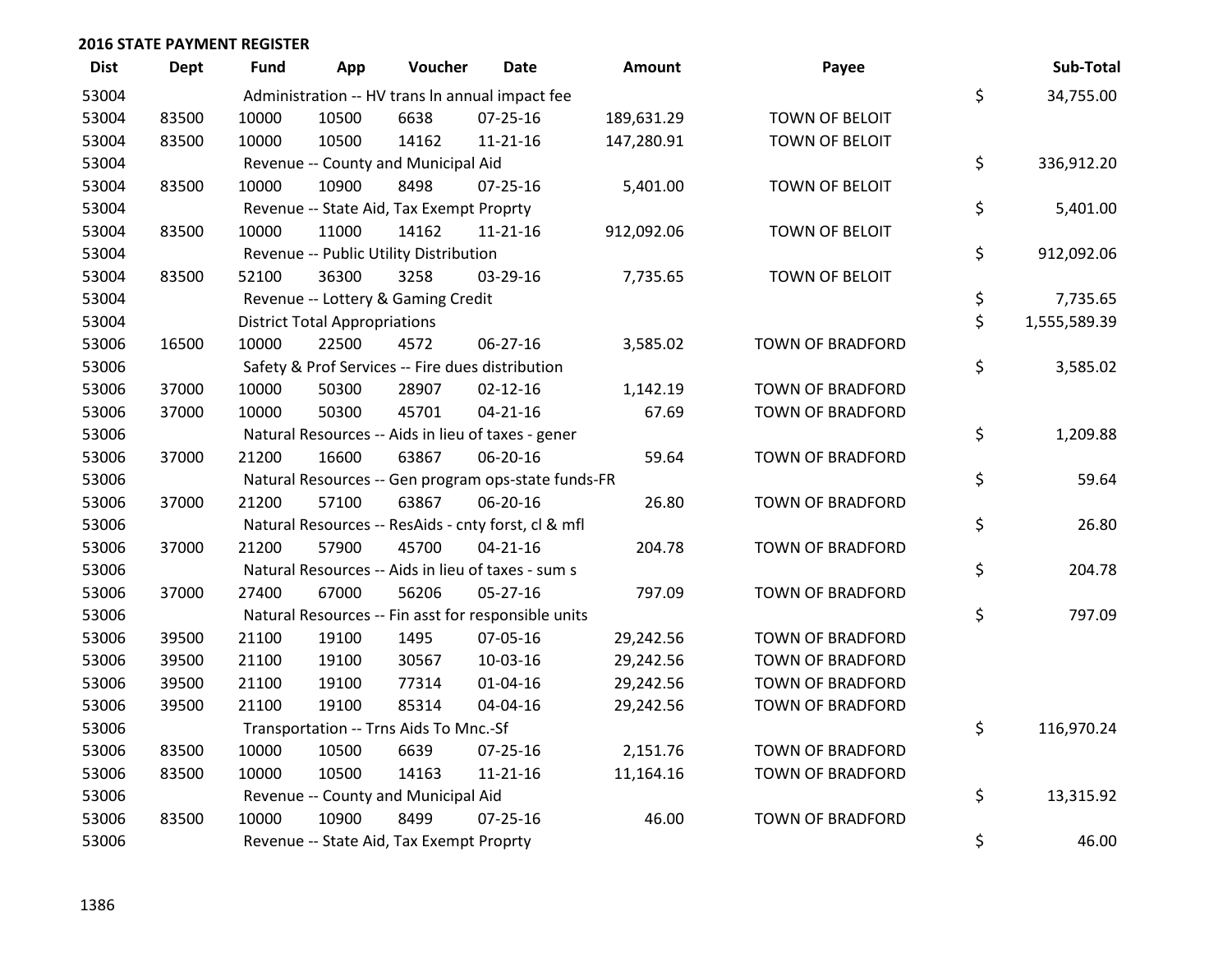| <b>Dist</b> | Dept  | <b>Fund</b> | App                                  | Voucher                                          | <b>Date</b>                                         | <b>Amount</b> | Payee                   | Sub-Total        |
|-------------|-------|-------------|--------------------------------------|--------------------------------------------------|-----------------------------------------------------|---------------|-------------------------|------------------|
| 53006       | 83500 | 10000       | 11000                                | 14163                                            | $11 - 21 - 16$                                      | 1,128.20      | <b>TOWN OF BRADFORD</b> |                  |
| 53006       |       |             |                                      | Revenue -- Public Utility Distribution           |                                                     |               |                         | \$<br>1,128.20   |
| 53006       | 83500 | 52100       | 36300                                | 3259                                             | 03-29-16                                            | 1,610.15      | TOWN OF BRADFORD        |                  |
| 53006       |       |             |                                      | Revenue -- Lottery & Gaming Credit               |                                                     |               |                         | \$<br>1,610.15   |
| 53006       |       |             | <b>District Total Appropriations</b> |                                                  |                                                     |               |                         | \$<br>138,953.72 |
| 53008       | 16500 | 10000       | 22500                                | 5239                                             | 07-06-16                                            | 3,596.90      | TOWN OF CENTER          |                  |
| 53008       |       |             |                                      | Safety & Prof Services -- Fire dues distribution |                                                     |               |                         | \$<br>3,596.90   |
| 53008       | 37000 | 10000       | 50300                                | 29068                                            | $02 - 12 - 16$                                      | 1,447.60      | <b>TOWN OF CENTER</b>   |                  |
| 53008       |       |             |                                      |                                                  | Natural Resources -- Aids in lieu of taxes - gener  |               |                         | \$<br>1,447.60   |
| 53008       | 37000 | 21200       | 16600                                | 63868                                            | 06-20-16                                            | 70.32         | <b>TOWN OF CENTER</b>   |                  |
| 53008       |       |             |                                      |                                                  | Natural Resources -- Gen program ops-state funds-FR |               |                         | \$<br>70.32      |
| 53008       | 37000 | 21200       | 57100                                | 63868                                            | 06-20-16                                            | 31.60         | <b>TOWN OF CENTER</b>   |                  |
| 53008       |       |             |                                      |                                                  | Natural Resources -- ResAids - cnty forst, cl & mfl |               |                         | \$<br>31.60      |
| 53008       | 37000 | 27400       | 67000                                | 55776                                            | 05-27-16                                            | 5,855.32      | <b>TOWN OF CENTER</b>   |                  |
| 53008       |       |             |                                      |                                                  | Natural Resources -- Fin asst for responsible units |               |                         | \$<br>5,855.32   |
| 53008       | 39500 | 21100       | 19100                                | 1496                                             | 07-05-16                                            | 26,556.12     | <b>TOWN OF CENTER</b>   |                  |
| 53008       | 39500 | 21100       | 19100                                | 30568                                            | 10-03-16                                            | 26,556.12     | <b>TOWN OF CENTER</b>   |                  |
| 53008       | 39500 | 21100       | 19100                                | 77315                                            | $01 - 04 - 16$                                      | 26,556.12     | <b>TOWN OF CENTER</b>   |                  |
| 53008       | 39500 | 21100       | 19100                                | 85315                                            | 04-04-16                                            | 26,556.12     | <b>TOWN OF CENTER</b>   |                  |
| 53008       |       |             |                                      | Transportation -- Trns Aids To Mnc.-Sf           |                                                     |               |                         | \$<br>106,224.48 |
| 53008       | 83500 | 10000       | 10500                                | 6640                                             | 07-25-16                                            | 1,802.44      | <b>TOWN OF CENTER</b>   |                  |
| 53008       | 83500 | 10000       | 10500                                | 14164                                            | $11 - 21 - 16$                                      | 9,847.22      | <b>TOWN OF CENTER</b>   |                  |
| 53008       |       |             |                                      | Revenue -- County and Municipal Aid              |                                                     |               |                         | \$<br>11,649.66  |
| 53008       | 83500 | 10000       | 10900                                | 8500                                             | $07 - 25 - 16$                                      | 8.00          | <b>TOWN OF CENTER</b>   |                  |
| 53008       |       |             |                                      | Revenue -- State Aid, Tax Exempt Proprty         |                                                     |               |                         | \$<br>8.00       |
| 53008       | 83500 | 10000       | 11000                                | 14164                                            | $11 - 21 - 16$                                      | 396.61        | <b>TOWN OF CENTER</b>   |                  |
| 53008       |       |             |                                      | Revenue -- Public Utility Distribution           |                                                     |               |                         | \$<br>396.61     |
| 53008       |       |             | <b>District Total Appropriations</b> |                                                  |                                                     |               |                         | \$<br>129,280.49 |
| 53010       | 16500 | 10000       | 22500                                | 4573                                             | 06-27-16                                            | 2,399.99      | TOWN OF CLINTON         |                  |
| 53010       |       |             |                                      | Safety & Prof Services -- Fire dues distribution |                                                     |               |                         | \$<br>2,399.99   |
| 53010       | 37000 | 21200       | 16600                                | 63869                                            | 06-20-16                                            | 29.20         | TOWN OF CLINTON         |                  |
| 53010       |       |             |                                      |                                                  | Natural Resources -- Gen program ops-state funds-FR |               |                         | \$<br>29.20      |
| 53010       | 37000 | 21200       | 57100                                | 63869                                            | 06-20-16                                            | 13.12         | <b>TOWN OF CLINTON</b>  |                  |
| 53010       |       |             |                                      |                                                  | Natural Resources -- ResAids - cnty forst, cl & mfl |               |                         | \$<br>13.12      |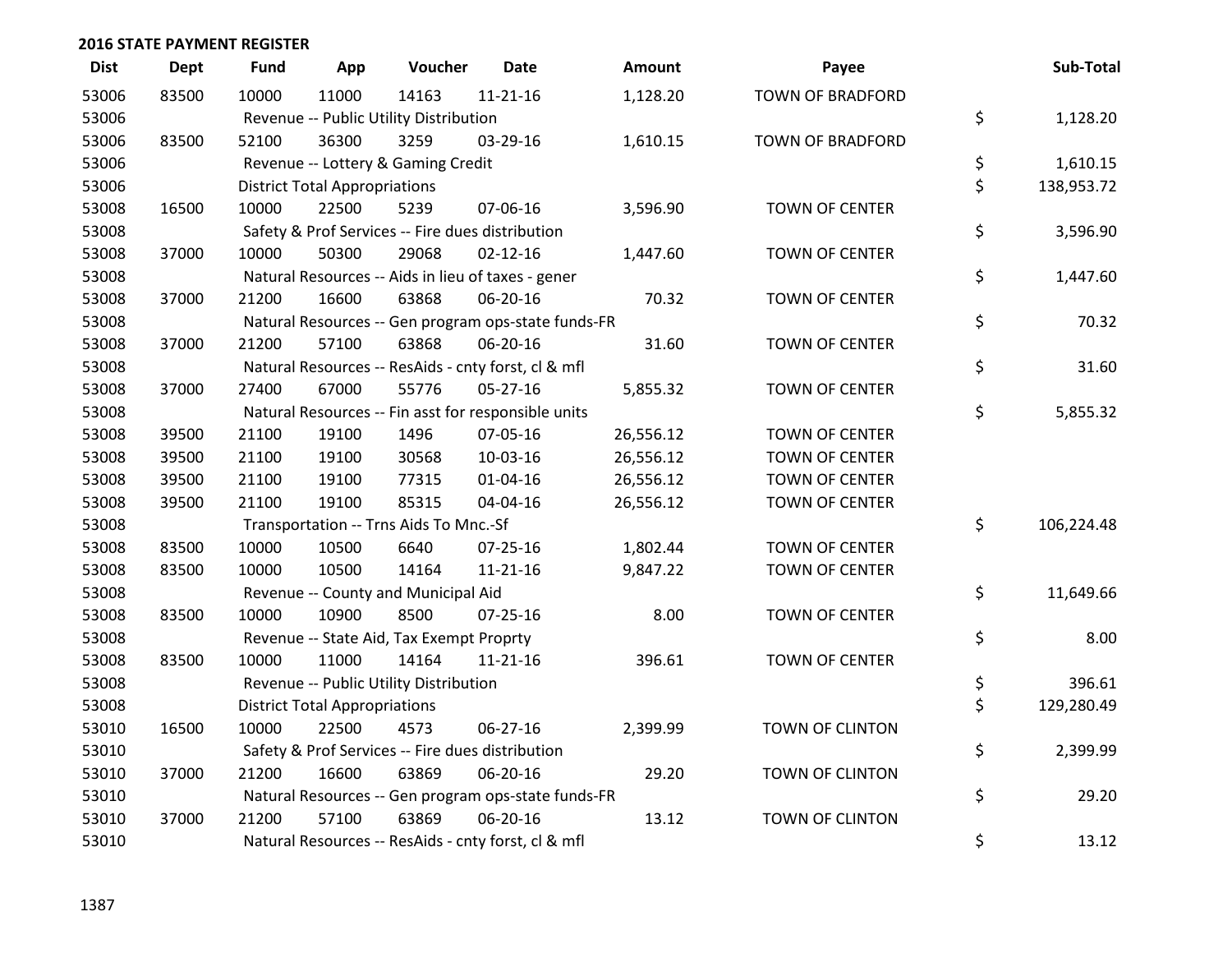| <b>Dist</b> | <b>Dept</b> | <b>Fund</b> | App                                  | Voucher                                             | <b>Date</b>    | <b>Amount</b> | Payee                  | Sub-Total        |
|-------------|-------------|-------------|--------------------------------------|-----------------------------------------------------|----------------|---------------|------------------------|------------------|
| 53010       | 37000       | 27400       | 67000                                | 56301                                               | $05 - 27 - 16$ | 731.73        | <b>TOWN OF CLINTON</b> |                  |
| 53010       |             |             |                                      | Natural Resources -- Fin asst for responsible units |                |               |                        | \$<br>731.73     |
| 53010       | 39500       | 21100       | 19100                                | 1497                                                | 07-05-16       | 21,298.84     | TOWN OF CLINTON        |                  |
| 53010       | 39500       | 21100       | 19100                                | 30569                                               | 10-03-16       | 21,298.86     | TOWN OF CLINTON        |                  |
| 53010       | 39500       | 21100       | 19100                                | 77316                                               | $01 - 04 - 16$ | 21,298.84     | TOWN OF CLINTON        |                  |
| 53010       | 39500       | 21100       | 19100                                | 85316                                               | 04-04-16       | 21,298.84     | TOWN OF CLINTON        |                  |
| 53010       |             |             |                                      | Transportation -- Trns Aids To Mnc.-Sf              |                |               |                        | \$<br>85,195.38  |
| 53010       | 83500       | 10000       | 10500                                | 6641                                                | $07 - 25 - 16$ | 1,737.19      | TOWN OF CLINTON        |                  |
| 53010       | 83500       | 10000       | 10500                                | 14165                                               | 11-21-16       | 9,821.68      | TOWN OF CLINTON        |                  |
| 53010       |             |             |                                      | Revenue -- County and Municipal Aid                 |                |               |                        | \$<br>11,558.87  |
| 53010       | 83500       | 10000       | 10900                                | 8501                                                | $07 - 25 - 16$ | 52.00         | TOWN OF CLINTON        |                  |
| 53010       |             |             |                                      | Revenue -- State Aid, Tax Exempt Proprty            |                |               |                        | \$<br>52.00      |
| 53010       | 83500       | 10000       | 11000                                | 14165                                               | 11-21-16       | 23.30         | TOWN OF CLINTON        |                  |
| 53010       |             |             |                                      | Revenue -- Public Utility Distribution              |                |               |                        | \$<br>23.30      |
| 53010       |             |             | <b>District Total Appropriations</b> |                                                     |                |               |                        | \$<br>100,003.59 |
| 53012       | 16500       | 10000       | 22500                                | 4574                                                | $06 - 27 - 16$ | 12,813.57     | TOWN OF FULTON         |                  |
| 53012       |             |             |                                      | Safety & Prof Services -- Fire dues distribution    |                |               |                        | \$<br>12,813.57  |
| 53012       | 37000       | 10000       | 50300                                | 45923                                               | $04 - 21 - 16$ | 12.50         | TOWN OF FULTON         |                  |
| 53012       |             |             |                                      | Natural Resources -- Aids in lieu of taxes - gener  |                |               |                        | \$<br>12.50      |
| 53012       | 37000       | 21200       | 16600                                | 63870                                               | 06-20-16       | 157.99        | TOWN OF FULTON         |                  |
| 53012       |             |             |                                      | Natural Resources -- Gen program ops-state funds-FR |                |               |                        | \$<br>157.99     |
| 53012       | 37000       | 21200       | 57100                                | 63870                                               | 06-20-16       | 70.99         | TOWN OF FULTON         |                  |
| 53012       |             |             |                                      | Natural Resources -- ResAids - cnty forst, cl & mfl |                |               |                        | \$<br>70.99      |
| 53012       | 37000       | 21200       | 57900                                | 45924                                               | $04 - 21 - 16$ | 5.87          | TOWN OF FULTON         |                  |
| 53012       |             |             |                                      | Natural Resources -- Aids in lieu of taxes - sum s  |                |               |                        | \$<br>5.87       |
| 53012       | 37000       | 27400       | 67000                                | 55683                                               | 05-27-16       | 10,278.80     | TOWN OF FULTON         |                  |
| 53012       |             |             |                                      | Natural Resources -- Fin asst for responsible units |                |               |                        | \$<br>10,278.80  |
| 53012       | 39500       | 21100       | 19100                                | 1498                                                | 07-05-16       | 34,582.41     | TOWN OF FULTON         |                  |
| 53012       | 39500       | 21100       | 19100                                | 30570                                               | 10-03-16       | 34,582.41     | <b>TOWN OF FULTON</b>  |                  |
| 53012       | 39500       | 21100       | 19100                                | 77317                                               | $01 - 04 - 16$ | 34,582.41     | TOWN OF FULTON         |                  |
| 53012       | 39500       | 21100       | 19100                                | 85317                                               | 04-04-16       | 34,582.41     | TOWN OF FULTON         |                  |
| 53012       |             |             |                                      | Transportation -- Trns Aids To Mnc.-Sf              |                |               |                        | \$<br>138,329.64 |
| 53012       | 50500       | 10000       | 17400                                | 17094                                               | 04-28-16       | 51,080.00     | TOWN OF FULTON         |                  |
| 53012       |             |             |                                      | Administration -- HV trans In annual impact fee     |                |               |                        | \$<br>51,080.00  |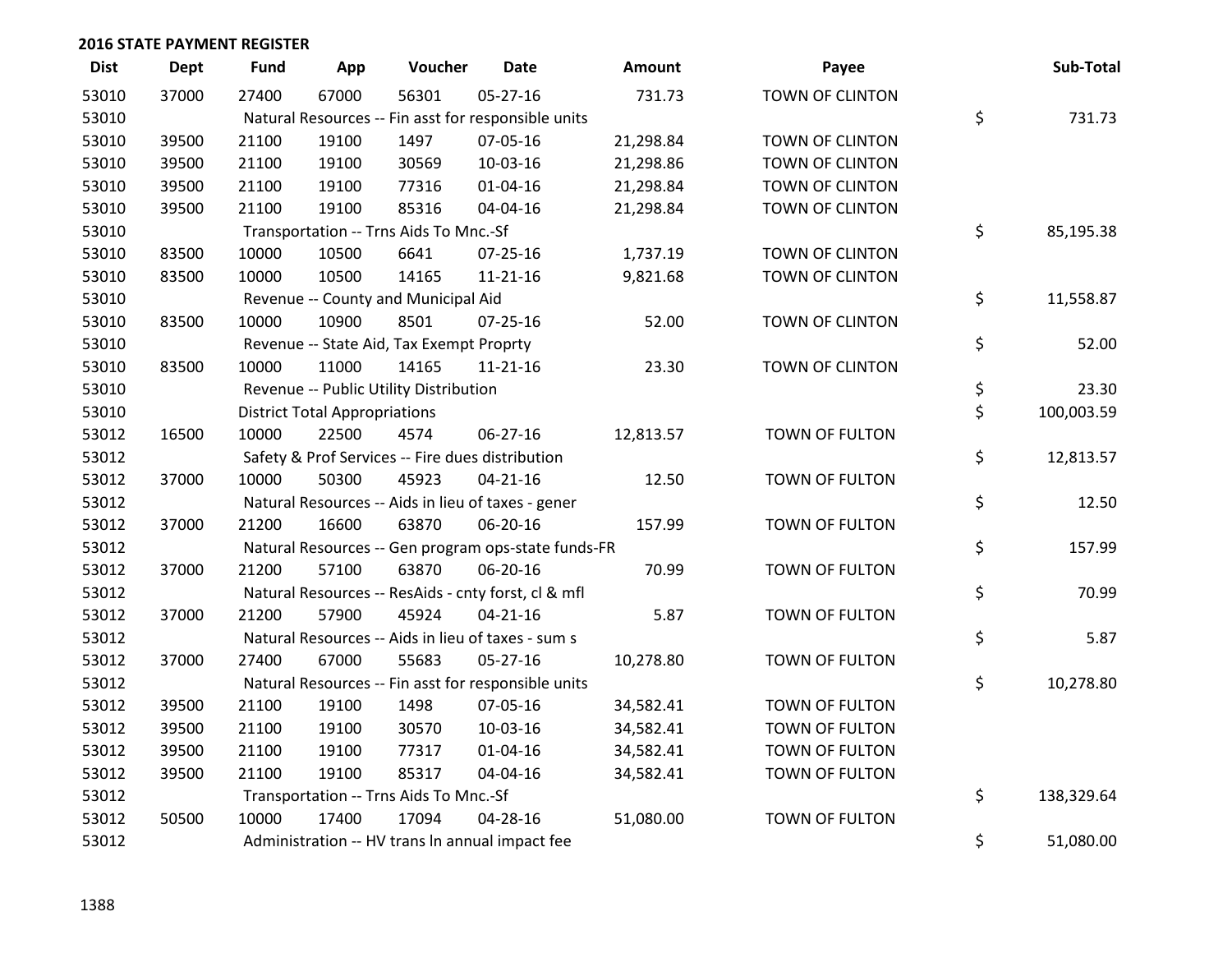| <b>Dist</b> | <b>Dept</b> | <b>Fund</b> | App                                  | Voucher                                  | Date                                                | <b>Amount</b> | Payee                  | Sub-Total        |
|-------------|-------------|-------------|--------------------------------------|------------------------------------------|-----------------------------------------------------|---------------|------------------------|------------------|
| 53012       | 83500       | 10000       | 10500                                | 6642                                     | $07 - 25 - 16$                                      | 11,520.75     | TOWN OF FULTON         |                  |
| 53012       | 83500       | 10000       | 10500                                | 14166                                    | 11-21-16                                            | 33,949.00     | TOWN OF FULTON         |                  |
| 53012       |             |             |                                      | Revenue -- County and Municipal Aid      |                                                     |               |                        | \$<br>45,469.75  |
| 53012       | 83500       | 10000       | 10900                                | 8502                                     | $07 - 25 - 16$                                      | 192.00        | TOWN OF FULTON         |                  |
| 53012       |             |             |                                      | Revenue -- State Aid, Tax Exempt Proprty |                                                     |               |                        | \$<br>192.00     |
| 53012       | 83500       | 10000       | 11000                                | 14166                                    | $11 - 21 - 16$                                      | 31,455.90     | TOWN OF FULTON         |                  |
| 53012       |             |             |                                      | Revenue -- Public Utility Distribution   |                                                     |               |                        | \$<br>31,455.90  |
| 53012       | 83500       | 10000       | 50100                                | 2649                                     | $01-29-16$                                          | 96.97         | TOWN OF FULTON         |                  |
| 53012       |             |             |                                      | Revenue -- Payments for municipal svcs   |                                                     |               |                        | \$<br>96.97      |
| 53012       | 83500       | 52100       | 36300                                | 3260                                     | 03-29-16                                            | 1,130.83      | TOWN OF FULTON         |                  |
| 53012       |             |             |                                      | Revenue -- Lottery & Gaming Credit       |                                                     |               |                        | \$<br>1,130.83   |
| 53012       |             |             | <b>District Total Appropriations</b> |                                          |                                                     |               |                        | \$<br>291,094.81 |
| 53014       | 16500       | 10000       | 22500                                | 4575                                     | 06-27-16                                            | 9,845.27      | <b>TOWN OF HARMONY</b> |                  |
| 53014       |             |             |                                      |                                          | Safety & Prof Services -- Fire dues distribution    |               |                        | \$<br>9,845.27   |
| 53014       | 37000       | 21200       | 16600                                | 63871                                    | 06-20-16                                            | 34.72         | <b>TOWN OF HARMONY</b> |                  |
| 53014       |             |             |                                      |                                          | Natural Resources -- Gen program ops-state funds-FR |               |                        | \$<br>34.72      |
| 53014       | 37000       | 21200       | 57100                                | 63871                                    | 06-20-16                                            | 15.60         | <b>TOWN OF HARMONY</b> |                  |
| 53014       |             |             |                                      |                                          | Natural Resources -- ResAids - cnty forst, cl & mfl |               |                        | \$<br>15.60      |
| 53014       | 37000       | 27400       | 67000                                | 55820                                    | 05-27-16                                            | 7,649.38      | <b>TOWN OF HARMONY</b> |                  |
| 53014       |             |             |                                      |                                          | Natural Resources -- Fin asst for responsible units |               |                        | \$<br>7,649.38   |
| 53014       | 37000       | 27400       | 67300                                | 55820                                    | $05 - 27 - 16$                                      | 673.87        | <b>TOWN OF HARMONY</b> |                  |
| 53014       |             |             |                                      |                                          | Natural Resources -- Recycling consolidation grants |               |                        | \$<br>673.87     |
| 53014       | 39500       | 21100       | 19100                                | 1499                                     | 07-05-16                                            | 26,869.90     | <b>TOWN OF HARMONY</b> |                  |
| 53014       | 39500       | 21100       | 19100                                | 30571                                    | 10-03-16                                            | 26,869.92     | <b>TOWN OF HARMONY</b> |                  |
| 53014       | 39500       | 21100       | 19100                                | 77318                                    | $01 - 04 - 16$                                      | 26,869.90     | <b>TOWN OF HARMONY</b> |                  |
| 53014       | 39500       | 21100       | 19100                                | 85318                                    | 04-04-16                                            | 26,869.90     | <b>TOWN OF HARMONY</b> |                  |
| 53014       |             |             |                                      | Transportation -- Trns Aids To Mnc.-Sf   |                                                     |               |                        | \$<br>107,479.62 |
| 53014       | 83500       | 10000       | 10500                                | 6643                                     | 07-25-16                                            | 4,972.82      | <b>TOWN OF HARMONY</b> |                  |
| 53014       | 83500       | 10000       | 10500                                | 14167                                    | $11 - 21 - 16$                                      | 23,592.57     | <b>TOWN OF HARMONY</b> |                  |
| 53014       |             |             |                                      | Revenue -- County and Municipal Aid      |                                                     |               |                        | \$<br>28,565.39  |
| 53014       | 83500       | 10000       | 10900                                | 8503                                     | $07 - 25 - 16$                                      | 1,640.00      | <b>TOWN OF HARMONY</b> |                  |
| 53014       |             |             |                                      | Revenue -- State Aid, Tax Exempt Proprty |                                                     |               |                        | \$<br>1,640.00   |
| 53014       | 83500       | 10000       | 11000                                | 14167                                    | $11 - 21 - 16$                                      | 4,684.47      | <b>TOWN OF HARMONY</b> |                  |
| 53014       |             |             |                                      | Revenue -- Public Utility Distribution   |                                                     |               |                        | \$<br>4,684.47   |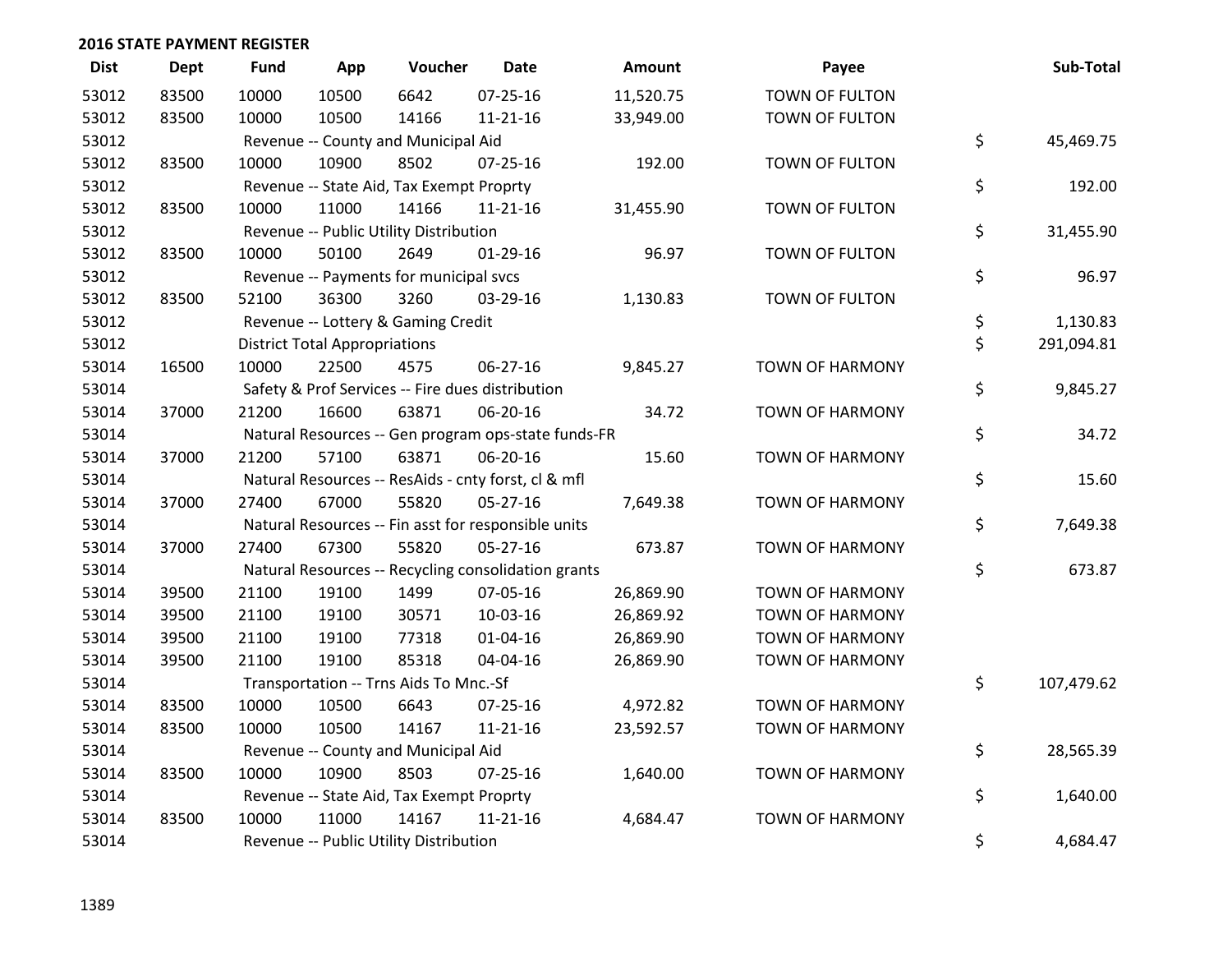| <b>Dist</b> | <b>Dept</b> | <b>Fund</b> | App                                  | Voucher                                             | Date           | <b>Amount</b> | Payee              | Sub-Total        |
|-------------|-------------|-------------|--------------------------------------|-----------------------------------------------------|----------------|---------------|--------------------|------------------|
| 53014       |             |             | <b>District Total Appropriations</b> |                                                     |                |               |                    | \$<br>160,588.32 |
| 53016       | 16500       | 10000       | 22500                                | 4576                                                | 06-27-16       | 14,293.44     | TOWN OF JANESVILLE |                  |
| 53016       |             |             |                                      | Safety & Prof Services -- Fire dues distribution    |                |               |                    | \$<br>14,293.44  |
| 53016       | 37000       | 21200       | 16600                                | 63872                                               | 06-20-16       | 126.27        | TOWN OF JANESVILLE |                  |
| 53016       |             |             |                                      | Natural Resources -- Gen program ops-state funds-FR |                |               |                    | \$<br>126.27     |
| 53016       | 37000       | 21200       | 57100                                | 63872                                               | 06-20-16       | 56.74         | TOWN OF JANESVILLE |                  |
| 53016       |             |             |                                      | Natural Resources -- ResAids - cnty forst, cl & mfl |                |               |                    | \$<br>56.74      |
| 53016       | 37000       | 27400       | 67000                                | 55967                                               | $05 - 27 - 16$ | 6,368.47      | TOWN OF JANESVILLE |                  |
| 53016       |             |             |                                      | Natural Resources -- Fin asst for responsible units |                |               |                    | \$<br>6,368.47   |
| 53016       | 37000       | 27400       | 67300                                | 55967                                               | 05-27-16       | 901.98        | TOWN OF JANESVILLE |                  |
| 53016       |             |             |                                      | Natural Resources -- Recycling consolidation grants |                |               |                    | \$<br>901.98     |
| 53016       | 39500       | 21100       | 19100                                | 1500                                                | 07-05-16       | 27,387.37     | TOWN OF JANESVILLE |                  |
| 53016       | 39500       | 21100       | 19100                                | 30572                                               | 10-03-16       | 27,387.39     | TOWN OF JANESVILLE |                  |
| 53016       | 39500       | 21100       | 19100                                | 77319                                               | 01-04-16       | 27,387.37     | TOWN OF JANESVILLE |                  |
| 53016       | 39500       | 21100       | 19100                                | 85319                                               | 04-04-16       | 27,387.37     | TOWN OF JANESVILLE |                  |
| 53016       |             |             |                                      | Transportation -- Trns Aids To Mnc.-Sf              |                |               |                    | \$<br>109,549.50 |
| 53016       | 50500       | 10000       | 17400                                | 17095                                               | 04-28-16       | 53,249.00     | TOWN OF JANESVILLE |                  |
| 53016       |             |             |                                      | Administration -- HV trans In annual impact fee     |                |               |                    | \$<br>53,249.00  |
| 53016       | 83500       | 10000       | 10500                                | 6644                                                | $07 - 25 - 16$ | 7,526.35      | TOWN OF JANESVILLE |                  |
| 53016       | 83500       | 10000       | 10500                                | 14168                                               | $11 - 21 - 16$ | 34,314.74     | TOWN OF JANESVILLE |                  |
| 53016       |             |             |                                      | Revenue -- County and Municipal Aid                 |                |               |                    | \$<br>41,841.09  |
| 53016       | 83500       | 10000       | 10900                                | 8504                                                | $07 - 25 - 16$ | 485.00        | TOWN OF JANESVILLE |                  |
| 53016       |             |             |                                      | Revenue -- State Aid, Tax Exempt Proprty            |                |               |                    | \$<br>485.00     |
| 53016       | 83500       | 10000       | 11000                                | 14168                                               | $11 - 21 - 16$ | 11,693.94     | TOWN OF JANESVILLE |                  |
| 53016       |             |             |                                      | Revenue -- Public Utility Distribution              |                |               |                    | \$<br>11,693.94  |
| 53016       |             |             | <b>District Total Appropriations</b> |                                                     |                |               |                    | \$<br>238,565.43 |
| 53018       | 16500       | 10000       | 22500                                | 4577                                                | 06-27-16       | 2,687.39      | TOWN OF JOHNSTOWN  |                  |
| 53018       |             |             |                                      | Safety & Prof Services -- Fire dues distribution    |                |               |                    | \$<br>2,687.39   |
| 53018       | 37000       | 21200       | 16600                                | 63873                                               | 06-20-16       | 159.14        | TOWN OF JOHNSTOWN  |                  |
| 53018       |             |             |                                      | Natural Resources -- Gen program ops-state funds-FR |                |               |                    | \$<br>159.14     |
| 53018       | 37000       | 21200       | 57100                                | 63873                                               | 06-20-16       | 71.51         | TOWN OF JOHNSTOWN  |                  |
| 53018       |             |             |                                      | Natural Resources -- ResAids - cnty forst, cl & mfl |                |               |                    | \$<br>71.51      |
| 53018       | 37000       | 27400       | 67000                                | 56066                                               | $05 - 27 - 16$ | 2,611.40      | TOWN OF JOHNSTOWN  |                  |
| 53018       |             |             |                                      | Natural Resources -- Fin asst for responsible units |                |               |                    | \$<br>2,611.40   |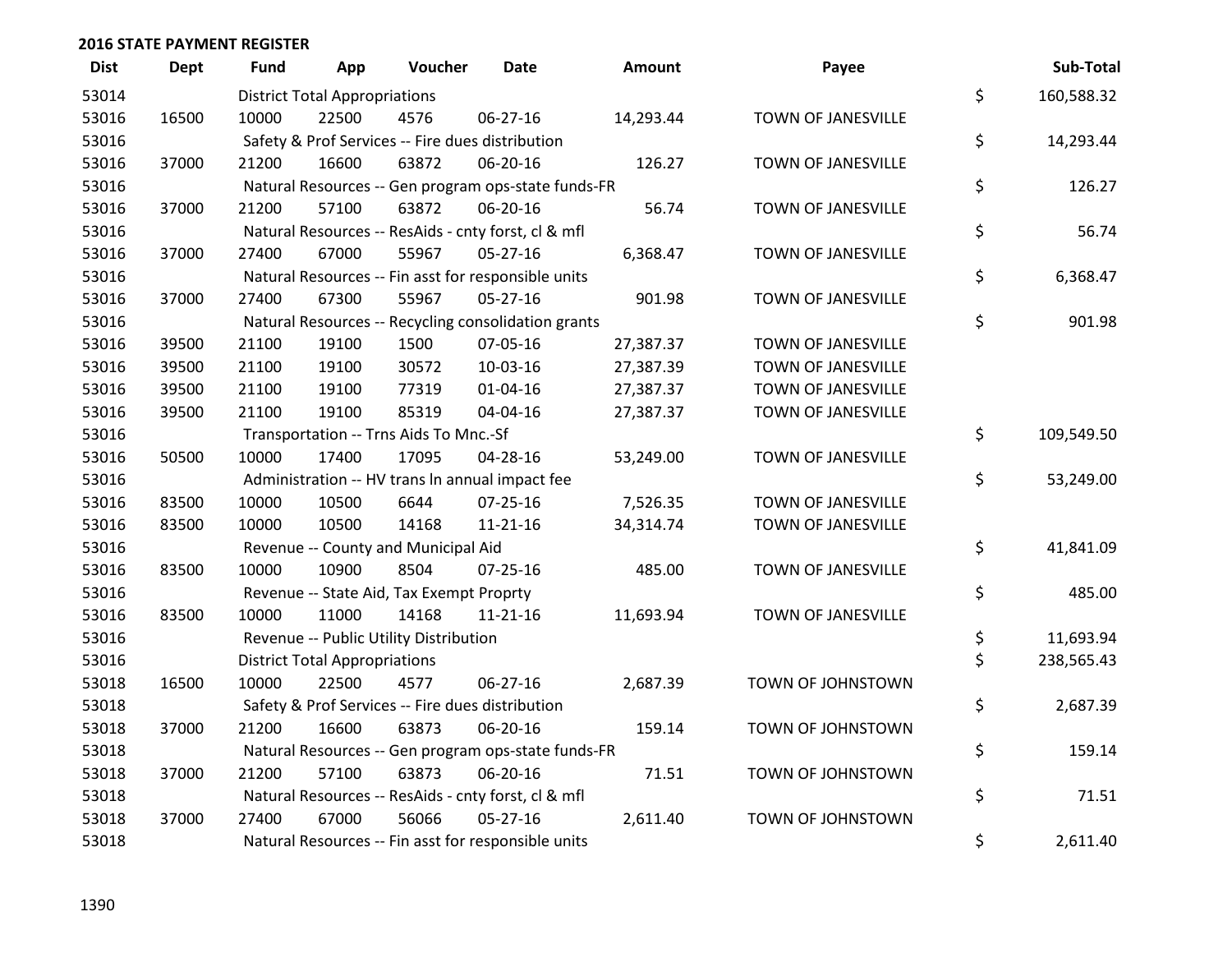| <b>Dist</b> | <b>Dept</b> | <b>Fund</b> | App                                  | Voucher                                          | <b>Date</b>                                         | Amount    | Payee              | Sub-Total        |
|-------------|-------------|-------------|--------------------------------------|--------------------------------------------------|-----------------------------------------------------|-----------|--------------------|------------------|
| 53018       | 39500       | 21100       | 19100                                | 1501                                             | 07-05-16                                            | 21,348.39 | TOWN OF JOHNSTOWN  |                  |
| 53018       | 39500       | 21100       | 19100                                | 30573                                            | 10-03-16                                            | 21,348.39 | TOWN OF JOHNSTOWN  |                  |
| 53018       | 39500       | 21100       | 19100                                | 77320                                            | $01 - 04 - 16$                                      | 21,348.39 | TOWN OF JOHNSTOWN  |                  |
| 53018       | 39500       | 21100       | 19100                                | 85320                                            | 04-04-16                                            | 21,348.39 | TOWN OF JOHNSTOWN  |                  |
| 53018       |             |             |                                      | Transportation -- Trns Aids To Mnc.-Sf           |                                                     |           |                    | \$<br>85,393.56  |
| 53018       | 83500       | 10000       | 10500                                | 6645                                             | $07 - 25 - 16$                                      | 1,783.42  | TOWN OF JOHNSTOWN  |                  |
| 53018       | 83500       | 10000       | 10500                                | 14169                                            | $11 - 21 - 16$                                      | 10,106.07 | TOWN OF JOHNSTOWN  |                  |
| 53018       |             |             |                                      | Revenue -- County and Municipal Aid              |                                                     |           |                    | \$<br>11,889.49  |
| 53018       | 83500       | 10000       | 10900                                | 8505                                             | 07-25-16                                            | 78.00     | TOWN OF JOHNSTOWN  |                  |
| 53018       |             |             |                                      | Revenue -- State Aid, Tax Exempt Proprty         |                                                     |           |                    | \$<br>78.00      |
| 53018       |             |             | <b>District Total Appropriations</b> |                                                  |                                                     |           |                    | \$<br>102,890.49 |
| 53020       | 16500       | 10000       | 22500                                | 4578                                             | 06-27-16                                            | 2,525.02  | TOWN OF LA PRAIRIE |                  |
| 53020       |             |             |                                      | Safety & Prof Services -- Fire dues distribution |                                                     |           |                    | \$<br>2,525.02   |
| 53020       | 37000       | 21200       | 16600                                | 63874                                            | 06-20-16                                            | 14.24     | TOWN OF LA PRAIRIE |                  |
| 53020       |             |             |                                      |                                                  | Natural Resources -- Gen program ops-state funds-FR |           |                    | \$<br>14.24      |
| 53020       | 37000       | 21200       | 57100                                | 63874                                            | 06-20-16                                            | 6.40      | TOWN OF LA PRAIRIE |                  |
| 53020       |             |             |                                      |                                                  | Natural Resources -- ResAids - cnty forst, cl & mfl |           |                    | \$<br>6.40       |
| 53020       | 37000       | 27400       | 67000                                | 55540                                            | $05 - 27 - 16$                                      | 2,262.06  | TOWN OF LA PRAIRIE |                  |
| 53020       |             |             |                                      |                                                  | Natural Resources -- Fin asst for responsible units |           |                    | \$<br>2,262.06   |
| 53020       | 39500       | 21100       | 19100                                | 1502                                             | 07-05-16                                            | 23,715.54 | TOWN OF LA PRAIRIE |                  |
| 53020       | 39500       | 21100       | 19100                                | 30574                                            | 10-03-16                                            | 23,715.54 | TOWN OF LA PRAIRIE |                  |
| 53020       | 39500       | 21100       | 19100                                | 77321                                            | $01 - 04 - 16$                                      | 23,715.54 | TOWN OF LA PRAIRIE |                  |
| 53020       | 39500       | 21100       | 19100                                | 85321                                            | 04-04-16                                            | 23,715.54 | TOWN OF LA PRAIRIE |                  |
| 53020       |             |             |                                      | Transportation -- Trns Aids To Mnc.-Sf           |                                                     |           |                    | \$<br>94,862.16  |
| 53020       | 83500       | 10000       | 10500                                | 6646                                             | $07 - 25 - 16$                                      | 3,194.58  | TOWN OF LA PRAIRIE |                  |
| 53020       | 83500       | 10000       | 10500                                | 14170                                            | $11 - 21 - 16$                                      | 10,586.99 | TOWN OF LA PRAIRIE |                  |
| 53020       |             |             |                                      | Revenue -- County and Municipal Aid              |                                                     |           |                    | \$<br>13,781.57  |
| 53020       | 83500       | 10000       | 10900                                | 8506                                             | 07-25-16                                            | 671.00    | TOWN OF LA PRAIRIE |                  |
| 53020       |             |             |                                      | Revenue -- State Aid, Tax Exempt Proprty         |                                                     |           |                    | \$<br>671.00     |
| 53020       | 83500       | 10000       | 11000                                | 14170                                            | $11 - 21 - 16$                                      | 7,540.37  | TOWN OF LA PRAIRIE |                  |
| 53020       |             |             |                                      | Revenue -- Public Utility Distribution           |                                                     |           |                    | \$<br>7,540.37   |
| 53020       |             |             | <b>District Total Appropriations</b> |                                                  |                                                     |           |                    | \$<br>121,662.82 |
| 53022       | 16500       | 10000       | 22500                                | 4579                                             | 06-27-16                                            | 3,428.95  | LIMA, TOWN OF      |                  |
| 53022       |             |             |                                      | Safety & Prof Services -- Fire dues distribution |                                                     |           |                    | \$<br>3,428.95   |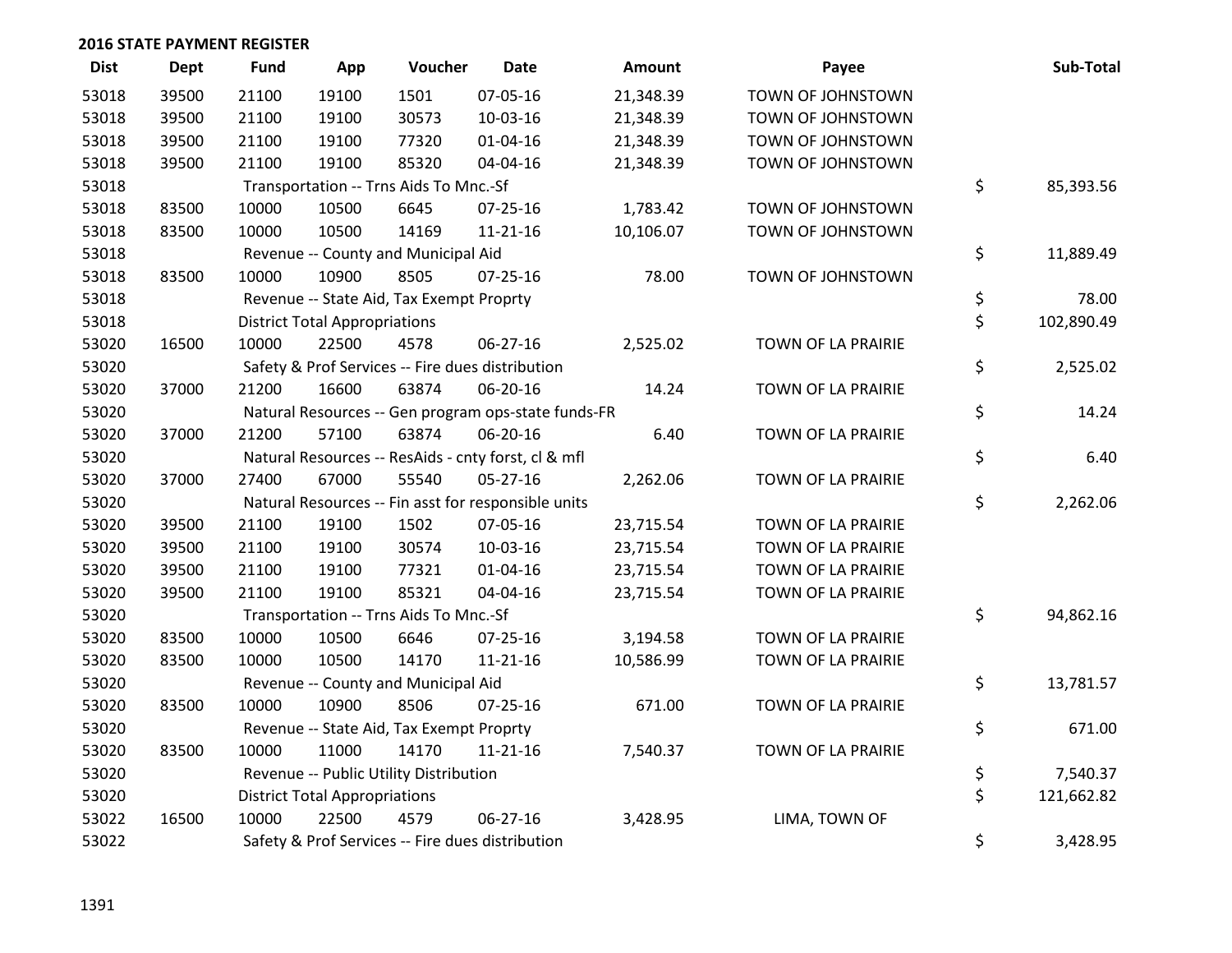| <b>Dist</b> | <b>Dept</b> | <b>Fund</b> | App                                  | Voucher                                             | Date           | <b>Amount</b> | Payee                   | Sub-Total        |
|-------------|-------------|-------------|--------------------------------------|-----------------------------------------------------|----------------|---------------|-------------------------|------------------|
| 53022       | 37000       | 10000       | 50300                                | 29007                                               | $02 - 12 - 16$ | 104.20        | LIMA, TOWN OF           |                  |
| 53022       | 37000       | 10000       | 50300                                | 29008                                               | $02 - 12 - 16$ | 6,605.32      | LIMA, TOWN OF           |                  |
| 53022       | 37000       | 10000       | 50300                                | 45958                                               | $04 - 21 - 16$ | 1,332.82      | LIMA, TOWN OF           |                  |
| 53022       |             |             |                                      | Natural Resources -- Aids in lieu of taxes - gener  |                |               |                         | \$<br>8,042.34   |
| 53022       | 37000       | 21200       | 16600                                | 63875                                               | 06-20-16       | 77.89         | LIMA, TOWN OF           |                  |
| 53022       |             |             |                                      | Natural Resources -- Gen program ops-state funds-FR |                |               |                         | \$<br>77.89      |
| 53022       | 37000       | 21200       | 57100                                | 63875                                               | 06-20-16       | 35.00         | LIMA, TOWN OF           |                  |
| 53022       |             |             |                                      | Natural Resources -- ResAids - cnty forst, cl & mfl |                |               |                         | \$<br>35.00      |
| 53022       | 37000       | 21200       | 57900                                | 45956                                               | $04 - 21 - 16$ | 16.76         | LIMA, TOWN OF           |                  |
| 53022       | 37000       | 21200       | 57900                                | 45957                                               | $04 - 21 - 16$ | 430.75        | LIMA, TOWN OF           |                  |
| 53022       |             |             |                                      | Natural Resources -- Aids in lieu of taxes - sum s  |                |               |                         | \$<br>447.51     |
| 53022       | 37000       | 27400       | 67000                                | 56347                                               | $05 - 27 - 16$ | 4,366.35      | LIMA, TOWN OF           |                  |
| 53022       |             |             |                                      | Natural Resources -- Fin asst for responsible units |                |               |                         | \$<br>4,366.35   |
| 53022       | 39500       | 21100       | 19100                                | 1503                                                | 07-05-16       | 25,130.32     | LIMA, TOWN OF           |                  |
| 53022       | 39500       | 21100       | 19100                                | 30575                                               | 10-03-16       | 25,130.34     | LIMA, TOWN OF           |                  |
| 53022       | 39500       | 21100       | 19100                                | 77322                                               | 01-04-16       | 25,130.32     | <b>TOWN OF LIMA</b>     |                  |
| 53022       | 39500       | 21100       | 19100                                | 85322                                               | 04-04-16       | 25,130.32     | <b>TOWN OF LIMA</b>     |                  |
| 53022       |             |             |                                      | Transportation -- Trns Aids To Mnc.-Sf              |                |               |                         | \$<br>100,521.30 |
| 53022       | 83500       | 10000       | 10500                                | 6647                                                | 07-25-16       | 3,351.23      | LIMA, TOWN OF           |                  |
| 53022       | 83500       | 10000       | 10500                                | 14171                                               | $11 - 21 - 16$ | 18,973.41     | LIMA, TOWN OF           |                  |
| 53022       |             |             |                                      | Revenue -- County and Municipal Aid                 |                |               |                         | \$<br>22,324.64  |
| 53022       | 83500       | 10000       | 10900                                | 8507                                                | $07 - 25 - 16$ | 29.00         | LIMA, TOWN OF           |                  |
| 53022       |             |             |                                      | Revenue -- State Aid, Tax Exempt Proprty            |                |               |                         | \$<br>29.00      |
| 53022       | 83500       | 52100       | 36300                                | 3612                                                | 03-31-16       | 10,390.67     | LIMA, TOWN OF           |                  |
| 53022       |             |             |                                      | Revenue -- Lottery & Gaming Credit                  |                |               |                         | \$<br>10,390.67  |
| 53022       |             |             | <b>District Total Appropriations</b> |                                                     |                |               |                         | \$<br>149,663.65 |
| 53024       | 16500       | 10000       | 22500                                | 4580                                                | 06-27-16       | 2,389.67      | <b>TOWN OF MAGNOLIA</b> |                  |
| 53024       |             |             |                                      | Safety & Prof Services -- Fire dues distribution    |                |               |                         | \$<br>2,389.67   |
| 53024       | 37000       | 10000       | 50300                                | 29044                                               | $02 - 12 - 16$ | 5,254.65      | <b>TOWN OF MAGNOLIA</b> |                  |
| 53024       | 37000       | 10000       | 50300                                | 46058                                               | $04 - 21 - 16$ | 240.65        | <b>TOWN OF MAGNOLIA</b> |                  |
| 53024       |             |             |                                      | Natural Resources -- Aids in lieu of taxes - gener  |                |               |                         | \$<br>5,495.30   |
| 53024       | 37000       | 21200       | 16600                                | 63876                                               | 06-20-16       | 212.30        | <b>TOWN OF MAGNOLIA</b> |                  |
| 53024       |             |             |                                      | Natural Resources -- Gen program ops-state funds-FR |                |               |                         | \$<br>212.30     |
| 53024       | 37000       | 21200       | 57100                                | 63876                                               | 06-20-16       | 101.40        | <b>TOWN OF MAGNOLIA</b> |                  |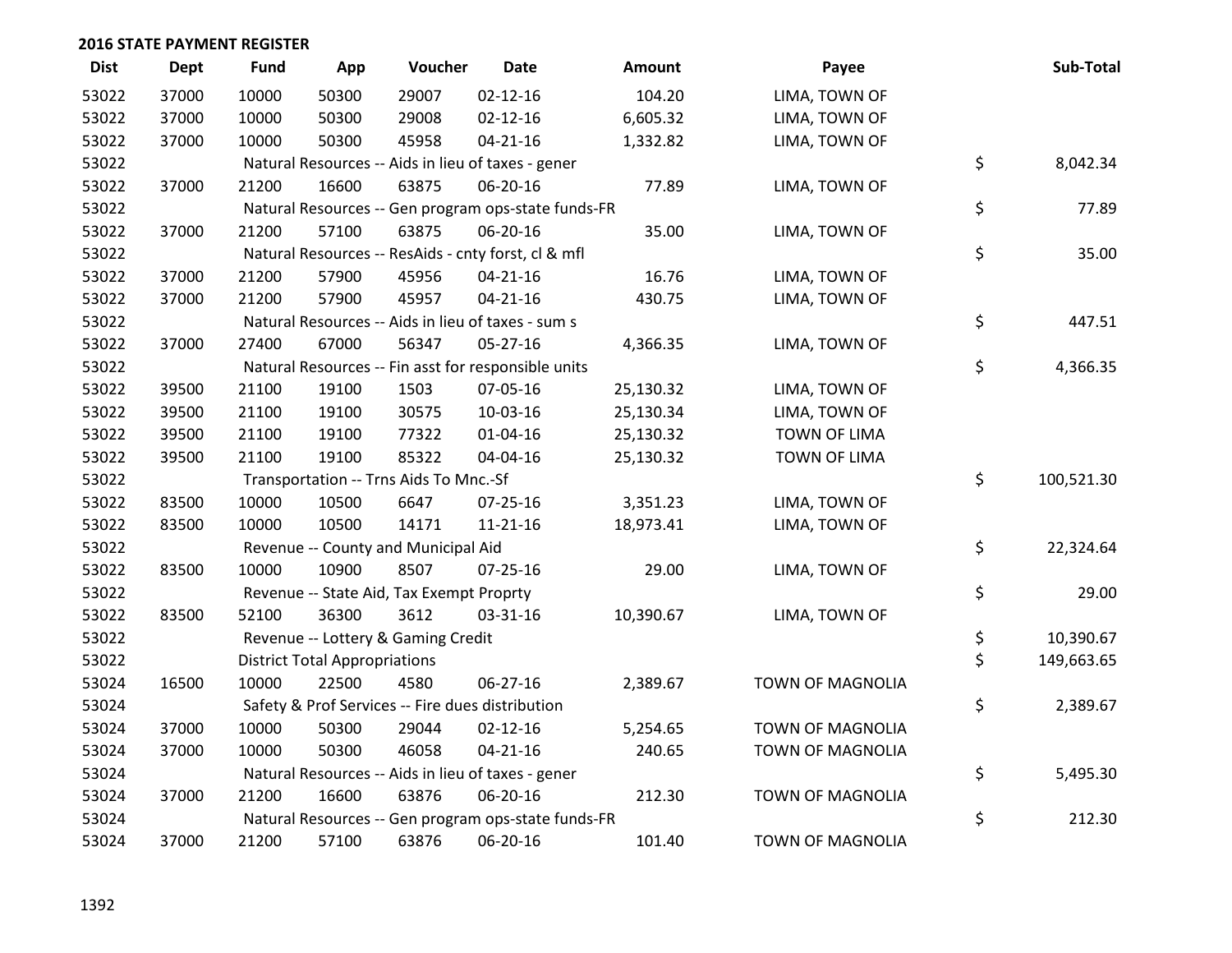| <b>Dist</b> | <b>Dept</b> | <b>Fund</b> | App                                  | Voucher                                          | <b>Date</b>                                         | <b>Amount</b> | Payee                   | Sub-Total        |
|-------------|-------------|-------------|--------------------------------------|--------------------------------------------------|-----------------------------------------------------|---------------|-------------------------|------------------|
| 53024       |             |             |                                      |                                                  | Natural Resources -- ResAids - cnty forst, cl & mfl |               |                         | \$<br>101.40     |
| 53024       | 37000       | 21200       | 57900                                | 46059                                            | $04 - 21 - 16$                                      | 19.89         | TOWN OF MAGNOLIA        |                  |
| 53024       |             |             |                                      |                                                  | Natural Resources -- Aids in lieu of taxes - sum s  |               |                         | \$<br>19.89      |
| 53024       | 37000       | 27400       | 67000                                | 56054                                            | $05 - 27 - 16$                                      | 941.33        | TOWN OF MAGNOLIA        |                  |
| 53024       |             |             |                                      |                                                  | Natural Resources -- Fin asst for responsible units |               |                         | \$<br>941.33     |
| 53024       | 39500       | 21100       | 19100                                | 1504                                             | 07-05-16                                            | 23,269.63     | TOWN OF MAGNOLIA        |                  |
| 53024       | 39500       | 21100       | 19100                                | 30576                                            | 10-03-16                                            | 23,269.65     | TOWN OF MAGNOLIA        |                  |
| 53024       | 39500       | 21100       | 19100                                | 77323                                            | $01 - 04 - 16$                                      | 23,269.63     | <b>TOWN OF MAGNOLIA</b> |                  |
| 53024       | 39500       | 21100       | 19100                                | 85323                                            | 04-04-16                                            | 23,269.63     | TOWN OF MAGNOLIA        |                  |
| 53024       |             |             |                                      | Transportation -- Trns Aids To Mnc.-Sf           |                                                     |               |                         | \$<br>93,078.54  |
| 53024       | 83500       | 10000       | 10500                                | 6648                                             | 07-25-16                                            | 1,422.53      | TOWN OF MAGNOLIA        |                  |
| 53024       | 83500       | 10000       | 10500                                | 14172                                            | $11 - 21 - 16$                                      | 8,060.97      | <b>TOWN OF MAGNOLIA</b> |                  |
| 53024       |             |             |                                      | Revenue -- County and Municipal Aid              |                                                     |               |                         | \$<br>9,483.50   |
| 53024       | 83500       | 10000       | 10900                                | 8508                                             | $07 - 25 - 16$                                      | 89.00         | <b>TOWN OF MAGNOLIA</b> |                  |
| 53024       |             |             |                                      | Revenue -- State Aid, Tax Exempt Proprty         |                                                     |               |                         | \$<br>89.00      |
| 53024       | 83500       | 52100       | 36300                                | 3262                                             | 03-29-16                                            | 3,604.40      | <b>TOWN OF MAGNOLIA</b> |                  |
| 53024       |             |             |                                      | Revenue -- Lottery & Gaming Credit               |                                                     |               |                         | \$<br>3,604.40   |
| 53024       |             |             | <b>District Total Appropriations</b> |                                                  |                                                     |               |                         | \$<br>115,415.33 |
| 53026       | 16500       | 10000       | 22500                                | 4581                                             | 06-27-16                                            | 11,621.87     | TOWN OF MILTON          |                  |
| 53026       |             |             |                                      | Safety & Prof Services -- Fire dues distribution |                                                     |               |                         | \$<br>11,621.87  |
| 53026       | 37000       | 10000       | 50300                                | 47041                                            | $04 - 21 - 16$                                      | 338.41        | TOWN OF MILTON          |                  |
| 53026       | 37000       | 10000       | 50300                                | 47043                                            | $04 - 21 - 16$                                      | 96.88         | TOWN OF MILTON          |                  |
| 53026       |             |             |                                      |                                                  | Natural Resources -- Aids in lieu of taxes - gener  |               |                         | \$<br>435.29     |
| 53026       | 37000       | 21200       | 16600                                | 63877                                            | 06-20-16                                            | 185.01        | TOWN OF MILTON          |                  |
| 53026       |             |             |                                      |                                                  | Natural Resources -- Gen program ops-state funds-FR |               |                         | \$<br>185.01     |
| 53026       | 37000       | 21200       | 57100                                | 63877                                            | 06-20-16                                            | 83.14         | TOWN OF MILTON          |                  |
| 53026       |             |             |                                      |                                                  | Natural Resources -- ResAids - cnty forst, cl & mfl |               |                         | \$<br>83.14      |
| 53026       | 37000       | 21200       | 57900                                | 47042                                            | $04 - 21 - 16$                                      | 321.26        | TOWN OF MILTON          |                  |
| 53026       |             |             |                                      |                                                  | Natural Resources -- Aids in lieu of taxes - sum s  |               |                         | \$<br>321.26     |
| 53026       | 37000       | 27400       | 67000                                | 55416                                            | $05 - 27 - 16$                                      | 9,114.34      | <b>TOWN OF MILTON</b>   |                  |
| 53026       |             |             |                                      |                                                  | Natural Resources -- Fin asst for responsible units |               |                         | \$<br>9,114.34   |
| 53026       | 39500       | 21100       | 18500                                | 33590                                            | 09-30-16                                            | 368.24        | TOWN OF MILTON          |                  |
| 53026       | 39500       | 21100       | 18500                                | 39638                                            | 10-20-16                                            | 3,638.00      | <b>TOWN OF MILTON</b>   |                  |
| 53026       | 39500       | 21100       | 18500                                | 58767                                            | 12-05-16                                            | 460.30        | TOWN OF MILTON          |                  |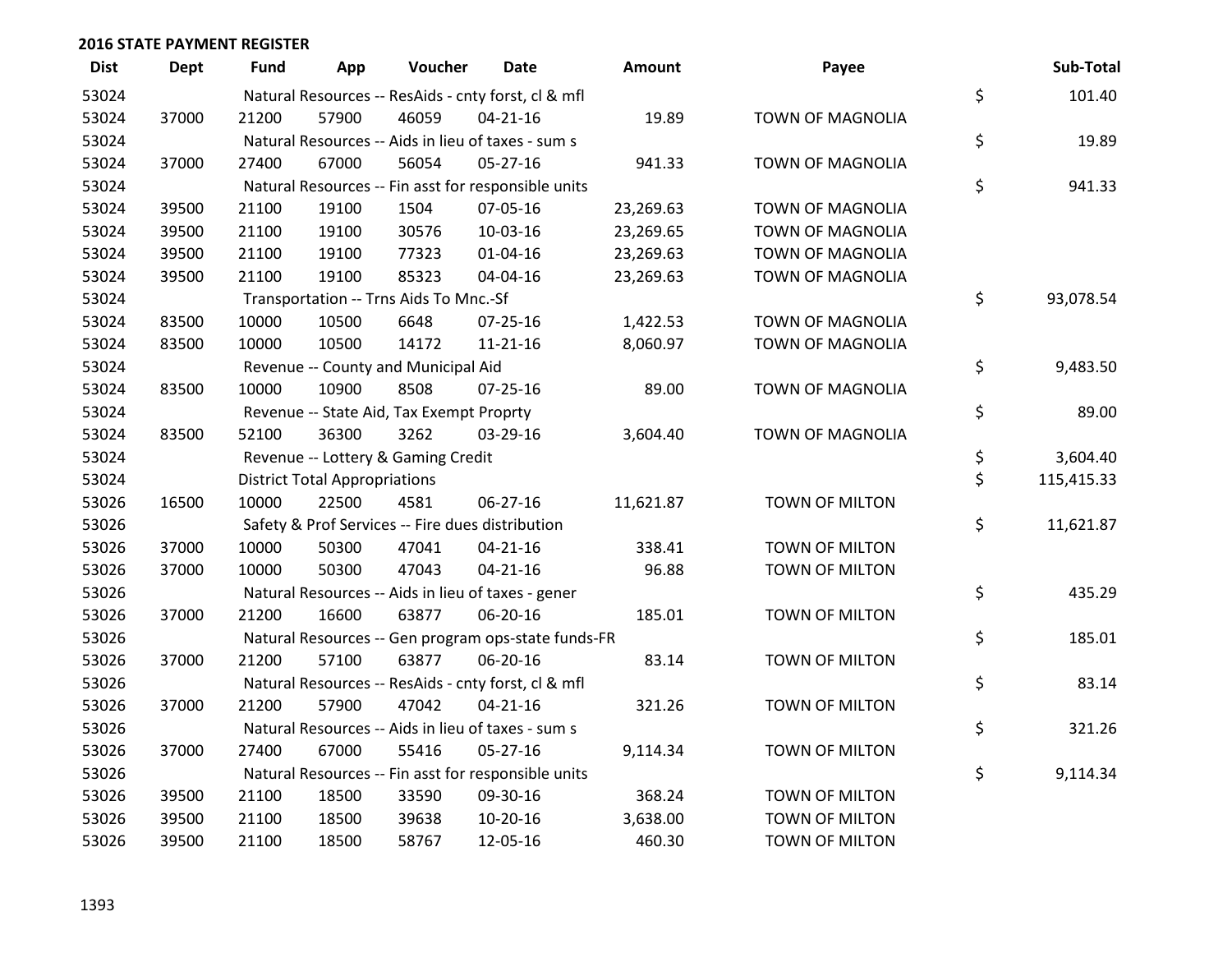| <b>Dist</b> | <b>Dept</b> | Fund  | App                                  | Voucher                                           | Date           | Amount    | Payee                  | Sub-Total        |
|-------------|-------------|-------|--------------------------------------|---------------------------------------------------|----------------|-----------|------------------------|------------------|
| 53026       | 39500       | 21100 | 18500                                | 60495                                             | $12 - 12 - 16$ | 276.18    | TOWN OF MILTON         |                  |
| 53026       |             |       |                                      | Transportation -- Hwy Sfty Loc Aid Ffd            |                |           |                        | \$<br>4,742.72   |
| 53026       | 39500       | 21100 | 19100                                | 1505                                              | 07-05-16       | 28,213.12 | TOWN OF MILTON         |                  |
| 53026       | 39500       | 21100 | 19100                                | 30577                                             | 10-03-16       | 28,213.14 | TOWN OF MILTON         |                  |
| 53026       |             |       |                                      | Transportation -- Trns Aids To Mnc.-Sf            |                |           |                        | \$<br>56,426.26  |
| 53026       | 39500       | 21100 | 18500                                | 70392                                             | $01-07-16$     | 368.24    | TREAS TN MILTON        |                  |
| 53026       | 39500       | 21100 | 18500                                | 70392                                             | $01-07-16$     | 427.60    | TREAS TN MILTON        |                  |
| 53026       | 39500       | 21100 | 18500                                | 71727                                             | $01 - 22 - 16$ | 368.24    | TREAS TN MILTON        |                  |
| 53026       | 39500       | 21100 | 18500                                | 74806                                             | $02 - 25 - 16$ | 276.18    | TREAS TN MILTON        |                  |
| 53026       | 39500       | 21100 | 18500                                | 76350                                             | 03-14-16       | 184.12    | TREAS TN MILTON        |                  |
| 53026       | 39500       | 21100 | 18500                                | 79425                                             | $04 - 18 - 16$ | 368.24    | <b>TREAS TN MILTON</b> |                  |
| 53026       | 39500       | 21100 | 18500                                | 82281                                             | 05-19-16       | 5,117.56  | TREAS TN MILTON        |                  |
| 53026       | 39500       | 21100 | 18500                                | 85377                                             | 06-22-16       | 368.24    | TREAS TN MILTON        |                  |
| 53026       | 39500       | 21100 | 18500                                | 85377                                             | 06-22-16       | 460.30    | TREAS TN MILTON        |                  |
| 53026       | 39500       | 21100 | 18500                                | 88127                                             | 07-19-16       | 460.30    | TREAS TN MILTON        |                  |
| 53026       |             |       |                                      | Transportation -- Hwy Sfty Loc Aid Ffd            |                |           |                        | \$<br>8,399.02   |
| 53026       | 39500       | 21100 | 19100                                | 77324                                             | $01 - 04 - 16$ | 28,213.12 | <b>TOWN OF MILTON</b>  |                  |
| 53026       | 39500       | 21100 | 19100                                | 85324                                             | 04-04-16       | 28,213.12 | TOWN OF MILTON         |                  |
| 53026       |             |       |                                      | Transportation -- Trns Aids To Mnc.-Sf            |                |           |                        | \$<br>56,426.24  |
| 53026       | 43500       | 10000 | 11900                                | 72485                                             | 09-02-16       | 6,175.55  | TOWN OF MILTON         |                  |
| 53026       |             |       |                                      | Health Services -- Emergency medical services, ai |                |           |                        | \$<br>6,175.55   |
| 53026       | 83500       | 10000 | 10500                                | 6649                                              | $07 - 25 - 16$ | 5,868.31  | TOWN OF MILTON         |                  |
| 53026       | 83500       | 10000 | 10500                                | 14173                                             | $11 - 21 - 16$ | 30,131.12 | TOWN OF MILTON         |                  |
| 53026       |             |       |                                      | Revenue -- County and Municipal Aid               |                |           |                        | \$<br>35,999.43  |
| 53026       | 83500       | 10000 | 10900                                | 8509                                              | $07 - 25 - 16$ | 37.00     | TOWN OF MILTON         |                  |
| 53026       |             |       |                                      | Revenue -- State Aid, Tax Exempt Proprty          |                |           |                        | \$<br>37.00      |
| 53026       | 83500       | 10000 | 11000                                | 14173                                             | $11 - 21 - 16$ | 3,145.70  | TOWN OF MILTON         |                  |
| 53026       |             |       |                                      | Revenue -- Public Utility Distribution            |                |           |                        | \$<br>3,145.70   |
| 53026       | 83500       | 10000 | 50100                                | 2650                                              | $01-29-16$     | 249.95    | <b>TOWN OF MILTON</b>  |                  |
| 53026       |             |       |                                      | Revenue -- Payments for municipal svcs            |                |           |                        | \$<br>249.95     |
| 53026       |             |       | <b>District Total Appropriations</b> |                                                   |                |           |                        | \$<br>193,362.78 |
| 53028       | 16500       | 10000 | 22500                                | 4582                                              | 06-27-16       | 4,550.99  | <b>TOWN OF NEWARK</b>  |                  |
| 53028       |             |       |                                      | Safety & Prof Services -- Fire dues distribution  |                |           |                        | \$<br>4,550.99   |
| 53028       | 37000       | 10000 | 50300                                | 45644                                             | $04 - 21 - 16$ | 140.72    | TOWN OF NEWARK         |                  |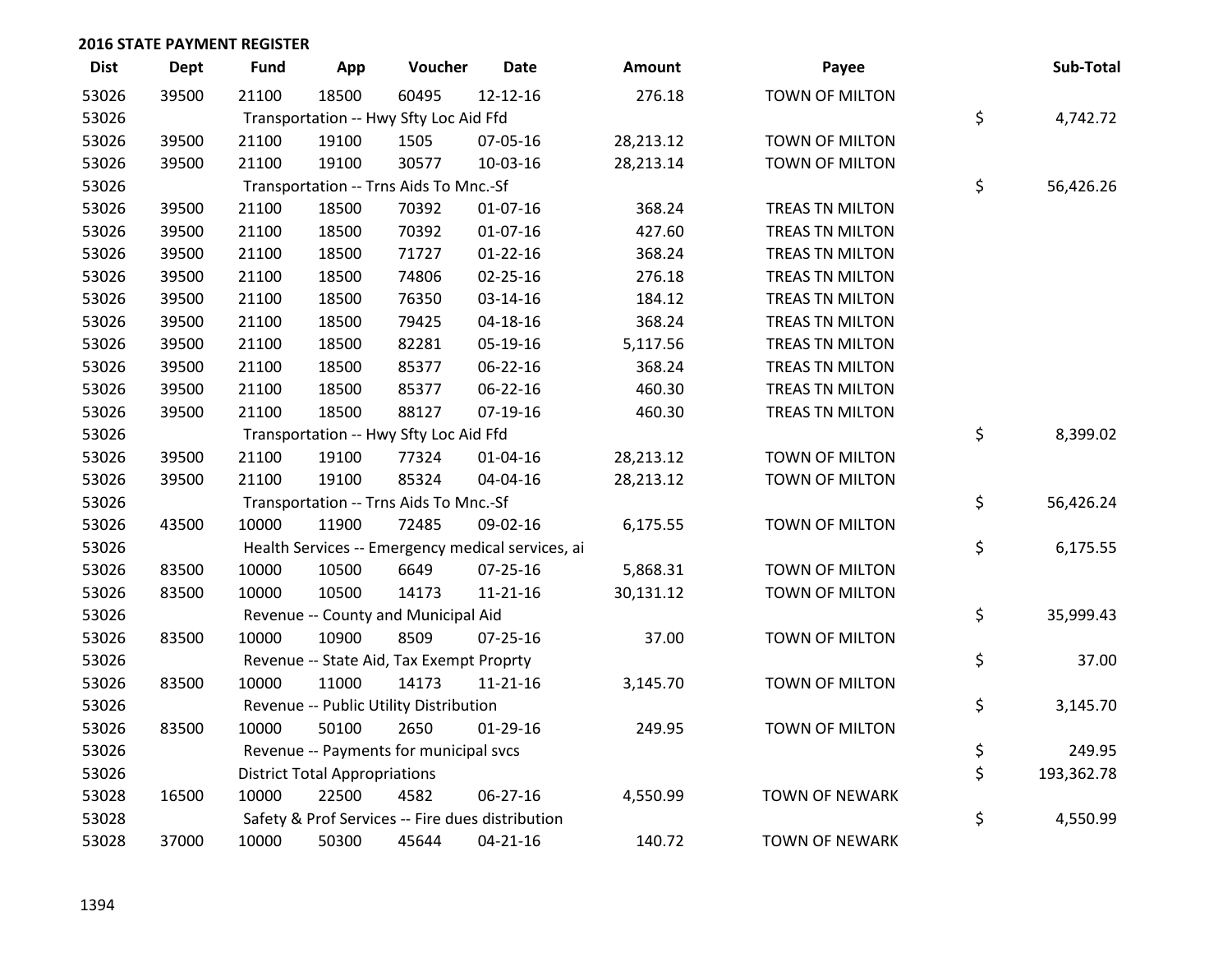| <b>Dist</b> | <b>Dept</b> | <b>Fund</b> | App                                  | Voucher                                             | <b>Date</b>    | Amount    | Payee                 | Sub-Total        |
|-------------|-------------|-------------|--------------------------------------|-----------------------------------------------------|----------------|-----------|-----------------------|------------------|
| 53028       |             |             |                                      | Natural Resources -- Aids in lieu of taxes - gener  |                |           |                       | \$<br>140.72     |
| 53028       | 37000       | 21200       | 16600                                | 63878                                               | 06-20-16       | 180.26    | <b>TOWN OF NEWARK</b> |                  |
| 53028       |             |             |                                      | Natural Resources -- Gen program ops-state funds-FR |                |           |                       | \$<br>180.26     |
| 53028       | 37000       | 21200       | 57100                                | 63878                                               | 06-20-16       | 81.00     | <b>TOWN OF NEWARK</b> |                  |
| 53028       |             |             |                                      | Natural Resources -- ResAids - cnty forst, cl & mfl |                |           |                       | \$<br>81.00      |
| 53028       | 37000       | 21200       | 57900                                | 45645                                               | $04 - 21 - 16$ | 34.18     | <b>TOWN OF NEWARK</b> |                  |
| 53028       |             |             |                                      | Natural Resources -- Aids in lieu of taxes - sum s  |                |           |                       | \$<br>34.18      |
| 53028       | 37000       | 27400       | 67000                                | 56125                                               | $05 - 27 - 16$ | 5,245.33  | <b>TOWN OF NEWARK</b> |                  |
| 53028       |             |             |                                      | Natural Resources -- Fin asst for responsible units |                |           |                       | \$<br>5,245.33   |
| 53028       | 39500       | 21100       | 19100                                | 1506                                                | 07-05-16       | 28,047.97 | <b>TOWN OF NEWARK</b> |                  |
| 53028       | 39500       | 21100       | 19100                                | 30578                                               | 10-03-16       | 28,047.99 | <b>TOWN OF NEWARK</b> |                  |
| 53028       | 39500       | 21100       | 19100                                | 77325                                               | $01 - 04 - 16$ | 28,047.97 | <b>TOWN OF NEWARK</b> |                  |
| 53028       | 39500       | 21100       | 19100                                | 85325                                               | 04-04-16       | 28,047.97 | <b>TOWN OF NEWARK</b> |                  |
| 53028       |             |             |                                      | Transportation -- Trns Aids To Mnc.-Sf              |                |           |                       | \$<br>112,191.90 |
| 53028       | 50500       | 10000       | 17400                                | 17096                                               | 04-28-16       | 807.00    | <b>TOWN OF NEWARK</b> |                  |
| 53028       |             |             |                                      | Administration -- HV trans In annual impact fee     |                |           |                       | \$<br>807.00     |
| 53028       | 83500       | 10000       | 10500                                | 6650                                                | $07 - 25 - 16$ | 3,603.17  | <b>TOWN OF NEWARK</b> |                  |
| 53028       | 83500       | 10000       | 10500                                | 14174                                               | $11 - 21 - 16$ | 20,276.68 | <b>TOWN OF NEWARK</b> |                  |
| 53028       |             |             |                                      | Revenue -- County and Municipal Aid                 |                |           |                       | \$<br>23,879.85  |
| 53028       | 83500       | 10000       | 10900                                | 8510                                                | $07 - 25 - 16$ | 31.00     | <b>TOWN OF NEWARK</b> |                  |
| 53028       |             |             |                                      | Revenue -- State Aid, Tax Exempt Proprty            |                |           |                       | \$<br>31.00      |
| 53028       | 83500       | 10000       | 11000                                | 14174                                               | $11 - 21 - 16$ | 131.97    | <b>TOWN OF NEWARK</b> |                  |
| 53028       |             |             |                                      | Revenue -- Public Utility Distribution              |                |           |                       | \$<br>131.97     |
| 53028       |             |             | <b>District Total Appropriations</b> |                                                     |                |           |                       | \$<br>147,274.20 |
| 53030       | 16500       | 10000       | 22500                                | 4583                                                | 06-27-16       | 3,555.85  | TOWN OF PLYMOUTH      |                  |
| 53030       |             |             |                                      | Safety & Prof Services -- Fire dues distribution    |                |           |                       | \$<br>3,555.85   |
| 53030       | 37000       | 10000       | 50300                                | 28796                                               | $02 - 12 - 16$ | 1,720.16  | TOWN OF PLYMOUTH      |                  |
| 53030       | 37000       | 10000       | 50300                                | 45299                                               | $04 - 21 - 16$ | 136.29    | TOWN OF PLYMOUTH      |                  |
| 53030       | 37000       | 10000       | 50300                                | 45300                                               | $04 - 21 - 16$ | 15.73     | TOWN OF PLYMOUTH      |                  |
| 53030       |             |             |                                      | Natural Resources -- Aids in lieu of taxes - gener  |                |           |                       | \$<br>1,872.18   |
| 53030       | 37000       | 21200       | 16600                                | 63879                                               | 06-20-16       | 139.31    | TOWN OF PLYMOUTH      |                  |
| 53030       |             |             |                                      | Natural Resources -- Gen program ops-state funds-FR |                |           |                       | \$<br>139.31     |
| 53030       | 37000       | 21200       | 57100                                | 63879                                               | 06-20-16       | 82.52     | TOWN OF PLYMOUTH      |                  |
| 53030       |             |             |                                      | Natural Resources -- ResAids - cnty forst, cl & mfl |                |           |                       | \$<br>82.52      |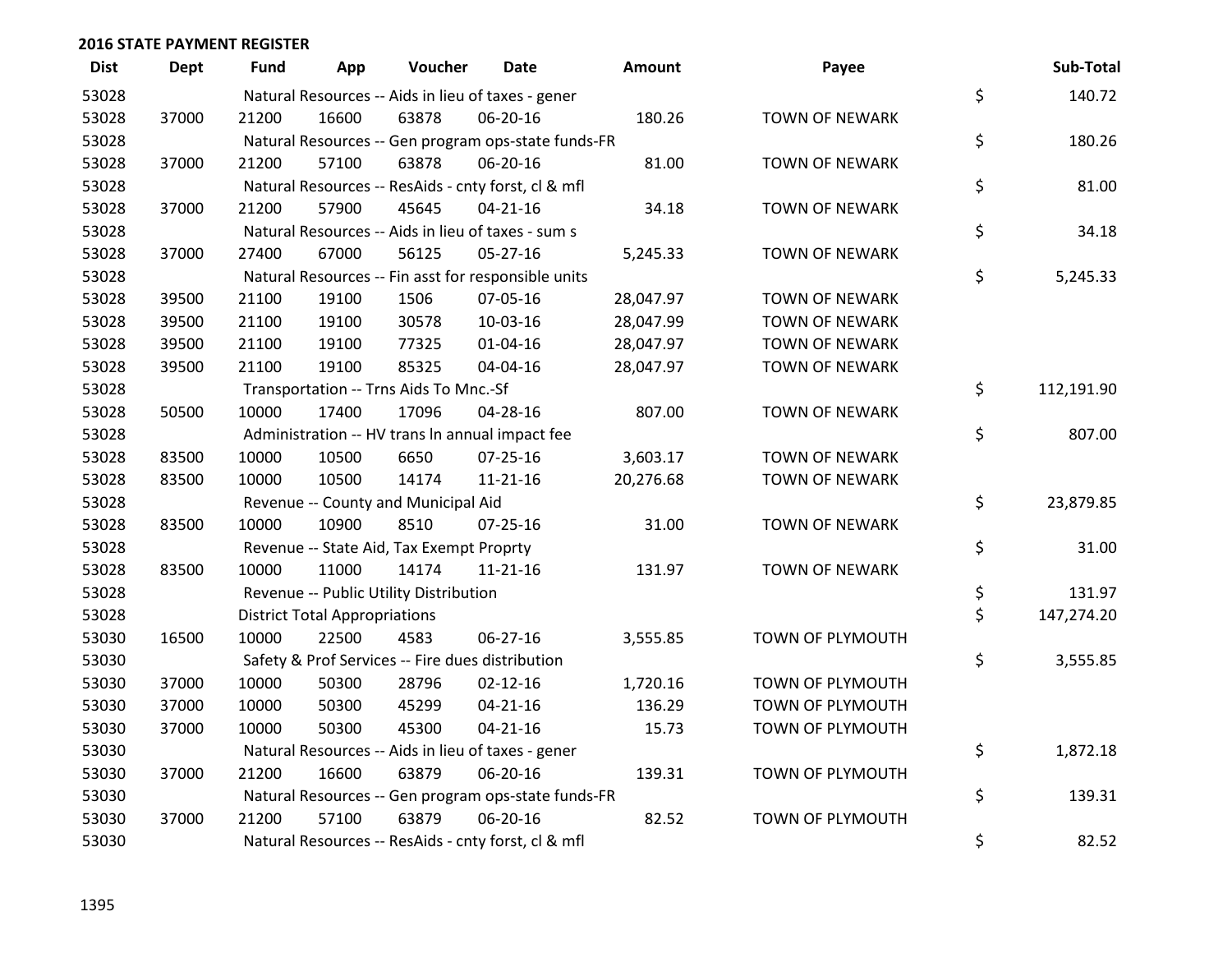| <b>Dist</b> | <b>Dept</b> | <b>Fund</b> | App                                  | Voucher                                             | <b>Date</b>    | <b>Amount</b> | Payee                 | Sub-Total        |
|-------------|-------------|-------------|--------------------------------------|-----------------------------------------------------|----------------|---------------|-----------------------|------------------|
| 53030       | 37000       | 27400       | 67000                                | 55466                                               | $05 - 27 - 16$ | 3,623.35      | TOWN OF PLYMOUTH      |                  |
| 53030       |             |             |                                      | Natural Resources -- Fin asst for responsible units |                |               |                       | \$<br>3,623.35   |
| 53030       | 39500       | 21100       | 19100                                | 1507                                                | 07-05-16       | 27,178.18     | TOWN OF PLYMOUTH      |                  |
| 53030       | 39500       | 21100       | 19100                                | 30579                                               | 10-03-16       | 27,178.20     | TOWN OF PLYMOUTH      |                  |
| 53030       | 39500       | 21100       | 19100                                | 77326                                               | $01 - 04 - 16$ | 27,178.18     | TOWN OF PLYMOUTH      |                  |
| 53030       | 39500       | 21100       | 19100                                | 85326                                               | 04-04-16       | 27,178.18     | TOWN OF PLYMOUTH      |                  |
| 53030       |             |             |                                      | Transportation -- Trns Aids To Mnc.-Sf              |                |               |                       | \$<br>108,712.74 |
| 53030       | 83500       | 10000       | 10500                                | 6651                                                | $07 - 25 - 16$ | 3,260.18      | TOWN OF PLYMOUTH      |                  |
| 53030       | 83500       | 10000       | 10500                                | 14175                                               | $11 - 21 - 16$ | 18,349.11     | TOWN OF PLYMOUTH      |                  |
| 53030       |             |             |                                      | Revenue -- County and Municipal Aid                 |                |               |                       | \$<br>21,609.29  |
| 53030       | 83500       | 10000       | 10900                                | 8511                                                | 07-25-16       | 65.00         | TOWN OF PLYMOUTH      |                  |
| 53030       |             |             |                                      | Revenue -- State Aid, Tax Exempt Proprty            |                |               |                       | \$<br>65.00      |
| 53030       | 83500       | 10000       | 11000                                | 14175                                               | $11 - 21 - 16$ | 126.35        | TOWN OF PLYMOUTH      |                  |
| 53030       |             |             |                                      | Revenue -- Public Utility Distribution              |                |               |                       | \$<br>126.35     |
| 53030       |             |             | <b>District Total Appropriations</b> |                                                     |                |               |                       | \$<br>139,786.59 |
| 53032       | 16500       | 10000       | 22500                                | 4584                                                | 06-27-16       | 3,964.14      | TOWN OF PORTER        |                  |
| 53032       |             |             |                                      | Safety & Prof Services -- Fire dues distribution    |                |               |                       | \$<br>3,964.14   |
| 53032       | 37000       | 21200       | 16600                                | 63880                                               | 06-20-16       | 155.33        | TOWN OF PORTER        |                  |
| 53032       |             |             |                                      | Natural Resources -- Gen program ops-state funds-FR |                |               |                       | \$<br>155.33     |
| 53032       | 37000       | 21200       | 57100                                | 63880                                               | 06-20-16       | 75.00         | TOWN OF PORTER        |                  |
| 53032       |             |             |                                      | Natural Resources -- ResAids - cnty forst, cl & mfl |                |               |                       | \$<br>75.00      |
| 53032       | 37000       | 27400       | 67000                                | 56140                                               | $05 - 27 - 16$ | 4,164.30      | TOWN OF PORTER        |                  |
| 53032       |             |             |                                      | Natural Resources -- Fin asst for responsible units |                |               |                       | \$<br>4,164.30   |
| 53032       | 39500       | 21100       | 19100                                | 1508                                                | 07-05-16       | 28,226.44     | TOWN OF PORTER        |                  |
| 53032       | 39500       | 21100       | 19100                                | 30580                                               | 10-03-16       | 28,226.46     | TOWN OF PORTER        |                  |
| 53032       | 39500       | 21100       | 19100                                | 77327                                               | 01-04-16       | 28,226.44     | TOWN OF PORTER        |                  |
| 53032       | 39500       | 21100       | 19100                                | 85327                                               | 04-04-16       | 28,226.44     | TOWN OF PORTER        |                  |
| 53032       |             |             |                                      | Transportation -- Trns Aids To Mnc.-Sf              |                |               |                       | \$<br>112,905.78 |
| 53032       | 83500       | 10000       | 10500                                | 6652                                                | 07-25-16       | 1,872.63      | TOWN OF PORTER        |                  |
| 53032       | 83500       | 10000       | 10500                                | 14176                                               | 11-21-16       | 10,611.55     | <b>TOWN OF PORTER</b> |                  |
| 53032       |             |             |                                      | Revenue -- County and Municipal Aid                 |                |               |                       | \$<br>12,484.18  |
| 53032       | 83500       | 10000       | 10900                                | 8512                                                | $07 - 25 - 16$ | 8.00          | TOWN OF PORTER        |                  |
| 53032       |             |             |                                      | Revenue -- State Aid, Tax Exempt Proprty            |                |               |                       | \$<br>8.00       |
| 53032       |             |             | <b>District Total Appropriations</b> |                                                     |                |               |                       | \$<br>133,756.73 |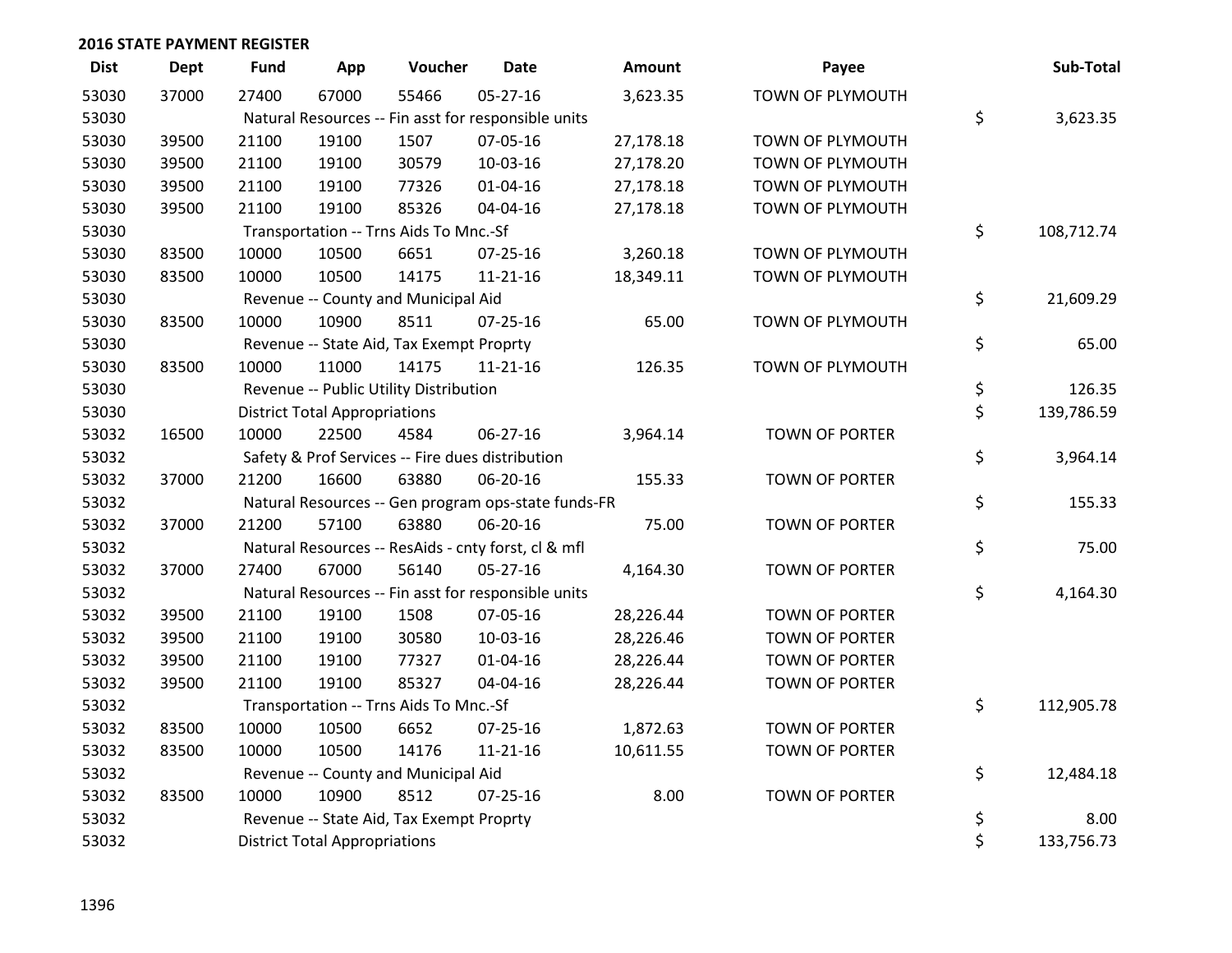| <b>Dist</b> | <b>Dept</b> | <b>Fund</b> | App                                  | Voucher                                          | <b>Date</b>                                         | Amount    | Payee                 | Sub-Total        |
|-------------|-------------|-------------|--------------------------------------|--------------------------------------------------|-----------------------------------------------------|-----------|-----------------------|------------------|
| 53034       | 16500       | 10000       | 22500                                | 4585                                             | 06-27-16                                            | 7,039.20  | <b>TOWN OF ROCK</b>   |                  |
| 53034       |             |             |                                      | Safety & Prof Services -- Fire dues distribution |                                                     |           |                       | \$<br>7,039.20   |
| 53034       | 37000       | 10000       | 50300                                | 29342                                            | $02 - 12 - 16$                                      | 1,651.16  | <b>TOWN OF ROCK</b>   |                  |
| 53034       |             |             |                                      |                                                  | Natural Resources -- Aids in lieu of taxes - gener  |           |                       | \$<br>1,651.16   |
| 53034       | 37000       | 21200       | 16600                                | 63881                                            | 06-20-16                                            | 73.88     | <b>TOWN OF ROCK</b>   |                  |
| 53034       |             |             |                                      |                                                  | Natural Resources -- Gen program ops-state funds-FR |           |                       | \$<br>73.88      |
| 53034       | 37000       | 21200       | 57100                                | 63881                                            | 06-20-16                                            | 33.20     | <b>TOWN OF ROCK</b>   |                  |
| 53034       |             |             |                                      |                                                  | Natural Resources -- ResAids - cnty forst, cl & mfl |           |                       | \$<br>33.20      |
| 53034       | 37000       | 27400       | 67000                                | 56143                                            | $05 - 27 - 16$                                      | 9,608.68  | <b>TOWN OF ROCK</b>   |                  |
| 53034       |             |             |                                      |                                                  | Natural Resources -- Fin asst for responsible units |           |                       | \$<br>9,608.68   |
| 53034       | 39500       | 21100       | 19100                                | 1509                                             | 07-05-16                                            | 28,224.13 | <b>TOWN OF ROCK</b>   |                  |
| 53034       | 39500       | 21100       | 19100                                | 30581                                            | 10-03-16                                            | 28,224.15 | <b>TOWN OF ROCK</b>   |                  |
| 53034       | 39500       | 21100       | 19100                                | 77328                                            | $01 - 04 - 16$                                      | 28,224.13 | <b>TOWN OF ROCK</b>   |                  |
| 53034       | 39500       | 21100       | 19100                                | 85328                                            | 04-04-16                                            | 28,224.13 | TOWN OF ROCK          |                  |
| 53034       |             |             |                                      | Transportation -- Trns Aids To Mnc.-Sf           |                                                     |           |                       | \$<br>112,896.54 |
| 53034       | 39500       | 21100       | 27800                                | 75700                                            | 03-03-16                                            | 93,859.28 | TREAS TN ROCK         |                  |
| 53034       |             |             |                                      | Transportation -- Loc Rd Imp Prg St Fd           |                                                     |           |                       | \$<br>93,859.28  |
| 53034       | 50500       | 10000       | 17400                                | 17097                                            | 04-28-16                                            | 53,775.00 | <b>TOWN OF ROCK</b>   |                  |
| 53034       |             |             |                                      |                                                  | Administration -- HV trans In annual impact fee     |           |                       | \$<br>53,775.00  |
| 53034       | 83500       | 10000       | 10500                                | 6653                                             | 07-25-16                                            | 15,226.25 | <b>TOWN OF ROCK</b>   |                  |
| 53034       | 83500       | 10000       | 10500                                | 14177                                            | $11 - 21 - 16$                                      | 86,195.86 | <b>TOWN OF ROCK</b>   |                  |
| 53034       |             |             |                                      | Revenue -- County and Municipal Aid              |                                                     |           |                       | \$<br>101,422.11 |
| 53034       | 83500       | 10000       | 10900                                | 8513                                             | $07 - 25 - 16$                                      | 627.00    | <b>TOWN OF ROCK</b>   |                  |
| 53034       |             |             |                                      | Revenue -- State Aid, Tax Exempt Proprty         |                                                     |           |                       | \$<br>627.00     |
| 53034       | 83500       | 10000       | 11000                                | 14177                                            | $11 - 21 - 16$                                      | 89.06     | <b>TOWN OF ROCK</b>   |                  |
| 53034       |             |             |                                      | Revenue -- Public Utility Distribution           |                                                     |           |                       | \$<br>89.06      |
| 53034       | 83500       | 52100       | 36300                                | 3263                                             | 03-29-16                                            | 20,689.56 | <b>TOWN OF ROCK</b>   |                  |
| 53034       |             |             |                                      | Revenue -- Lottery & Gaming Credit               |                                                     |           |                       | \$<br>20,689.56  |
| 53034       |             |             | <b>District Total Appropriations</b> |                                                  |                                                     |           |                       | \$<br>401,764.67 |
| 53036       | 16500       | 10000       | 22500                                | 4586                                             | 06-27-16                                            | 2,543.46  | TOWN OF SPRING VALLEY |                  |
| 53036       |             |             |                                      | Safety & Prof Services -- Fire dues distribution |                                                     |           |                       | \$<br>2,543.46   |
| 53036       | 37000       | 10000       | 50300                                | 28986                                            | $02 - 12 - 16$                                      | 610.68    | TOWN OF SPRING VALLEY |                  |
| 53036       |             |             |                                      |                                                  | Natural Resources -- Aids in lieu of taxes - gener  |           |                       | \$<br>610.68     |
| 53036       | 37000       | 21200       | 16600                                | 63882                                            | 06-20-16                                            | 311.11    | TOWN OF SPRING VALLEY |                  |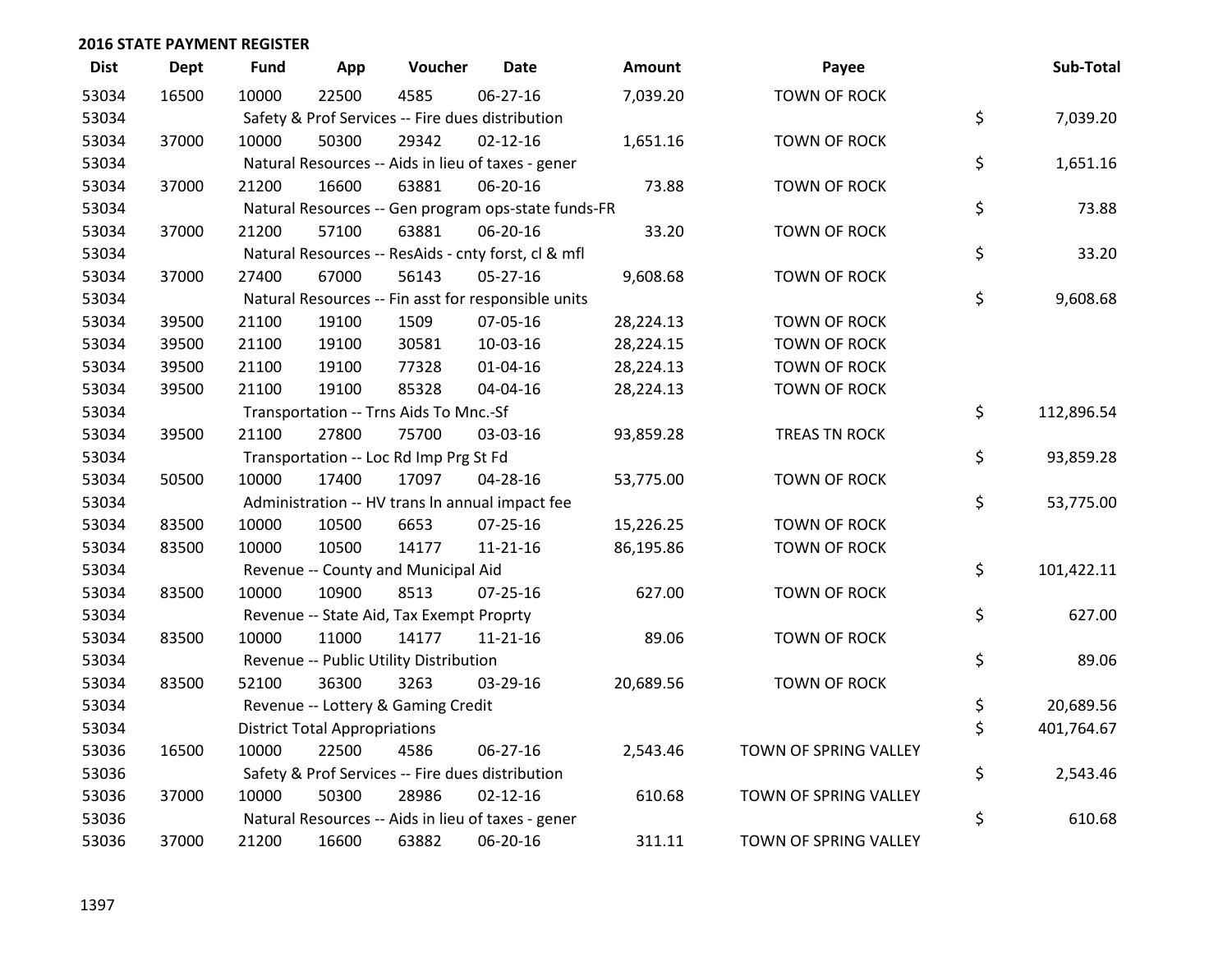| <b>Dist</b> | <b>Dept</b> | Fund  | App                                  | Voucher                                             | <b>Date</b>    | <b>Amount</b> | Payee                 | Sub-Total        |
|-------------|-------------|-------|--------------------------------------|-----------------------------------------------------|----------------|---------------|-----------------------|------------------|
| 53036       |             |       |                                      | Natural Resources -- Gen program ops-state funds-FR |                |               |                       | \$<br>311.11     |
| 53036       | 37000       | 21200 | 57100                                | 63882                                               | 06-20-16       | 139.80        | TOWN OF SPRING VALLEY |                  |
| 53036       |             |       |                                      | Natural Resources -- ResAids - cnty forst, cl & mfl |                |               |                       | \$<br>139.80     |
| 53036       | 37000       | 21200 | 57900                                | 45884                                               | $04 - 21 - 16$ | 8.80          | TOWN OF SPRING VALLEY |                  |
| 53036       |             |       |                                      | Natural Resources -- Aids in lieu of taxes - sum s  |                |               |                       | \$<br>8.80       |
| 53036       | 37000       | 21200 | 58900                                | 102592                                              | 11-18-16       | 112.32        | TOWN OF SPRING VALLEY |                  |
| 53036       |             |       |                                      | Natural Resources -- Resource aids - distribution o |                |               |                       | \$<br>112.32     |
| 53036       | 37000       | 27400 | 67000                                | 56059                                               | $05 - 27 - 16$ | 821.88        | TOWN OF SPRING VALLEY |                  |
| 53036       |             |       |                                      | Natural Resources -- Fin asst for responsible units |                |               |                       | \$<br>821.88     |
| 53036       | 39500       | 21100 | 19100                                | 1510                                                | 07-05-16       | 32,160.21     | TOWN OF SPRING VALLEY |                  |
| 53036       | 39500       | 21100 | 19100                                | 30582                                               | 10-03-16       | 32,160.21     | TOWN OF SPRING VALLEY |                  |
| 53036       | 39500       | 21100 | 19100                                | 77329                                               | $01 - 04 - 16$ | 32,160.21     | TOWN OF SPRING VALLEY |                  |
| 53036       | 39500       | 21100 | 19100                                | 85329                                               | 04-04-16       | 32,160.21     | TOWN OF SPRING VALLEY |                  |
| 53036       |             |       |                                      | Transportation -- Trns Aids To Mnc.-Sf              |                |               |                       | \$<br>128,640.84 |
| 53036       | 83500       | 10000 | 10500                                | 6654                                                | $07 - 25 - 16$ | 1,820.12      | TOWN OF SPRING VALLEY |                  |
| 53036       | 83500       | 10000 | 10500                                | 14178                                               | 11-21-16       | 10,172.20     | TOWN OF SPRING VALLEY |                  |
| 53036       |             |       |                                      | Revenue -- County and Municipal Aid                 |                |               |                       | \$<br>11,992.32  |
| 53036       | 83500       | 10000 | 10900                                | 8514                                                | $07 - 25 - 16$ | 10.00         | TOWN OF SPRING VALLEY |                  |
| 53036       |             |       |                                      | Revenue -- State Aid, Tax Exempt Proprty            |                |               |                       | \$<br>10.00      |
| 53036       | 83500       | 10000 | 11000                                | 14178                                               | 11-21-16       | 128.33        | TOWN OF SPRING VALLEY |                  |
| 53036       |             |       |                                      | Revenue -- Public Utility Distribution              |                |               |                       | \$<br>128.33     |
| 53036       |             |       | <b>District Total Appropriations</b> |                                                     |                |               |                       | \$<br>145,319.54 |
| 53038       | 16500       | 10000 | 22500                                | 4587                                                | 06-27-16       | 7,890.05      | TOWN OF TURTLE        |                  |
| 53038       |             |       |                                      | Safety & Prof Services -- Fire dues distribution    |                |               |                       | \$<br>7,890.05   |
| 53038       | 37000       | 21200 | 16600                                | 63883                                               | 06-20-16       | 113.92        | <b>TOWN OF TURTLE</b> |                  |
| 53038       |             |       |                                      | Natural Resources -- Gen program ops-state funds-FR |                |               |                       | \$<br>113.92     |
| 53038       | 37000       | 21200 | 57100                                | 63883                                               | 06-20-16       | 56.99         | TOWN OF TURTLE        |                  |
| 53038       |             |       |                                      | Natural Resources -- ResAids - cnty forst, cl & mfl |                |               |                       | \$<br>56.99      |
| 53038       | 37000       | 21200 | 58700                                | 28038                                               | 02-09-16       | 4,000.00      | <b>TOWN OF TURTLE</b> |                  |
| 53038       |             |       |                                      | Natural Resources -- ResAids - urban forestry grant |                |               |                       | \$<br>4,000.00   |
| 53038       | 37000       | 21200 | 58900                                | 102593                                              | 11-18-16       | 56.80         | TOWN OF TURTLE        |                  |
| 53038       |             |       |                                      | Natural Resources -- Resource aids - distribution o |                |               |                       | \$<br>56.80      |
| 53038       | 37000       | 27400 | 67000                                | 55436                                               | $05 - 27 - 16$ | 8,356.32      | TOWN OF TURTLE        |                  |
| 53038       |             |       |                                      | Natural Resources -- Fin asst for responsible units |                |               |                       | \$<br>8,356.32   |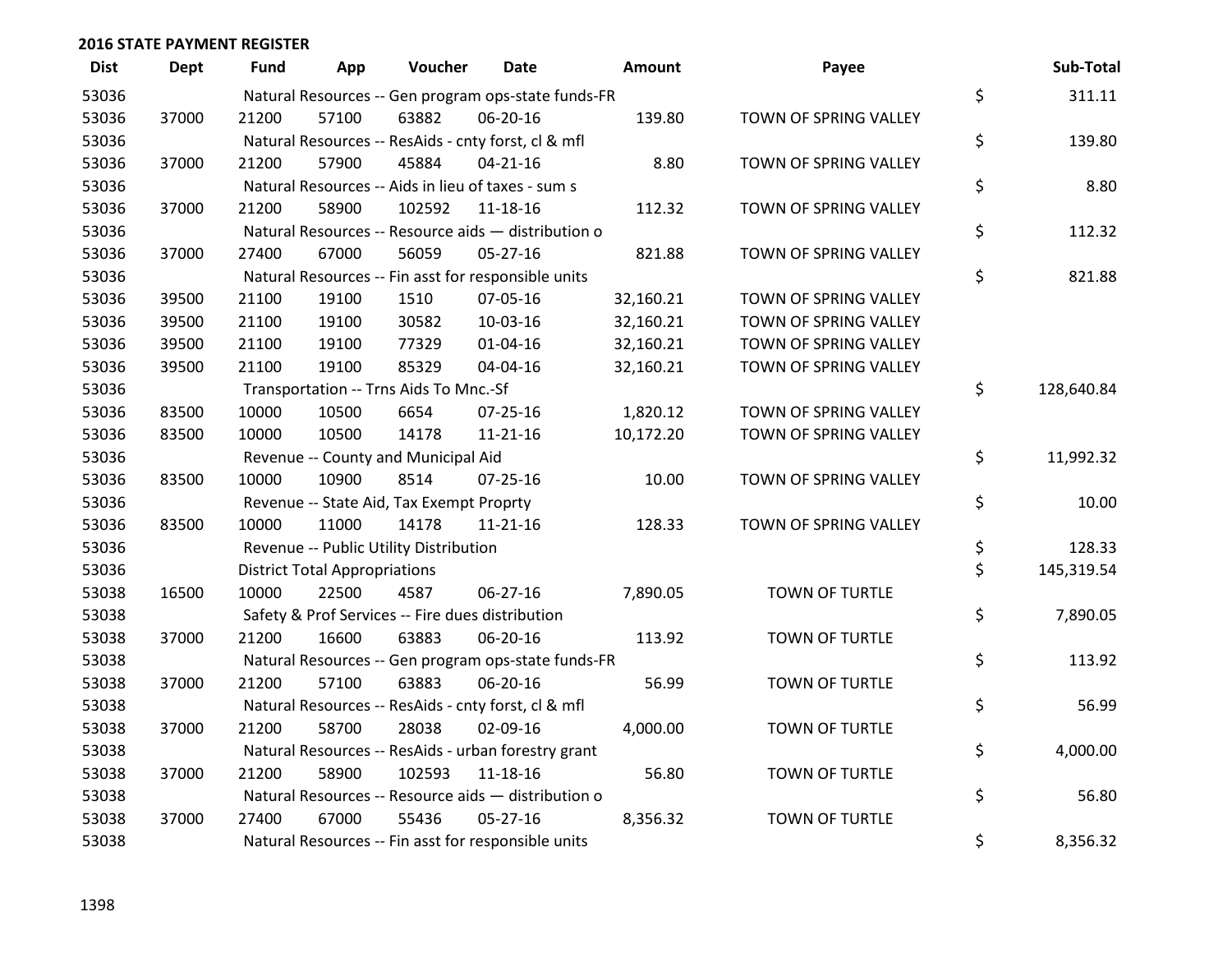| <b>Dist</b> | <b>Dept</b> | <b>Fund</b> | App                                  | Voucher                                             | <b>Date</b>    | Amount    | Payee                  | Sub-Total        |
|-------------|-------------|-------------|--------------------------------------|-----------------------------------------------------|----------------|-----------|------------------------|------------------|
| 53038       | 37000       | 27400       | 67300                                | 55436                                               | 05-27-16       | 621.75    | <b>TOWN OF TURTLE</b>  |                  |
| 53038       |             |             |                                      | Natural Resources -- Recycling consolidation grants |                |           |                        | \$<br>621.75     |
| 53038       | 39500       | 21100       | 18500                                | 59431                                               | 12-13-16       | 2,616.98  | <b>TOWN OF TURTLE</b>  |                  |
| 53038       | 39500       | 21100       | 18500                                | 60613                                               | 12-13-16       | 5,559.77  | <b>TOWN OF TURTLE</b>  |                  |
| 53038       | 39500       | 21100       | 18500                                | 63904                                               | 12-22-16       | 2,826.94  | <b>TOWN OF TURTLE</b>  |                  |
| 53038       |             |             |                                      | Transportation -- Hwy Sfty Loc Aid Ffd              |                |           |                        | \$<br>11,003.69  |
| 53038       | 39500       | 21100       | 19100                                | 1511                                                | 07-05-16       | 25,614.76 | TOWN OF TURTLE         |                  |
| 53038       | 39500       | 21100       | 19100                                | 30583                                               | 10-03-16       | 25,614.78 | TOWN OF TURTLE         |                  |
| 53038       |             |             |                                      | Transportation -- Trns Aids To Mnc.-Sf              |                |           |                        | \$<br>51,229.54  |
| 53038       | 39500       | 21100       | 18500                                | 79426                                               | 04-18-16       | 3,598.54  | <b>TREAS TN TURTLE</b> |                  |
| 53038       | 39500       | 21100       | 18500                                | 84268                                               | 06-13-16       | 663.62    | TREAS TN TURTLE        |                  |
| 53038       | 39500       | 21100       | 18500                                | 84268                                               | 06-13-16       | 2,301.67  | TREAS TN TURTLE        |                  |
| 53038       | 39500       | 21100       | 18500                                | 84268                                               | 06-13-16       | 3,878.98  | TREAS TN TURTLE        |                  |
| 53038       | 39500       | 21100       | 18500                                | 87259                                               | $07 - 14 - 16$ | 2,248.43  | TREAS TN TURTLE        |                  |
| 53038       |             |             |                                      | Transportation -- Hwy Sfty Loc Aid Ffd              |                |           |                        | \$<br>12,691.24  |
| 53038       | 39500       | 21100       | 19100                                | 77330                                               | $01 - 04 - 16$ | 25,614.76 | TOWN OF TURTLE         |                  |
| 53038       | 39500       | 21100       | 19100                                | 85330                                               | 04-04-16       | 25,614.76 | <b>TOWN OF TURTLE</b>  |                  |
| 53038       |             |             |                                      | Transportation -- Trns Aids To Mnc.-Sf              |                |           |                        | \$<br>51,229.52  |
| 53038       | 83500       | 10000       | 10500                                | 6655                                                | 07-25-16       | 7,595.42  | TOWN OF TURTLE         |                  |
| 53038       | 83500       | 10000       | 10500                                | 14179                                               | 11-21-16       | 32,709.52 | <b>TOWN OF TURTLE</b>  |                  |
| 53038       |             |             |                                      | Revenue -- County and Municipal Aid                 |                |           |                        | \$<br>40,304.94  |
| 53038       | 83500       | 10000       | 10900                                | 8515                                                | $07 - 25 - 16$ | 161.00    | TOWN OF TURTLE         |                  |
| 53038       |             |             |                                      | Revenue -- State Aid, Tax Exempt Proprty            |                |           |                        | \$<br>161.00     |
| 53038       | 83500       | 10000       | 11000                                | 14179                                               | 11-21-16       | 10,363.25 | TOWN OF TURTLE         |                  |
| 53038       |             |             |                                      | Revenue -- Public Utility Distribution              |                |           |                        | \$<br>10,363.25  |
| 53038       |             |             | <b>District Total Appropriations</b> |                                                     |                |           |                        | \$<br>198,079.01 |
| 53040       | 16500       | 10000       | 22500                                | 4588                                                | 06-28-16       | 6,544.50  | TOWN OF UNION          |                  |
| 53040       |             |             |                                      | Safety & Prof Services -- Fire dues distribution    |                |           |                        | \$<br>6,544.50   |
| 53040       | 37000       | 10000       | 50300                                | 29080                                               | $02 - 16 - 16$ | 9,215.59  | <b>TOWN OF UNION</b>   |                  |
| 53040       | 37000       | 10000       | 50300                                | 46142                                               | 04-22-16       | 2.46      | TOWN OF UNION          |                  |
| 53040       | 37000       | 10000       | 50300                                | 46143                                               | 04-22-16       | 165.40    | TOWN OF UNION          |                  |
| 53040       |             |             |                                      | Natural Resources -- Aids in lieu of taxes - gener  |                |           |                        | \$<br>9,383.45   |
| 53040       | 37000       | 21200       | 16600                                | 63884                                               | 06-20-16       | 38.28     | TOWN OF UNION          |                  |
| 53040       |             |             |                                      | Natural Resources -- Gen program ops-state funds-FR |                |           |                        | \$<br>38.28      |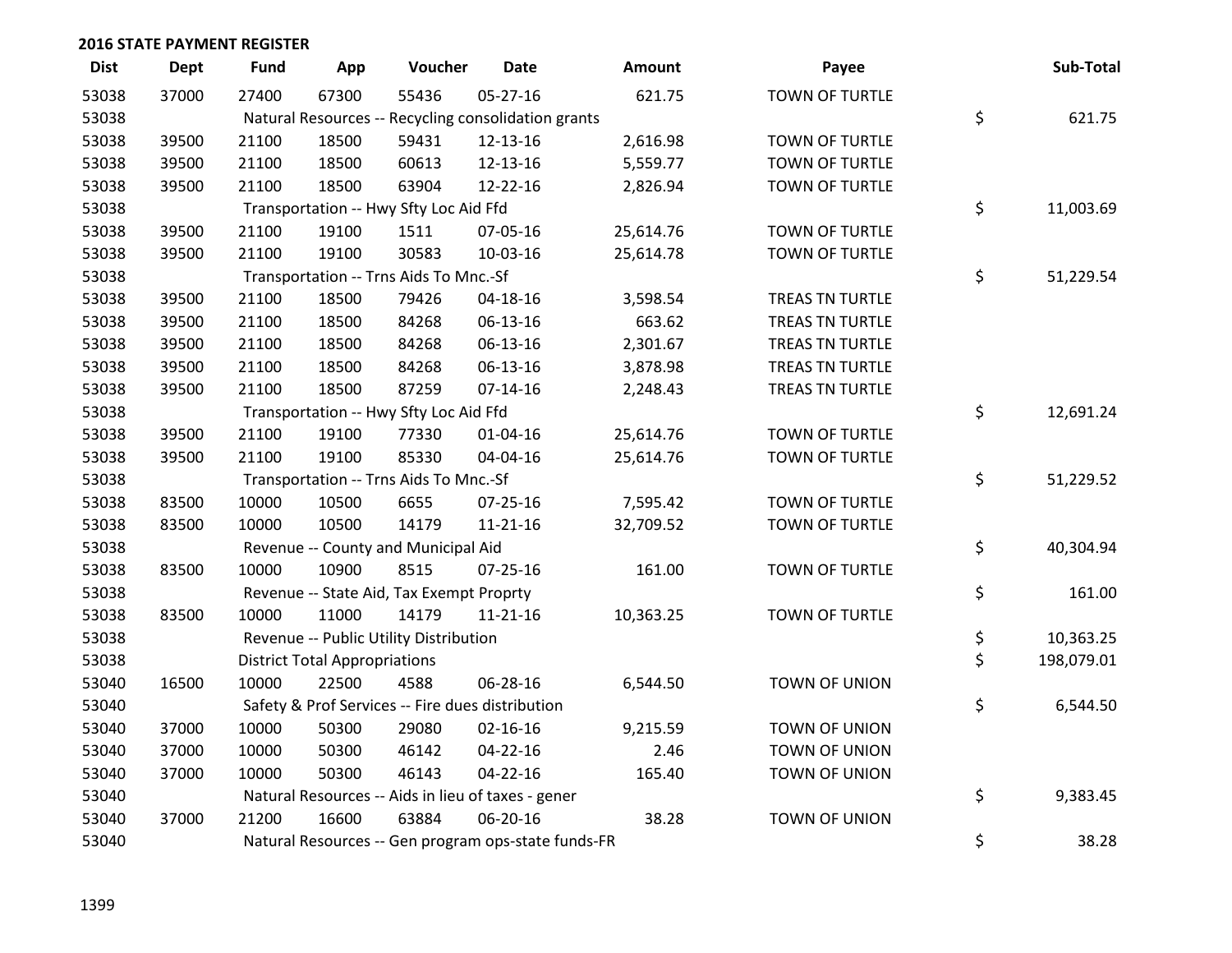| <b>Dist</b> | <b>Dept</b> | <b>Fund</b> | App                                  | Voucher                                             | <b>Date</b>    | <b>Amount</b> | Payee                     | Sub-Total        |
|-------------|-------------|-------------|--------------------------------------|-----------------------------------------------------|----------------|---------------|---------------------------|------------------|
| 53040       | 37000       | 21200       | 57100                                | 63884                                               | 06-20-16       | 17.20         | TOWN OF UNION             |                  |
| 53040       |             |             |                                      | Natural Resources -- ResAids - cnty forst, cl & mfl |                |               |                           | \$<br>17.20      |
| 53040       | 37000       | 21200       | 57900                                | 46144                                               | $04 - 22 - 16$ | 44.56         | TOWN OF UNION             |                  |
| 53040       |             |             |                                      | Natural Resources -- Aids in lieu of taxes - sum s  |                |               |                           | \$<br>44.56      |
| 53040       | 37000       | 27400       | 67000                                | 56384                                               | $05 - 27 - 16$ | 3,841.20      | TOWN OF UNION             |                  |
| 53040       |             |             |                                      | Natural Resources -- Fin asst for responsible units |                |               |                           | \$<br>3,841.20   |
| 53040       | 39500       | 21100       | 19100                                | 1512                                                | 07-05-16       | 29,644.42     | TOWN OF UNION             |                  |
| 53040       | 39500       | 21100       | 19100                                | 30584                                               | 10-03-16       | 29,644.44     | <b>TOWN OF UNION</b>      |                  |
| 53040       | 39500       | 21100       | 19100                                | 77331                                               | $01 - 04 - 16$ | 29,644.42     | TOWN OF UNION             |                  |
| 53040       | 39500       | 21100       | 19100                                | 85331                                               | 04-04-16       | 29,644.42     | TOWN OF UNION             |                  |
| 53040       |             |             |                                      | Transportation -- Trns Aids To Mnc.-Sf              |                |               |                           | \$<br>118,577.70 |
| 53040       | 83500       | 10000       | 10500                                | 6656                                                | 07-25-16       | 3,406.26      | TOWN OF UNION             |                  |
| 53040       | 83500       | 10000       | 10500                                | 14180                                               | $11 - 21 - 16$ | 19,287.29     | TOWN OF UNION             |                  |
| 53040       |             |             |                                      | Revenue -- County and Municipal Aid                 |                |               |                           | \$<br>22,693.55  |
| 53040       | 83500       | 10000       | 10900                                | 8516                                                | $07 - 25 - 16$ | 131.00        | TOWN OF UNION             |                  |
| 53040       |             |             |                                      | Revenue -- State Aid, Tax Exempt Proprty            |                |               |                           | \$<br>131.00     |
| 53040       | 83500       | 10000       | 11000                                | 14180                                               | $11 - 21 - 16$ | 0.10          | TOWN OF UNION             |                  |
| 53040       |             |             |                                      | Revenue -- Public Utility Distribution              |                |               |                           | \$<br>0.10       |
| 53040       |             |             | <b>District Total Appropriations</b> |                                                     |                |               |                           | \$<br>161,271.54 |
| 53111       | 16500       | 10000       | 22500                                | 4589                                                | 06-27-16       | 4,939.54      | <b>VILLAGE OF CLINTON</b> |                  |
| 53111       |             |             |                                      | Safety & Prof Services -- Fire dues distribution    |                |               |                           | \$<br>4,939.54   |
| 53111       | 37000       | 27400       | 67000                                | 55652                                               | $05 - 27 - 16$ | 6,728.33      | <b>VILLAGE OF CLINTON</b> |                  |
| 53111       |             |             |                                      | Natural Resources -- Fin asst for responsible units |                |               |                           | \$<br>6,728.33   |
| 53111       | 39500       | 21100       | 19100                                | 1513                                                | 07-05-16       | 33,312.69     | <b>VILLAGE OF CLINTON</b> |                  |
| 53111       | 39500       | 21100       | 19100                                | 30585                                               | 10-03-16       | 33,312.72     | <b>VILLAGE OF CLINTON</b> |                  |
| 53111       | 39500       | 21100       | 19100                                | 77332                                               | $01 - 04 - 16$ | 33,312.69     | <b>VILLAGE OF CLINTON</b> |                  |
| 53111       | 39500       | 21100       | 19100                                | 85332                                               | 04-04-16       | 33,312.69     | <b>VILLAGE OF CLINTON</b> |                  |
| 53111       |             |             |                                      | Transportation -- Trns Aids To Mnc.-Sf              |                |               |                           | \$<br>133,250.79 |
| 53111       | 45500       | 10000       | 23100                                | 20966                                               | 12-20-16       | 960.00        | <b>VILLAGE OF CLINTON</b> |                  |
| 53111       |             |             |                                      | Justice -- Law enforcement train, local             |                |               |                           | \$<br>960.00     |
| 53111       | 83500       | 10000       | 10500                                | 6657                                                | 07-25-16       | 75,211.89     | <b>VILLAGE OF CLINTON</b> |                  |
| 53111       | 83500       | 10000       | 10500                                | 14181                                               | $11 - 21 - 16$ | 253,083.42    | <b>VILLAGE OF CLINTON</b> |                  |
| 53111       |             |             |                                      | Revenue -- County and Municipal Aid                 |                |               |                           | \$<br>328,295.31 |
| 53111       | 83500       | 10000       | 10900                                | 8517                                                | 07-25-16       | 1,263.00      | <b>VILLAGE OF CLINTON</b> |                  |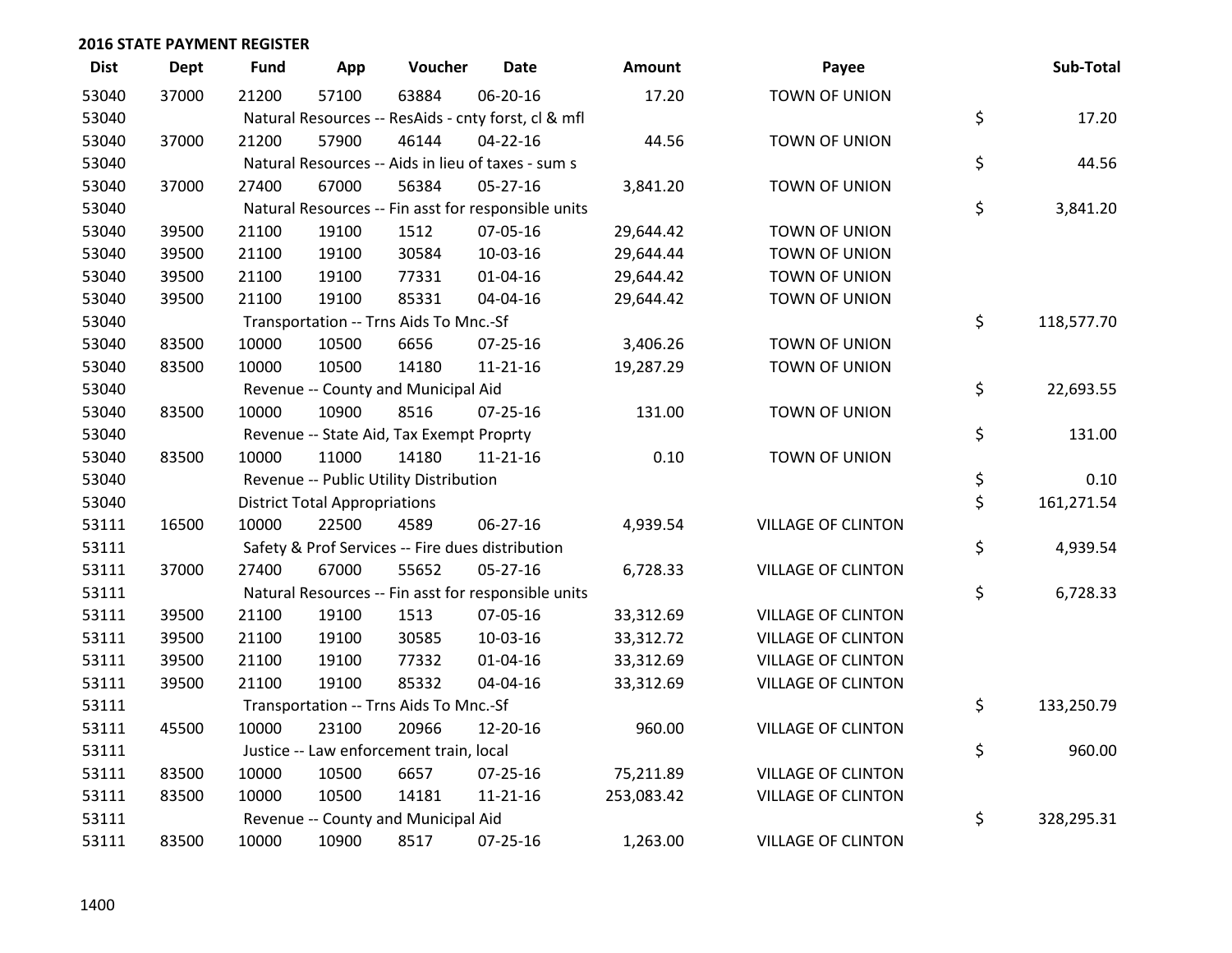| <b>Dist</b> | <b>Dept</b> | Fund  | App                                  | Voucher                                  | <b>Date</b>                                         | <b>Amount</b> | Payee                         | Sub-Total        |
|-------------|-------------|-------|--------------------------------------|------------------------------------------|-----------------------------------------------------|---------------|-------------------------------|------------------|
| 53111       | 83500       | 10000 | 10900                                | 9815                                     | $07 - 25 - 16$                                      | 2,746.00      | <b>VILLAGE OF CLINTON</b>     |                  |
| 53111       |             |       |                                      | Revenue -- State Aid, Tax Exempt Proprty |                                                     |               |                               | \$<br>4,009.00   |
| 53111       | 83500       | 10000 | 11000                                | 14181                                    | $11 - 21 - 16$                                      | 299.57        | <b>VILLAGE OF CLINTON</b>     |                  |
| 53111       |             |       |                                      | Revenue -- Public Utility Distribution   |                                                     |               |                               | \$<br>299.57     |
| 53111       | 83500       | 52100 | 36300                                | 3265                                     | 03-28-16                                            | 1,046.85      | <b>VILLAGE OF CLINTON</b>     |                  |
| 53111       |             |       |                                      | Revenue -- Lottery & Gaming Credit       |                                                     |               |                               | \$<br>1,046.85   |
| 53111       |             |       | <b>District Total Appropriations</b> |                                          |                                                     |               |                               | \$<br>479,529.39 |
| 53126       | 16500       | 10000 | 22500                                | 4590                                     | 06-27-16                                            | 1,588.41      | <b>VILLAGE OF FOOTVILLE</b>   |                  |
| 53126       |             |       |                                      |                                          | Safety & Prof Services -- Fire dues distribution    |               |                               | \$<br>1,588.41   |
| 53126       | 37000       | 27400 | 67000                                | 56040                                    | $05 - 27 - 16$                                      | 3,094.46      | <b>VILLAGE OF FOOTVILLE</b>   |                  |
| 53126       |             |       |                                      |                                          | Natural Resources -- Fin asst for responsible units |               |                               | \$<br>3,094.46   |
| 53126       | 39500       | 21100 | 19100                                | 1514                                     | 07-05-16                                            | 6,881.74      | VILLAGE OF FOOTVILLE          |                  |
| 53126       | 39500       | 21100 | 19100                                | 30586                                    | 10-03-16                                            | 6,881.74      | <b>VILLAGE OF FOOTVILLE</b>   |                  |
| 53126       | 39500       | 21100 | 19100                                | 77333                                    | 01-04-16                                            | 6,881.74      | VILLAGE OF FOOTVILLE          |                  |
| 53126       | 39500       | 21100 | 19100                                | 85333                                    | 04-04-16                                            | 6,881.74      | VILLAGE OF FOOTVILLE          |                  |
| 53126       |             |       |                                      | Transportation -- Trns Aids To Mnc.-Sf   |                                                     |               |                               | \$<br>27,526.96  |
| 53126       | 83500       | 10000 | 10500                                | 6658                                     | $07 - 25 - 16$                                      | 30,272.56     | <b>VILLAGE OF FOOTVILLE</b>   |                  |
| 53126       | 83500       | 10000 | 10500                                | 14182                                    | 11-21-16                                            | 87,962.37     | <b>VILLAGE OF FOOTVILLE</b>   |                  |
| 53126       |             |       |                                      | Revenue -- County and Municipal Aid      |                                                     |               |                               | \$<br>118,234.93 |
| 53126       | 83500       | 10000 | 10900                                | 8518                                     | 07-25-16                                            | 96.00         | <b>VILLAGE OF FOOTVILLE</b>   |                  |
| 53126       | 83500       | 10000 | 10900                                | 9816                                     | $07 - 25 - 16$                                      | 65.00         | <b>VILLAGE OF FOOTVILLE</b>   |                  |
| 53126       |             |       |                                      | Revenue -- State Aid, Tax Exempt Proprty |                                                     |               |                               | \$<br>161.00     |
| 53126       | 83500       | 10000 | 11000                                | 14182                                    | $11 - 21 - 16$                                      | 9,460.85      | <b>VILLAGE OF FOOTVILLE</b>   |                  |
| 53126       |             |       |                                      | Revenue -- Public Utility Distribution   |                                                     |               |                               | \$<br>9,460.85   |
| 53126       |             |       | <b>District Total Appropriations</b> |                                          |                                                     |               |                               | \$<br>160,066.61 |
| 53165       | 16500       | 10000 | 22500                                | 4591                                     | 06-27-16                                            | 2,889.77      | VILLAGE OF ORFORDVILLE        |                  |
| 53165       |             |       |                                      |                                          | Safety & Prof Services -- Fire dues distribution    |               |                               | \$<br>2,889.77   |
| 53165       | 37000       | 27400 | 67000                                | 55825                                    | $05 - 27 - 16$                                      | 4,211.59      | VILLAGE OF ORFORDVILLE        |                  |
| 53165       |             |       |                                      |                                          | Natural Resources -- Fin asst for responsible units |               |                               | \$<br>4,211.59   |
| 53165       | 39500       | 21100 | 19100                                | 1515                                     | 07-05-16                                            | 17,461.11     | VILLAGE OF ORFORDVILLE        |                  |
| 53165       | 39500       | 21100 | 19100                                | 30587                                    | 10-03-16                                            | 17,461.11     | <b>VILLAGE OF ORFORDVILLE</b> |                  |
| 53165       | 39500       | 21100 | 19100                                | 77334                                    | $01 - 04 - 16$                                      | 17,461.11     | VILLAGE OF ORFORDVILLE        |                  |
| 53165       | 39500       | 21100 | 19100                                | 85334                                    | 04-04-16                                            | 17,461.11     | VILLAGE OF ORFORDVILLE        |                  |
| 53165       |             |       |                                      | Transportation -- Trns Aids To Mnc.-Sf   |                                                     |               |                               | \$<br>69,844.44  |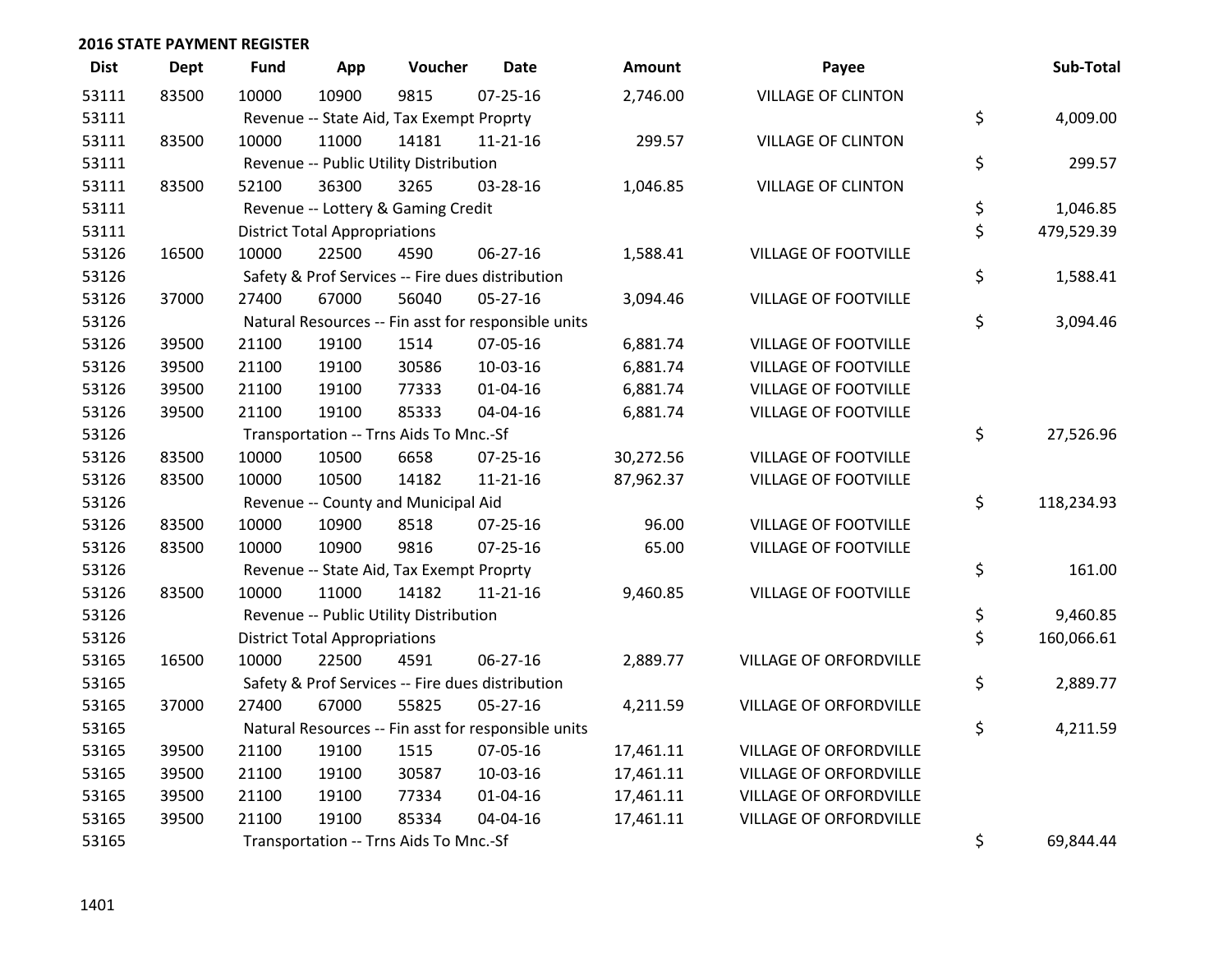| <b>Dist</b> | <b>Dept</b> | <b>Fund</b> | App                                      | Voucher                                             | <b>Date</b>    | <b>Amount</b> | Payee                         |    | Sub-Total  |  |
|-------------|-------------|-------------|------------------------------------------|-----------------------------------------------------|----------------|---------------|-------------------------------|----|------------|--|
| 53165       | 50500       | 10000       | 74300                                    | 16240                                               | $04 - 20 - 16$ | 41,232.00     | <b>VILLAGE OF ORFORDVILLE</b> |    |            |  |
| 53165       | 50500       | 10000       | 74300                                    | 27745                                               | 08-31-16       | 25,000.00     | VILLAGE OF ORFORDVILLE        |    |            |  |
| 53165       |             |             |                                          | Administration -- Federal aid, local assistance     |                |               |                               | \$ | 66,232.00  |  |
| 53165       | 83500       | 10000       | 10500                                    | 6659                                                | $07 - 25 - 16$ | 56,696.46     | <b>VILLAGE OF ORFORDVILLE</b> |    |            |  |
| 53165       | 83500       | 10000       | 10500                                    | 14183                                               | $11 - 21 - 16$ | 238,823.84    | VILLAGE OF ORFORDVILLE        |    |            |  |
| 53165       |             |             |                                          | Revenue -- County and Municipal Aid                 |                |               |                               | \$ | 295,520.30 |  |
| 53165       | 83500       | 10000       | 10900                                    | 8519                                                | $07 - 25 - 16$ | 603.00        | VILLAGE OF ORFORDVILLE        |    |            |  |
| 53165       | 83500       | 10000       | 10900                                    | 9817                                                | $07 - 25 - 16$ | 631.00        | VILLAGE OF ORFORDVILLE        |    |            |  |
| 53165       |             |             | Revenue -- State Aid, Tax Exempt Proprty |                                                     |                |               |                               |    |            |  |
| 53165       |             |             | <b>District Total Appropriations</b>     |                                                     |                |               |                               | \$ | 439,932.10 |  |
| 53206       | 16500       | 10000       | 22500                                    | 4592                                                | 06-27-16       | 67,277.15     | <b>BELOIT, CITY OF</b>        |    |            |  |
| 53206       |             |             |                                          | Safety & Prof Services -- Fire dues distribution    |                |               |                               | \$ | 67,277.15  |  |
| 53206       | 37000       | 27400       | 65800                                    | 27345                                               | 02-05-16       | 17,514.30     | <b>BELOIT, CITY OF</b>        |    |            |  |
| 53206       |             |             |                                          | Natural Resources -- EA - urban nonpoint source     |                |               |                               | \$ | 17,514.30  |  |
| 53206       | 37000       | 27400       | 67000                                    | 55606                                               | 05-27-16       | 121,496.79    | <b>BELOIT, CITY OF</b>        |    |            |  |
| 53206       |             |             |                                          | Natural Resources -- Fin asst for responsible units |                |               |                               | \$ | 121,496.79 |  |
| 53206       | 37000       | 27400       | 67300                                    | 55606                                               | 05-27-16       | 9,635.77      | <b>BELOIT, CITY OF</b>        |    |            |  |
| 53206       |             |             |                                          | Natural Resources -- Recycling consolidation grants |                |               |                               | \$ | 9,635.77   |  |
| 53206       | 39500       | 21100       | 16200                                    | 2117                                                | 07-05-16       | 65,215.10     | <b>BELOIT, CITY OF</b>        |    |            |  |
| 53206       | 39500       | 21100       | 16200                                    | 29219                                               | 10-03-16       | 65,215.13     | <b>BELOIT, CITY OF</b>        |    |            |  |
| 53206       |             |             |                                          | Transportation -- Conn Hwy Aids St Fds              |                |               |                               | \$ | 130,430.23 |  |
| 53206       | 39500       | 21100       | 17600                                    | 6045                                                | 07-28-16       | 122,312.00    | <b>BELOIT, CITY OF</b>        |    |            |  |
| 53206       | 39500       | 21100       | 17600                                    | 32877                                               | 10-05-16       | 122,312.00    | <b>BELOIT, CITY OF</b>        |    |            |  |
| 53206       | 39500       | 21100       | 17600                                    | 68126                                               | 12-29-16       | 73,387.00     | <b>BELOIT, CITY OF</b>        |    |            |  |
| 53206       |             |             |                                          | Transportation -- Tb, Trns Oper Aid Sf              |                |               |                               | \$ | 318,011.00 |  |
| 53206       | 39500       | 21100       | 18500                                    | 26501                                               | 09-21-16       | 1,890.08      | <b>BELOIT, CITY OF</b>        |    |            |  |
| 53206       | 39500       | 21100       | 18500                                    | 45061                                               | 11-18-16       | 1,735.59      | <b>BELOIT, CITY OF</b>        |    |            |  |
| 53206       |             |             |                                          | Transportation -- Hwy Sfty Loc Aid Ffd              |                |               |                               | \$ | 3,625.67   |  |
| 53206       | 39500       | 21100       | 19100                                    | 1516                                                | 07-05-16       | 411,667.27    | <b>BELOIT, CITY OF</b>        |    |            |  |
| 53206       | 39500       | 21100       | 19100                                    | 30588                                               | 10-03-16       | 411,667.29    | <b>BELOIT, CITY OF</b>        |    |            |  |
| 53206       |             |             |                                          | Transportation -- Trns Aids To Mnc.-Sf              |                |               |                               | \$ | 823,334.56 |  |
| 53206       | 39500       | 21100       | 16200                                    | 78084                                               | $01 - 04 - 16$ | 65,215.10     | <b>CITY OF BELOIT</b>         |    |            |  |
| 53206       | 39500       | 21100       | 16200                                    | 82084                                               | 04-04-16       | 65,215.10     | <b>CITY OF BELOIT</b>         |    |            |  |
| 53206       |             |             |                                          | Transportation -- Conn Hwy Aids St Fds              |                |               |                               | \$ | 130,430.20 |  |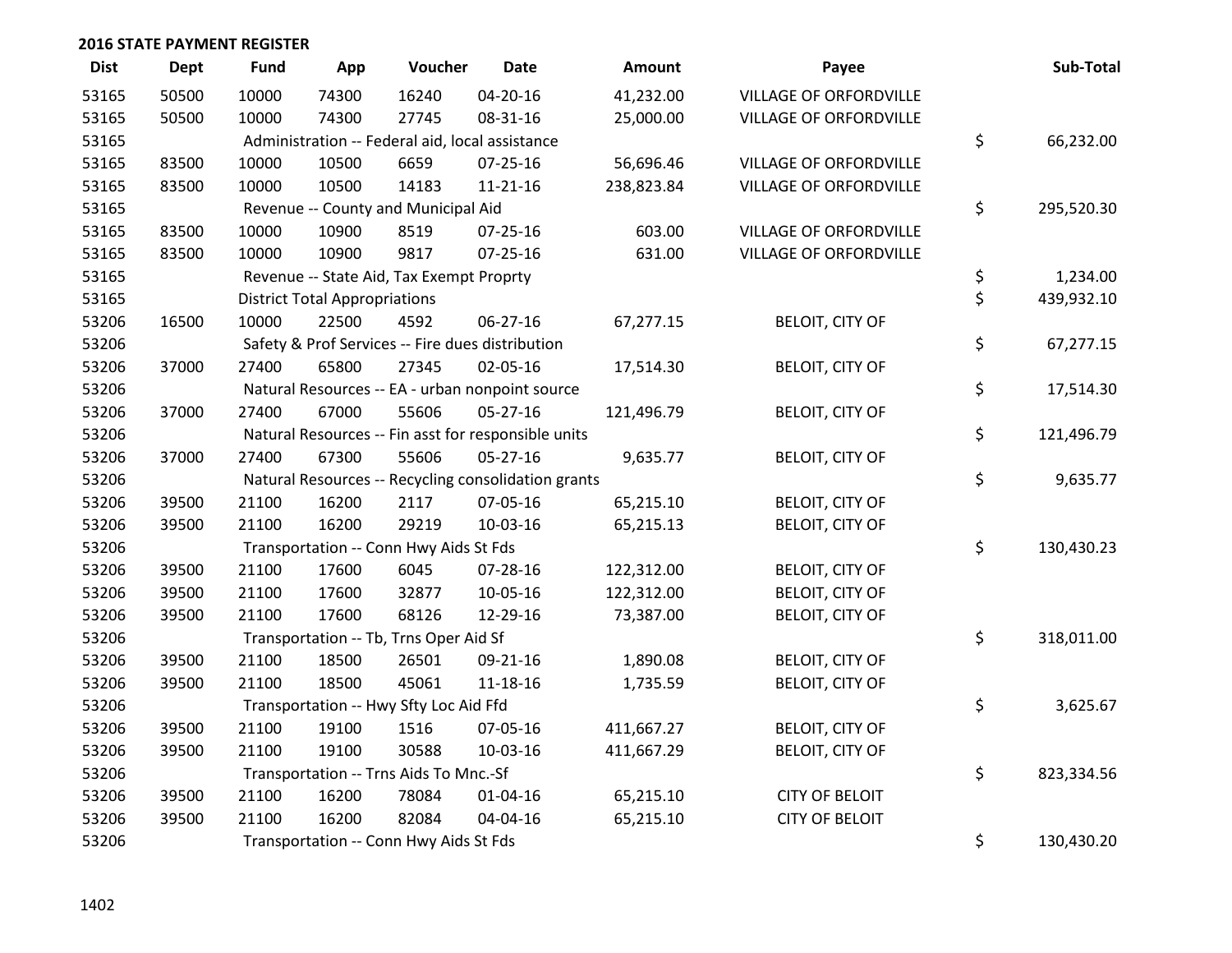| <b>Dist</b> | <b>Dept</b> | Fund  | App   | Voucher                                   | <b>Date</b>                                       | Amount     | Payee                    | Sub-Total        |
|-------------|-------------|-------|-------|-------------------------------------------|---------------------------------------------------|------------|--------------------------|------------------|
| 53206       | 39500       | 21100 | 17500 | 82625                                     | 05-23-16                                          | 19,951.00  | TREAS CITY BELOIT        |                  |
| 53206       |             |       |       | Transportation -- Paratransit Aids, Sf    |                                                   |            |                          | \$<br>19,951.00  |
| 53206       | 39500       | 21100 | 17600 | 71789                                     | $01 - 25 - 16$                                    | 46,291.00  | TREAS CITY BELOIT        |                  |
| 53206       | 39500       | 21100 | 17600 | 72049                                     | 01-04-16                                          | 71,743.00  | <b>CITY OF BELOIT</b>    |                  |
| 53206       | 39500       | 21100 | 17600 | 90048                                     | 05-27-16                                          | 122,312.00 | <b>CITY OF BELOIT</b>    |                  |
| 53206       |             |       |       | Transportation -- Tb, Trns Oper Aid Sf    |                                                   |            |                          | \$<br>240,346.00 |
| 53206       | 39500       | 21100 | 18500 | 75940                                     | 03-09-16                                          | 9,578.66   | TREAS CITY BELOIT        |                  |
| 53206       | 39500       | 21100 | 18500 | 76564                                     | 03-16-16                                          | 2,944.57   | <b>TREAS CITY BELOIT</b> |                  |
| 53206       | 39500       | 21100 | 18500 | 80668                                     | 05-02-16                                          | 495.37     | <b>TREAS CITY BELOIT</b> |                  |
| 53206       | 39500       | 21100 | 18500 | 80668                                     | 05-02-16                                          | 1,588.14   | TREAS CITY BELOIT        |                  |
| 53206       | 39500       | 21100 | 18500 | 83183                                     | 05-31-16                                          | 1,796.90   | TREAS CITY BELOIT        |                  |
| 53206       | 39500       | 21100 | 18500 | 85378                                     | 06-22-16                                          | 948.78     | TREAS CITY BELOIT        |                  |
| 53206       | 39500       | 21100 | 18500 | 87597                                     | $07 - 14 - 16$                                    | 2,212.33   | <b>TREAS CITY BELOIT</b> |                  |
| 53206       | 39500       | 21100 | 18500 | 88128                                     | 07-19-16                                          | 969.92     | TREAS CITY BELOIT        |                  |
| 53206       | 39500       | 21100 | 18500 | 88128                                     | 07-19-16                                          | 1,909.58   | TREAS CITY BELOIT        |                  |
| 53206       |             |       |       | Transportation -- Hwy Sfty Loc Aid Ffd    |                                                   |            |                          | \$<br>22,444.25  |
| 53206       | 39500       | 21100 | 19100 | 77335                                     | 01-04-16                                          | 411,667.27 | <b>CITY OF BELOIT</b>    |                  |
| 53206       | 39500       | 21100 | 19100 | 85335                                     | 04-04-16                                          | 411,667.27 | <b>CITY OF BELOIT</b>    |                  |
| 53206       |             |       |       | Transportation -- Trns Aids To Mnc.-Sf    |                                                   |            |                          | \$<br>823,334.54 |
| 53206       | 39500       | 21100 | 27800 | 70550                                     | 01-06-16                                          | 82,516.81  | TREAS CITY BELOIT        |                  |
| 53206       |             |       |       | Transportation -- Loc Rd Imp Prg St Fd    |                                                   |            |                          | \$<br>82,516.81  |
| 53206       | 43500       | 10000 | 11900 | 72497                                     | 09-02-16                                          | 8,608.47   | <b>BELOIT, CITY OF</b>   |                  |
| 53206       |             |       |       |                                           | Health Services -- Emergency medical services, ai |            |                          | \$<br>8,608.47   |
| 53206       | 45500       | 10000 | 22100 | 14365                                     | $07 - 22 - 16$                                    | 660.00     | <b>BELOIT, CITY OF</b>   |                  |
| 53206       |             |       |       | Justice -- Crime laboratories, DNA        |                                                   |            |                          | \$<br>660.00     |
| 53206       | 45500       | 10000 | 23100 | 14931                                     | 08-04-16                                          | 8,800.00   | <b>BELOIT, CITY OF</b>   |                  |
| 53206       | 45500       | 10000 | 23100 | 16180                                     | 09-07-16                                          | 320.00     | <b>BELOIT, CITY OF</b>   |                  |
| 53206       |             |       |       | Justice -- Law enforcement train, local   |                                                   |            |                          | \$<br>9,120.00   |
| 53206       | 45500       | 10000 | 27500 | 4905                                      | $01 - 20 - 16$                                    | 60,717.00  | <b>BELOIT, CITY OF</b>   |                  |
| 53206       | 45500       | 10000 | 27500 | 11442                                     | 06-09-16                                          | 60,717.00  | <b>BELOIT, CITY OF</b>   |                  |
| 53206       |             |       |       | Justice -- Law enf officer suplmnt grants |                                                   |            |                          | \$<br>121,434.00 |
| 53206       | 45500       | 10000 | 54300 | 15978                                     | 08-30-16                                          | 2,275.00   | <b>BELOIT, CITY OF</b>   |                  |
| 53206       |             |       |       | Justice -- Federal aid, state operations  |                                                   |            |                          | \$<br>2,275.00   |
| 53206       | 50500       | 10000 | 74500 | 11426                                     | 02-26-16                                          | 225,803.58 | <b>BELOIT, CITY OF</b>   |                  |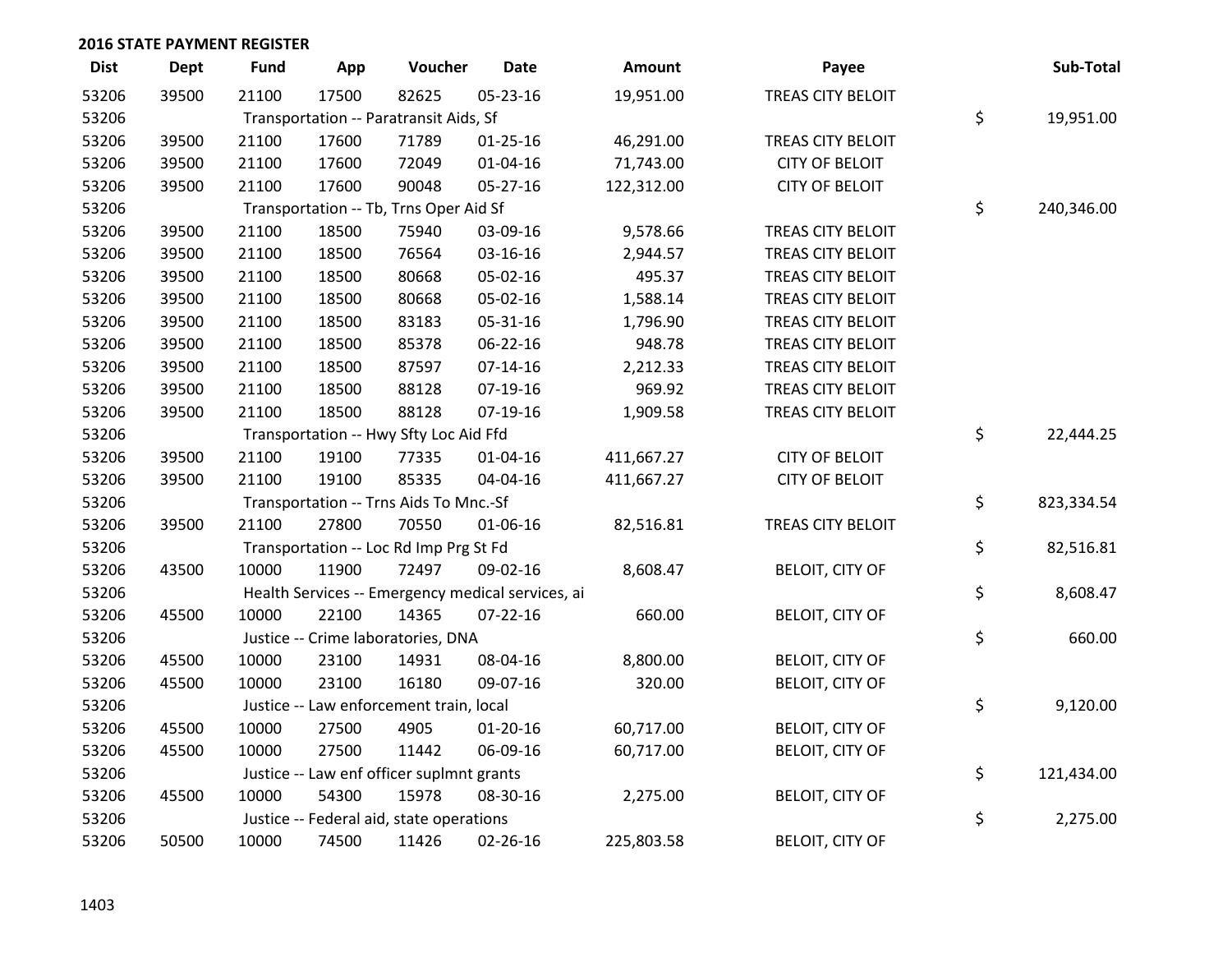| <b>Dist</b> | <b>Dept</b> | <b>Fund</b> | App                                  | Voucher                                         | <b>Date</b>    | <b>Amount</b> | Payee                   | Sub-Total           |
|-------------|-------------|-------------|--------------------------------------|-------------------------------------------------|----------------|---------------|-------------------------|---------------------|
| 53206       | 50500       | 10000       | 74500                                | 16253                                           | $04 - 14 - 16$ | 58,973.06     | <b>BELOIT, CITY OF</b>  |                     |
| 53206       |             |             |                                      | Administration -- Federal aid; individ and orgs |                |               |                         | \$<br>284,776.64    |
| 53206       | 83500       | 10000       | 10500                                | 6660                                            | 07-25-16       | 3,074,388.06  | <b>BELOIT, CITY OF</b>  |                     |
| 53206       | 83500       | 10000       | 10500                                | 14184                                           | $11 - 21 - 16$ | 13,539,048.20 | <b>BELOIT, CITY OF</b>  |                     |
| 53206       |             |             |                                      | Revenue -- County and Municipal Aid             |                |               |                         | \$<br>16,613,436.26 |
| 53206       | 83500       | 10000       | 10900                                | 8520                                            | $07 - 25 - 16$ | 53,813.00     | <b>BELOIT, CITY OF</b>  |                     |
| 53206       | 83500       | 10000       | 10900                                | 9818                                            | $07 - 25 - 16$ | 462,508.00    | <b>BELOIT, CITY OF</b>  |                     |
| 53206       |             |             |                                      | Revenue -- State Aid, Tax Exempt Proprty        |                |               |                         | \$<br>516,321.00    |
| 53206       | 83500       | 10000       | 11000                                | 14184                                           | 11-21-16       | 103,956.94    | <b>BELOIT, CITY OF</b>  |                     |
| 53206       |             |             |                                      | Revenue -- Public Utility Distribution          |                |               |                         | \$<br>103,956.94    |
| 53206       | 83500       | 10000       | 30200                                | 5097                                            | $07 - 25 - 16$ | 912,334.55    | <b>BELOIT, CITY OF</b>  |                     |
| 53206       | 83500       | 10000       | 30200                                | 5241                                            | $07 - 25 - 16$ | 2,490,641.43  | <b>BELOIT, CITY OF</b>  |                     |
| 53206       |             |             |                                      | Revenue -- School Lvy Tx/First Dollar Cr        |                |               |                         | \$<br>3,402,975.98  |
| 53206       | 83500       | 10000       | 50100                                | 2651                                            | 01-29-16       | 18,033.09     | <b>BELOIT, CITY OF</b>  |                     |
| 53206       |             |             |                                      | Revenue -- Payments for municipal svcs          |                |               |                         | \$<br>18,033.09     |
| 53206       | 83500       | 52100       | 36300                                | 3266                                            | 03-28-16       | 1,412.28      | <b>BELOIT, CITY OF</b>  |                     |
| 53206       | 83500       | 52100       | 36300                                | 3500                                            | 03-28-16       | 857,612.80    | <b>BELOIT, CITY OF</b>  |                     |
| 53206       |             |             |                                      | Revenue -- Lottery & Gaming Credit              |                |               |                         | \$<br>859,025.08    |
| 53206       |             |             | <b>District Total Appropriations</b> |                                                 |                |               |                         | \$<br>24,750,970.73 |
| 53210       | 83500       | 10000       | 10900                                | 8521                                            | $07 - 25 - 16$ | 134.00        | <b>CITY OF BRODHEAD</b> |                     |
| 53210       |             |             |                                      | Revenue -- State Aid, Tax Exempt Proprty        |                |               |                         | \$<br>134.00        |
| 53210       |             |             | <b>District Total Appropriations</b> |                                                 |                |               |                         | \$<br>134.00        |
| 53221       | 39500       | 21100       | 16200                                | 2118                                            | 07-05-16       | 15,173.98     | <b>CITY OF EDGERTON</b> |                     |
| 53221       | 39500       | 21100       | 16200                                | 29220                                           | 10-03-16       | 15,174.01     | <b>CITY OF EDGERTON</b> |                     |
| 53221       |             |             |                                      | Transportation -- Conn Hwy Aids St Fds          |                |               |                         | \$<br>30,347.99     |
| 53221       | 39500       | 21100       | 17700                                | 6054                                            | 07-29-16       | 3,525.00      | <b>CITY OF EDGERTON</b> |                     |
| 53221       | 39500       | 21100       | 17700                                | 32886                                           | 10-05-16       | 3,525.00      | <b>CITY OF EDGERTON</b> |                     |
| 53221       | 39500       | 21100       | 17700                                | 69103                                           | 12-29-16       | 2,115.00      | <b>CITY OF EDGERTON</b> |                     |
| 53221       |             |             |                                      | Transportation -- Tc, Trns Oper Aid Sf          |                |               |                         | \$<br>9,165.00      |
| 53221       | 39500       | 21100       | 18200                                | 27990                                           | 09-27-16       | 6,617.00      | <b>CITY OF EDGERTON</b> |                     |
| 53221       | 39500       | 21100       | 18200                                | 31963                                           | 09-30-16       | 6,744.00      | <b>CITY OF EDGERTON</b> |                     |
| 53221       | 39500       | 21100       | 18200                                | 57934                                           | 12-05-16       | 6,959.00      | <b>CITY OF EDGERTON</b> |                     |
| 53221       |             |             |                                      | Transportation -- Trnst/Trns-Rel Aid F          |                |               |                         | \$<br>20,320.00     |
| 53221       | 39500       | 21100       | 19100                                | 1517                                            | 07-05-16       | 50,452.65     | <b>CITY OF EDGERTON</b> |                     |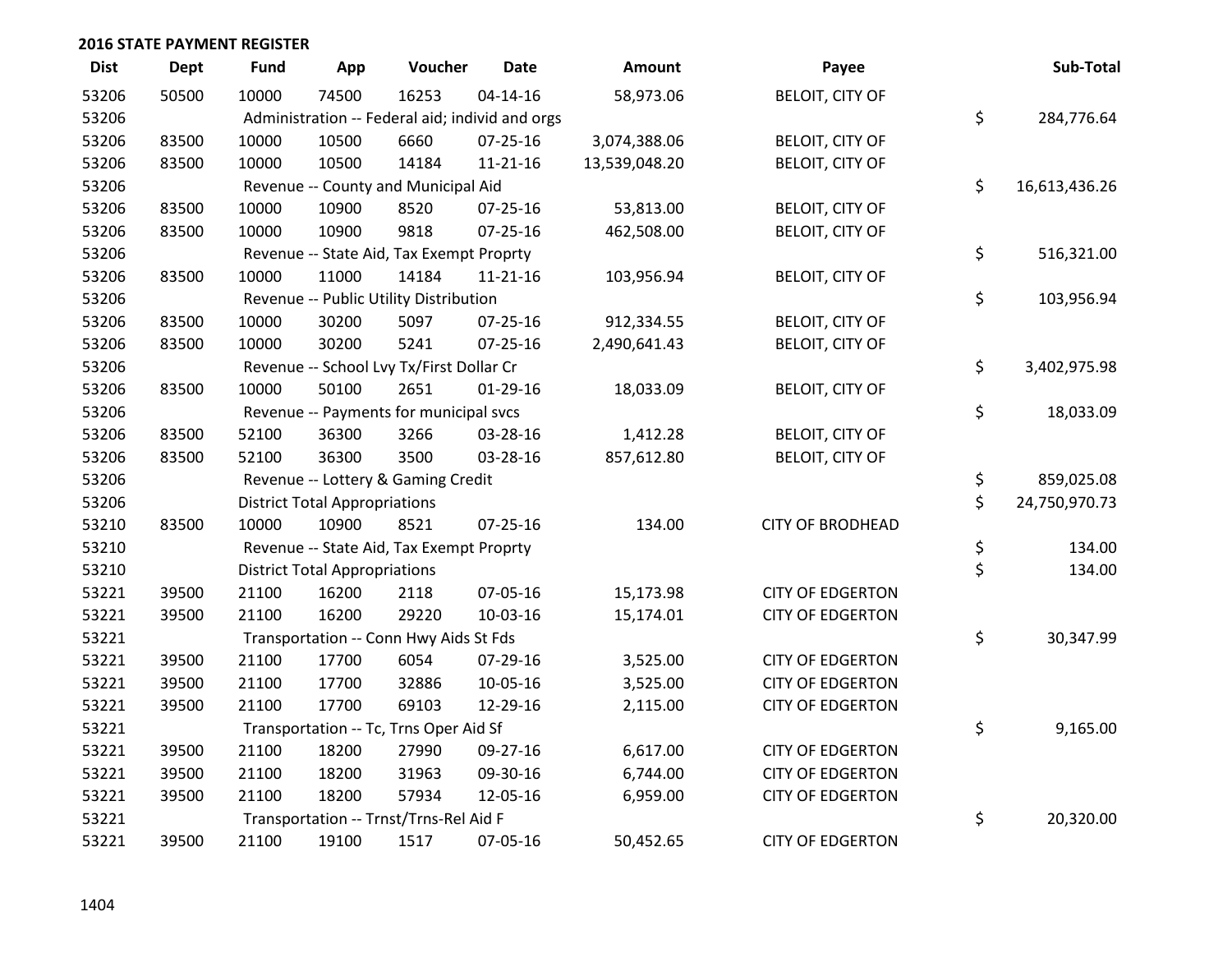| <b>Dist</b> | <b>Dept</b> | <b>Fund</b> | App                                  | Voucher                                  | <b>Date</b>                                         | Amount     | Payee                      | Sub-Total          |
|-------------|-------------|-------------|--------------------------------------|------------------------------------------|-----------------------------------------------------|------------|----------------------------|--------------------|
| 53221       | 39500       | 21100       | 19100                                | 30589                                    | 10-03-16                                            | 50,452.68  | <b>CITY OF EDGERTON</b>    |                    |
| 53221       |             |             |                                      | Transportation -- Trns Aids To Mnc.-Sf   |                                                     |            |                            | \$<br>100,905.33   |
| 53221       | 39500       | 21100       | 16200                                | 78085                                    | $01 - 04 - 16$                                      | 15,173.98  | <b>CITY OF EDGERTON</b>    |                    |
| 53221       | 39500       | 21100       | 16200                                | 82085                                    | 04-04-16                                            | 15,173.98  | <b>CITY OF EDGERTON</b>    |                    |
| 53221       |             |             |                                      | Transportation -- Conn Hwy Aids St Fds   |                                                     |            |                            | \$<br>30,347.96    |
| 53221       | 39500       | 21100       | 17700                                | 72050                                    | $01 - 04 - 16$                                      | 1,994.00   | <b>CITY OF EDGERTON</b>    |                    |
| 53221       | 39500       | 21100       | 17700                                | 90049                                    | 05-27-16                                            | 3,525.00   | <b>CITY OF EDGERTON</b>    |                    |
| 53221       |             |             |                                      | Transportation -- Tc, Trns Oper Aid Sf   |                                                     |            |                            | \$<br>5,519.00     |
| 53221       | 39500       | 21100       | 18200                                | 74727                                    | 02-25-16                                            | 6,212.00   | TREAS CITY EDGERTON        |                    |
| 53221       |             |             |                                      | Transportation -- Trnst/Trns-Rel Aid F   |                                                     |            |                            | \$<br>6,212.00     |
| 53221       | 39500       | 21100       | 18500                                | 86833                                    | 07-08-16                                            | 3,926.90   | TREAS CITY EDGERTON        |                    |
| 53221       |             |             |                                      | Transportation -- Hwy Sfty Loc Aid Ffd   |                                                     |            |                            | \$<br>3,926.90     |
| 53221       | 39500       | 21100       | 19100                                | 77336                                    | $01 - 04 - 16$                                      | 50,452.65  | <b>CITY OF EDGERTON</b>    |                    |
| 53221       | 39500       | 21100       | 19100                                | 85336                                    | 04-04-16                                            | 50,452.65  | <b>CITY OF EDGERTON</b>    |                    |
| 53221       |             |             |                                      | Transportation -- Trns Aids To Mnc.-Sf   |                                                     |            |                            | \$<br>100,905.30   |
| 53221       | 83500       | 10000       | 10500                                | 6661                                     | $07 - 25 - 16$                                      | 186,063.89 | <b>CITY OF EDGERTON</b>    |                    |
| 53221       | 83500       | 10000       | 10500                                | 14185                                    | $11 - 21 - 16$                                      | 637,635.64 | <b>CITY OF EDGERTON</b>    |                    |
| 53221       |             |             |                                      | Revenue -- County and Municipal Aid      |                                                     |            |                            | \$<br>823,699.53   |
| 53221       | 83500       | 10000       | 10900                                | 8522                                     | 07-25-16                                            | 5,114.00   | <b>CITY OF EDGERTON</b>    |                    |
| 53221       | 83500       | 10000       | 10900                                | 9819                                     | $07 - 25 - 16$                                      | 4,298.00   | <b>CITY OF EDGERTON</b>    |                    |
| 53221       |             |             |                                      | Revenue -- State Aid, Tax Exempt Proprty |                                                     |            |                            | \$<br>9,412.00     |
| 53221       | 83500       | 10000       | 11000                                | 14185                                    | $11 - 21 - 16$                                      | 716.55     | <b>CITY OF EDGERTON</b>    |                    |
| 53221       |             |             |                                      | Revenue -- Public Utility Distribution   |                                                     |            |                            | \$<br>716.55       |
| 53221       | 83500       | 10000       | 50100                                | 2652                                     | $01-29-16$                                          | 1,098.89   | <b>CITY OF EDGERTON</b>    |                    |
| 53221       |             |             |                                      | Revenue -- Payments for municipal svcs   |                                                     |            |                            | \$<br>1,098.89     |
| 53221       |             |             | <b>District Total Appropriations</b> |                                          |                                                     |            |                            | \$<br>1,142,576.45 |
| 53222       | 16500       | 10000       | 22500                                | 4593                                     | 06-27-16                                            | 13,790.63  | <b>EVANSVILLE, CITY OF</b> |                    |
| 53222       |             |             |                                      |                                          | Safety & Prof Services -- Fire dues distribution    |            |                            | \$<br>13,790.63    |
| 53222       | 37000       | 27400       | 67000                                | 56275                                    | $05 - 27 - 16$                                      | 16,198.67  | EVANSVILLE, CITY OF        |                    |
| 53222       |             |             |                                      |                                          | Natural Resources -- Fin asst for responsible units |            |                            | \$<br>16,198.67    |
| 53222       | 39500       | 21100       | 16200                                | 2119                                     | 07-05-16                                            | 7,753.82   | EVANSVILLE, CITY OF        |                    |
| 53222       | 39500       | 21100       | 16200                                | 29221                                    | 10-03-16                                            | 7,753.85   | <b>EVANSVILLE, CITY OF</b> |                    |
| 53222       |             |             |                                      | Transportation -- Conn Hwy Aids St Fds   |                                                     |            |                            | \$<br>15,507.67    |
| 53222       | 39500       | 21100       | 18500                                | 39623                                    | 10-19-16                                            | 3,994.55   | <b>EVANSVILLE, CITY OF</b> |                    |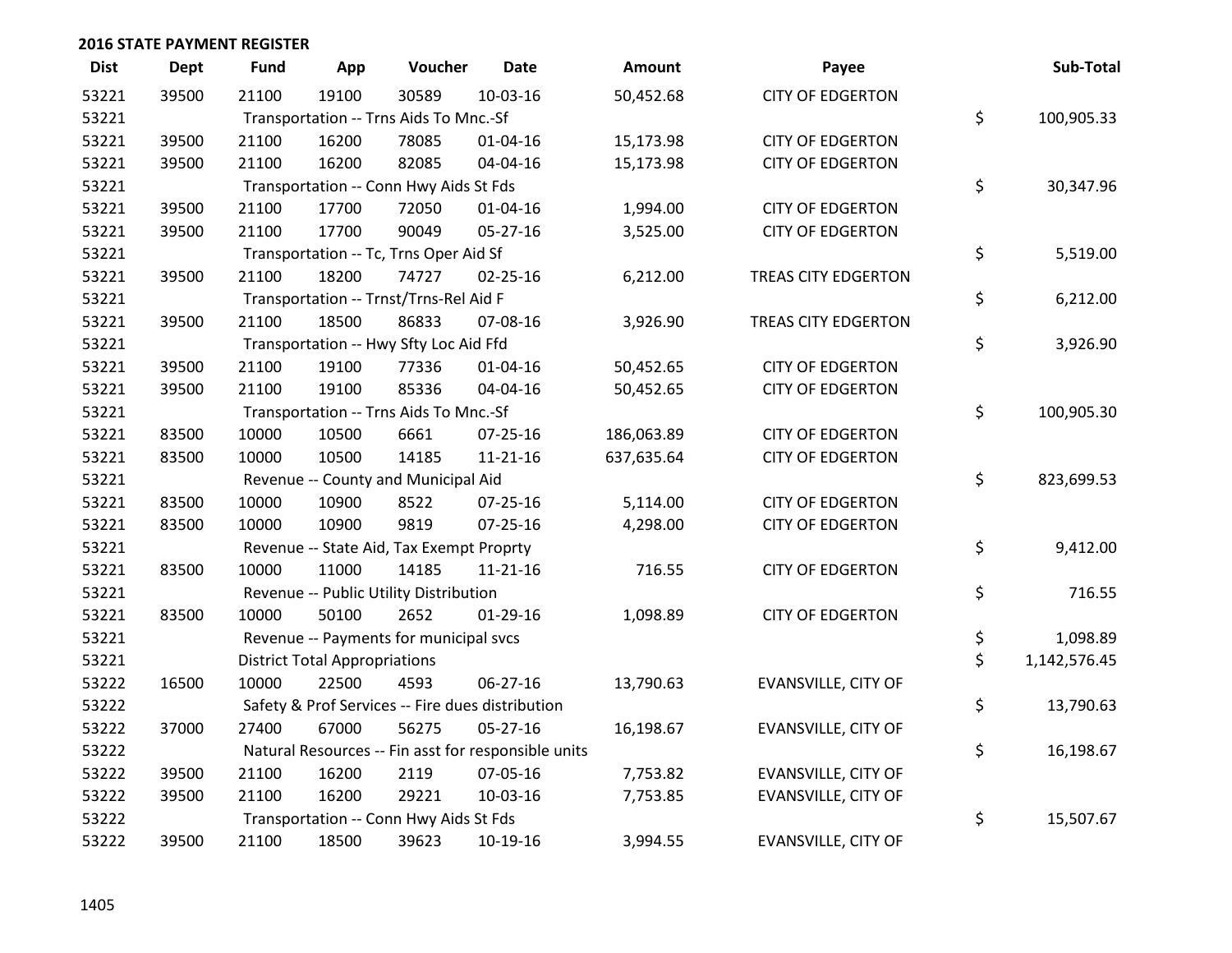| <b>Dist</b> | <b>Dept</b> | Fund  | App                                  | Voucher                                       | Date                                                | Amount     | Payee                      | Sub-Total        |
|-------------|-------------|-------|--------------------------------------|-----------------------------------------------|-----------------------------------------------------|------------|----------------------------|------------------|
| 53222       |             |       |                                      | Transportation -- Hwy Sfty Loc Aid Ffd        |                                                     |            |                            | \$<br>3,994.55   |
| 53222       | 39500       | 21100 | 19100                                | 1518                                          | 07-05-16                                            | 49,728.08  | <b>EVANSVILLE, CITY OF</b> |                  |
| 53222       | 39500       | 21100 | 19100                                | 30590                                         | 10-03-16                                            | 49,728.11  | EVANSVILLE, CITY OF        |                  |
| 53222       |             |       |                                      | Transportation -- Trns Aids To Mnc.-Sf        |                                                     |            |                            | \$<br>99,456.19  |
| 53222       | 39500       | 21100 | 16200                                | 78086                                         | 01-04-16                                            | 7,753.82   | <b>CITY OF EVANSVILLE</b>  |                  |
| 53222       | 39500       | 21100 | 16200                                | 82086                                         | 04-04-16                                            | 7,753.82   | <b>CITY OF EVANSVILLE</b>  |                  |
| 53222       |             |       |                                      | Transportation -- Conn Hwy Aids St Fds        |                                                     |            |                            | \$<br>15,507.64  |
| 53222       | 39500       | 21100 | 18500                                | 83754                                         | 06-07-16                                            | 4,000.00   | <b>CITY OF EVANSVILLE</b>  |                  |
| 53222       |             |       |                                      | Transportation -- Hwy Sfty Loc Aid Ffd        |                                                     |            |                            | \$<br>4,000.00   |
| 53222       | 39500       | 21100 | 19100                                | 77337                                         | $01 - 04 - 16$                                      | 49,728.08  | <b>CITY OF EVANSVILLE</b>  |                  |
| 53222       | 39500       | 21100 | 19100                                | 85337                                         | 04-04-16                                            | 49,728.08  | <b>CITY OF EVANSVILLE</b>  |                  |
| 53222       |             |       |                                      | Transportation -- Trns Aids To Mnc.-Sf        |                                                     |            |                            | \$<br>99,456.16  |
| 53222       | 39500       | 21100 | 27800                                | 70551                                         | 01-06-16                                            | 20,429.39  | TREAS CITY EVANSVILLE      |                  |
| 53222       |             |       |                                      | Transportation -- Loc Rd Imp Prg St Fd        |                                                     |            |                            | \$<br>20,429.39  |
| 53222       | 43500       | 10000 | 11900                                | 72127                                         | 09-02-16                                            | 3,856.62   | <b>EVANSVILLE, CITY OF</b> |                  |
| 53222       |             |       |                                      |                                               | Health Services -- Emergency medical services, ai   |            |                            | \$<br>3,856.62   |
| 53222       | 45500       | 10000 | 23100                                | 16195                                         | 09-09-16                                            | 1,760.00   | <b>EVANSVILLE, CITY OF</b> |                  |
| 53222       |             |       |                                      | Justice -- Law enforcement train, local       |                                                     |            |                            | \$<br>1,760.00   |
| 53222       | 83500       | 10000 | 10500                                | 6662                                          | 07-25-16                                            | 108,148.60 | <b>EVANSVILLE, CITY OF</b> |                  |
| 53222       | 83500       | 10000 | 10500                                | 14186                                         | $11 - 21 - 16$                                      | 342,629.18 | <b>EVANSVILLE, CITY OF</b> |                  |
| 53222       |             |       |                                      | Revenue -- County and Municipal Aid           |                                                     |            |                            | \$<br>450,777.78 |
| 53222       | 83500       | 10000 | 10900                                | 8523                                          | $07 - 25 - 16$                                      | 6,216.00   | <b>EVANSVILLE, CITY OF</b> |                  |
| 53222       | 83500       | 10000 | 10900                                | 9820                                          | $07 - 25 - 16$                                      | 9,821.00   | <b>EVANSVILLE, CITY OF</b> |                  |
| 53222       |             |       |                                      | Revenue -- State Aid, Tax Exempt Proprty      |                                                     |            |                            | \$<br>16,037.00  |
| 53222       |             |       | <b>District Total Appropriations</b> |                                               |                                                     |            |                            | \$<br>760,772.30 |
| 53241       | 16500       | 10000 | 22500                                | 4594                                          | 06-27-16                                            | 162,970.23 | <b>CITY OF JANESVILLE</b>  |                  |
| 53241       |             |       |                                      |                                               | Safety & Prof Services -- Fire dues distribution    |            |                            | \$<br>162,970.23 |
| 53241       | 37000       | 21200 | 58300                                | 41498                                         | 04-07-16                                            | 1,580.15   | <b>CITY OF JANESVILLE</b>  |                  |
| 53241       |             |       |                                      | Natural Resources -- Rec & resource aids, fed |                                                     |            |                            | \$<br>1,580.15   |
| 53241       | 37000       | 27400 | 65800                                | 22273                                         | 01-19-16                                            | 12,724.12  | <b>CITY OF JANESVILLE</b>  |                  |
| 53241       |             |       |                                      |                                               | Natural Resources -- EA - urban nonpoint source     |            |                            | \$<br>12,724.12  |
| 53241       | 37000       | 27400 | 67000                                | 56134                                         | $05 - 27 - 16$                                      | 198,745.58 | <b>CITY OF JANESVILLE</b>  |                  |
| 53241       |             |       |                                      |                                               | Natural Resources -- Fin asst for responsible units |            |                            | \$<br>198,745.58 |
| 53241       | 37000       | 27400 | 67300                                | 56134                                         | 05-27-16                                            | 16,633.18  | <b>CITY OF JANESVILLE</b>  |                  |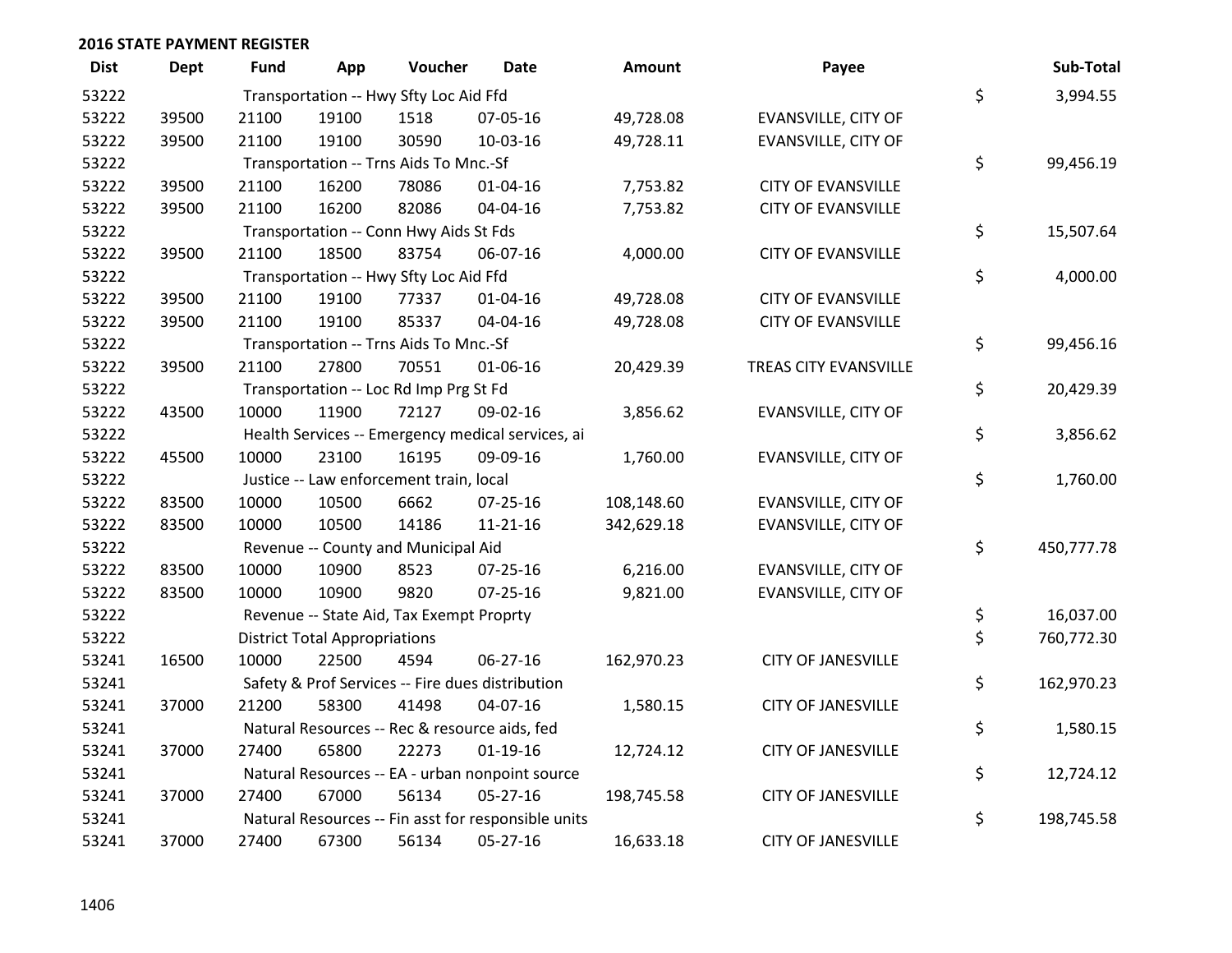| <b>Dist</b> | <b>Dept</b> | <b>Fund</b> | App   | Voucher                                | <b>Date</b>                                         | <b>Amount</b> | Payee                     | Sub-Total        |
|-------------|-------------|-------------|-------|----------------------------------------|-----------------------------------------------------|---------------|---------------------------|------------------|
| 53241       |             |             |       |                                        | Natural Resources -- Recycling consolidation grants |               |                           | \$<br>16,633.18  |
| 53241       | 39500       | 21100       | 16200 | 2120                                   | 07-05-16                                            | 82,351.08     | <b>CITY OF JANESVILLE</b> |                  |
| 53241       | 39500       | 21100       | 16200 | 29222                                  | 10-03-16                                            | 82,351.09     | <b>CITY OF JANESVILLE</b> |                  |
| 53241       |             |             |       | Transportation -- Conn Hwy Aids St Fds |                                                     |               |                           | \$<br>164,702.17 |
| 53241       | 39500       | 21100       | 17600 | 6061                                   | 07-29-16                                            | 212,016.00    | <b>CITY OF JANESVILLE</b> |                  |
| 53241       | 39500       | 21100       | 17600 | 31950                                  | $10-21-16$                                          | 88,460.00     | <b>CITY OF JANESVILLE</b> |                  |
| 53241       | 39500       | 21100       | 17600 | 32891                                  | 10-05-16                                            | 212,016.00    | <b>CITY OF JANESVILLE</b> |                  |
| 53241       | 39500       | 21100       | 17600 | 68154                                  | 12-29-16                                            | 127,210.00    | <b>CITY OF JANESVILLE</b> |                  |
| 53241       |             |             |       | Transportation -- Tb, Trns Oper Aid Sf |                                                     |               |                           | \$<br>639,702.00 |
| 53241       | 39500       | 21100       | 18500 | 33584                                  | 09-30-16                                            | 1,995.92      | <b>CITY OF JANESVILLE</b> |                  |
| 53241       | 39500       | 21100       | 18500 | 33612                                  | 09-30-16                                            | 4,512.76      | <b>CITY OF JANESVILLE</b> |                  |
| 53241       | 39500       | 21100       | 18500 | 33623                                  | 09-30-16                                            | 2,302.03      | <b>CITY OF JANESVILLE</b> |                  |
| 53241       | 39500       | 21100       | 18500 | 35837                                  | $10-11-16$                                          | 5,593.84      | <b>CITY OF JANESVILLE</b> |                  |
| 53241       | 39500       | 21100       | 18500 | 38606                                  | 10-19-16                                            | 3,992.73      | <b>CITY OF JANESVILLE</b> |                  |
| 53241       | 39500       | 21100       | 18500 | 57051                                  | 12-01-16                                            | 3,356.28      | <b>CITY OF JANESVILLE</b> |                  |
| 53241       | 39500       | 21100       | 18500 | 57077                                  | 12-01-16                                            | 5,230.21      | <b>CITY OF JANESVILLE</b> |                  |
| 53241       | 39500       | 21100       | 18500 | 57093                                  | 12-01-16                                            | 1,233.24      | <b>CITY OF JANESVILLE</b> |                  |
| 53241       | 39500       | 21100       | 18500 | 58764                                  | 12-05-16                                            | 3,280.62      | <b>CITY OF JANESVILLE</b> |                  |
| 53241       | 39500       | 21100       | 18500 | 58837                                  | 12-05-16                                            | 4,811.84      | <b>CITY OF JANESVILLE</b> |                  |
| 53241       | 39500       | 21100       | 18500 | 58864                                  | 12-05-16                                            | 6,386.74      | <b>CITY OF JANESVILLE</b> |                  |
| 53241       | 39500       | 21100       | 18500 | 68850                                  | 12-28-16                                            | 2,689.67      | <b>CITY OF JANESVILLE</b> |                  |
| 53241       |             |             |       | Transportation -- Hwy Sfty Loc Aid Ffd |                                                     |               |                           | \$<br>45,385.88  |
| 53241       | 39500       | 21100       | 19100 | 1519                                   | 07-05-16                                            | 422,364.72    | <b>CITY OF JANESVILLE</b> |                  |
| 53241       | 39500       | 21100       | 19100 | 30591                                  | 10-03-16                                            | 422,364.75    | <b>CITY OF JANESVILLE</b> |                  |
| 53241       |             |             |       | Transportation -- Trns Aids To Mnc.-Sf |                                                     |               |                           | \$<br>844,729.47 |
| 53241       | 39500       | 21100       | 16200 | 78087                                  | $01 - 04 - 16$                                      | 82,351.08     | <b>CITY OF JANESVILLE</b> |                  |
| 53241       | 39500       | 21100       | 16200 | 82087                                  | 04-04-16                                            | 82,351.08     | <b>CITY OF JANESVILLE</b> |                  |
| 53241       |             |             |       | Transportation -- Conn Hwy Aids St Fds |                                                     |               |                           | \$<br>164,702.16 |
| 53241       | 39500       | 21100       | 17500 | 82626                                  | 05-23-16                                            | 33,109.00     | TREAS CITY JANESVILLE     |                  |
| 53241       |             |             |       | Transportation -- Paratransit Aids, Sf |                                                     |               |                           | \$<br>33,109.00  |
| 53241       | 39500       | 21100       | 17600 | 72051                                  | 01-04-16                                            | 130,019.00    | <b>CITY OF JANESVILLE</b> |                  |
| 53241       | 39500       | 21100       | 17600 | 90050                                  | 05-27-16                                            | 212,016.00    | <b>CITY OF JANESVILLE</b> |                  |
| 53241       |             |             |       | Transportation -- Tb, Trns Oper Aid Sf |                                                     |               |                           | \$<br>342,035.00 |
| 53241       | 39500       | 21100       | 18500 | 79427                                  | 04-18-16                                            | 1,121.20      | TREAS CITY JANESVILLE     |                  |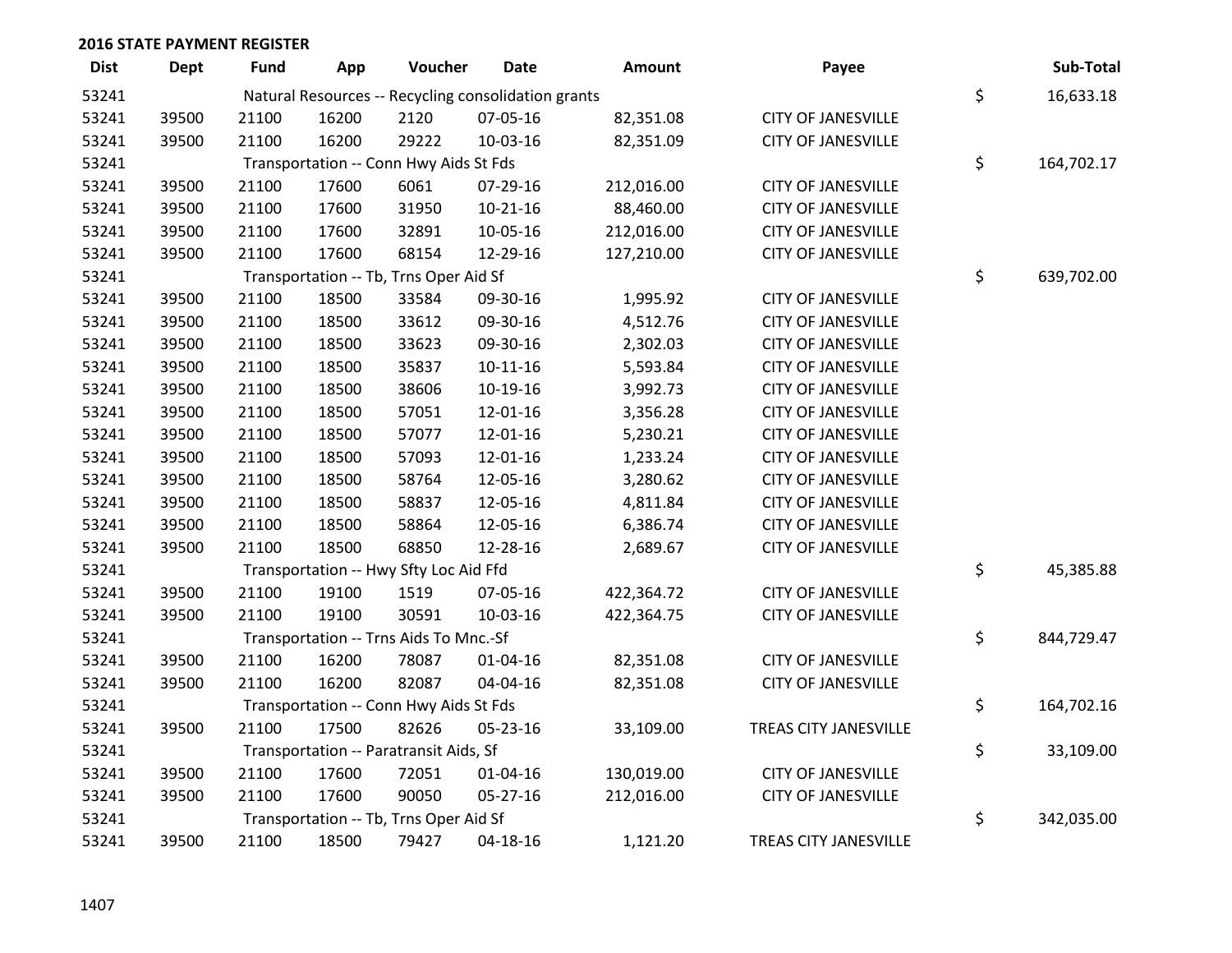| <b>Dist</b> | <b>Dept</b> | <b>Fund</b> | App                                  | Voucher                                           | <b>Date</b>    | <b>Amount</b> | Payee                     | Sub-Total          |
|-------------|-------------|-------------|--------------------------------------|---------------------------------------------------|----------------|---------------|---------------------------|--------------------|
| 53241       | 39500       | 21100       | 18500                                | 79751                                             | $04 - 21 - 16$ | 6,029.06      | TREAS CITY JANESVILLE     |                    |
| 53241       | 39500       | 21100       | 18500                                | 80669                                             | 05-02-16       | 4,197.39      | TREAS CITY JANESVILLE     |                    |
| 53241       | 39500       | 21100       | 18500                                | 84269                                             | 06-13-16       | 2,609.61      | TREAS CITY JANESVILLE     |                    |
| 53241       | 39500       | 21100       | 18500                                | 86266                                             | $07 - 01 - 16$ | 5,804.75      | TREAS CITY JANESVILLE     |                    |
| 53241       | 39500       | 21100       | 18500                                | 86834                                             | 07-08-16       | 1,211.27      | TREAS CITY JANESVILLE     |                    |
| 53241       |             |             |                                      | Transportation -- Hwy Sfty Loc Aid Ffd            |                |               |                           | \$<br>20,973.28    |
| 53241       | 39500       | 21100       | 19100                                | 77338                                             | $01 - 04 - 16$ | 422,364.72    | <b>CITY OF JANESVILLE</b> |                    |
| 53241       | 39500       | 21100       | 19100                                | 85338                                             | 04-04-16       | 422,364.72    | <b>CITY OF JANESVILLE</b> |                    |
| 53241       |             |             |                                      | Transportation -- Trns Aids To Mnc.-Sf            |                |               |                           | \$<br>844,729.44   |
| 53241       | 43500       | 10000       | 11900                                | 72516                                             | 09-02-16       | 11,242.49     | <b>CITY OF JANESVILLE</b> |                    |
| 53241       |             |             |                                      | Health Services -- Emergency medical services, ai |                |               |                           | \$<br>11,242.49    |
| 53241       | 45500       | 10000       | 22100                                | 14378                                             | $07 - 22 - 16$ | 570.00        | <b>CITY OF JANESVILLE</b> |                    |
| 53241       |             |             |                                      | Justice -- Crime laboratories, DNA                |                |               |                           | \$<br>570.00       |
| 53241       | 45500       | 10000       | 23100                                | 14927                                             | 08-04-16       | 14,880.00     | <b>CITY OF JANESVILLE</b> |                    |
| 53241       |             |             |                                      | Justice -- Law enforcement train, local           |                |               |                           | \$<br>14,880.00    |
| 53241       | 83500       | 10000       | 10500                                | 6663                                              | 07-25-16       | 1,494,872.34  | <b>CITY OF JANESVILLE</b> |                    |
| 53241       | 83500       | 10000       | 10500                                | 14187                                             | 11-21-16       | 3,394,431.72  | <b>CITY OF JANESVILLE</b> |                    |
| 53241       |             |             |                                      | Revenue -- County and Municipal Aid               |                |               |                           | \$<br>4,889,304.06 |
| 53241       | 83500       | 10000       | 10900                                | 8524                                              | 07-25-16       | 135,254.00    | <b>CITY OF JANESVILLE</b> |                    |
| 53241       | 83500       | 10000       | 10900                                | 9821                                              | $07 - 25 - 16$ | 100,108.00    | <b>CITY OF JANESVILLE</b> |                    |
| 53241       |             |             |                                      | Revenue -- State Aid, Tax Exempt Proprty          |                |               |                           | \$<br>235,362.00   |
| 53241       | 83500       | 10000       | 11000                                | 14187                                             | $11 - 21 - 16$ | 91,703.56     | <b>CITY OF JANESVILLE</b> |                    |
| 53241       |             |             |                                      | Revenue -- Public Utility Distribution            |                |               |                           | \$<br>91,703.56    |
| 53241       | 83500       | 10000       | 30200                                | 5098                                              | $07 - 25 - 16$ | 1,385,933.75  | <b>CITY OF JANESVILLE</b> |                    |
| 53241       | 83500       | 10000       | 30200                                | 5242                                              | 07-25-16       | 6,586,654.65  | <b>CITY OF JANESVILLE</b> |                    |
| 53241       |             |             |                                      | Revenue -- School Lvy Tx/First Dollar Cr          |                |               |                           | \$<br>7,972,588.40 |
| 53241       | 83500       | 10000       | 50100                                | 2653                                              | $01-29-16$     | 133,415.10    | <b>CITY OF JANESVILLE</b> |                    |
| 53241       |             |             |                                      | Revenue -- Payments for municipal svcs            |                |               |                           | \$<br>133,415.10   |
| 53241       | 83500       | 52100       | 36300                                | 3267                                              | 03-28-16       | 18,913.11     | <b>CITY OF JANESVILLE</b> |                    |
| 53241       | 83500       | 52100       | 36300                                | 3501                                              | 03-28-16       | 1,649,345.53  | <b>CITY OF JANESVILLE</b> |                    |
| 53241       |             |             |                                      | Revenue -- Lottery & Gaming Credit                |                |               |                           | \$<br>1,668,258.64 |
| 53241       | 85500       | 21100       | 46100                                | 259                                               | 12-08-16       | 6,349.07      | <b>CITY OF JANESVILLE</b> |                    |
| 53241       |             |             |                                      | Revenue -- Terminal tax distribution              |                |               |                           | \$<br>6,349.07     |
| 53241       |             |             | <b>District Total Appropriations</b> | \$<br>18,516,394.98                               |                |               |                           |                    |